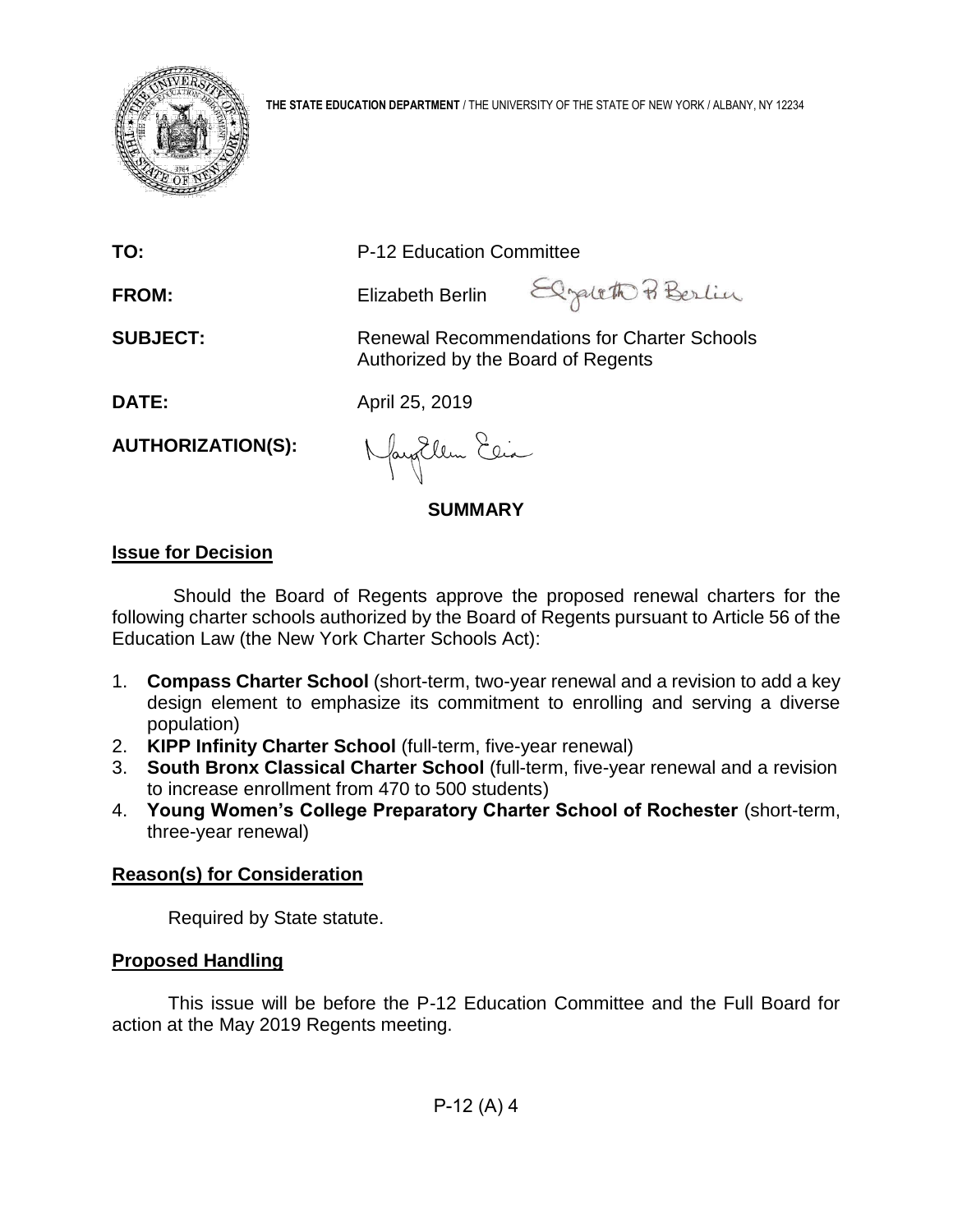# **Procedural History**

The New York State Education Department (the Department) made the renewal recommendations being presented to the Board of Regents for approval and issuance as required by Article 56 of the Education Law and 8 NYCRR 119.7. **Background Information**

# Performance Framework

The Board of Regents Charter School Performance Framework, which is part of the Board of Regents Charter School Renewal Policy and the Oversight Plan included in the Charter Agreement for each school, outlines three key areas of charter school performance: (1) Educational/Academic Success; (2) Organizational Soundness; and (3) Faithfulness to Charter and Law. The Charter School Performance Framework sets forth ten performance benchmarks in these three areas*.* The Charter School Performance Framework is designed to focus on performance outcomes, to preserve operational autonomy and to facilitate transparent feedback to schools. It aligns with the ongoing accountability and effectiveness work with traditional public schools and balances clear performance measures with Regents' discretion.

## **New York State Education Department Charter School Performance Framework**

|                            | <b>Performance Benchmark</b>                                                                                                                                                                                                                                                                                                                                                                                                                                                                                                                                                                                                                      |
|----------------------------|---------------------------------------------------------------------------------------------------------------------------------------------------------------------------------------------------------------------------------------------------------------------------------------------------------------------------------------------------------------------------------------------------------------------------------------------------------------------------------------------------------------------------------------------------------------------------------------------------------------------------------------------------|
|                            | <b>Benchmark 1: Student Performance:</b> The school has met or exceeded achievement<br>indicators for academic trends toward proficiency, proficiency and high school graduation.<br>At all grade levels and all assessments, scoring proficiently means achieving a<br>performance level of 3 or higher (high school Regents and Common Core Regents exam<br>score of 65 or higher).                                                                                                                                                                                                                                                             |
| <b>Educational Success</b> | <b>Benchmark 2: Teaching and Learning:</b> School leaders have systems in place designed<br>to cultivate shared accountability and high expectations and that lead to students' well-<br>being, improved academic outcomes, and educational success. The school has rigorous<br>and coherent curriculum and assessments that are aligned to the NYS Learning<br>Standards (NYSLS) for all students. Teachers engage in strategic practices and decision-<br>making in order to address the gap between what students know and need to learn so<br>that all students experience consistent high levels of engagement, thinking and<br>achievement. |
|                            | Benchmark 3: Culture, Climate, and Family Engagement: The school has systems in<br>place to support students' social and emotional health and to provide for a safe and<br>respectful learning environment. Families, community members and school staff work<br>together to share in the responsibility for student academic progress and social-emotional<br>growth and well-being. Families and students are satisfied with the school's academics<br>and the overall leadership and management of the school.                                                                                                                                 |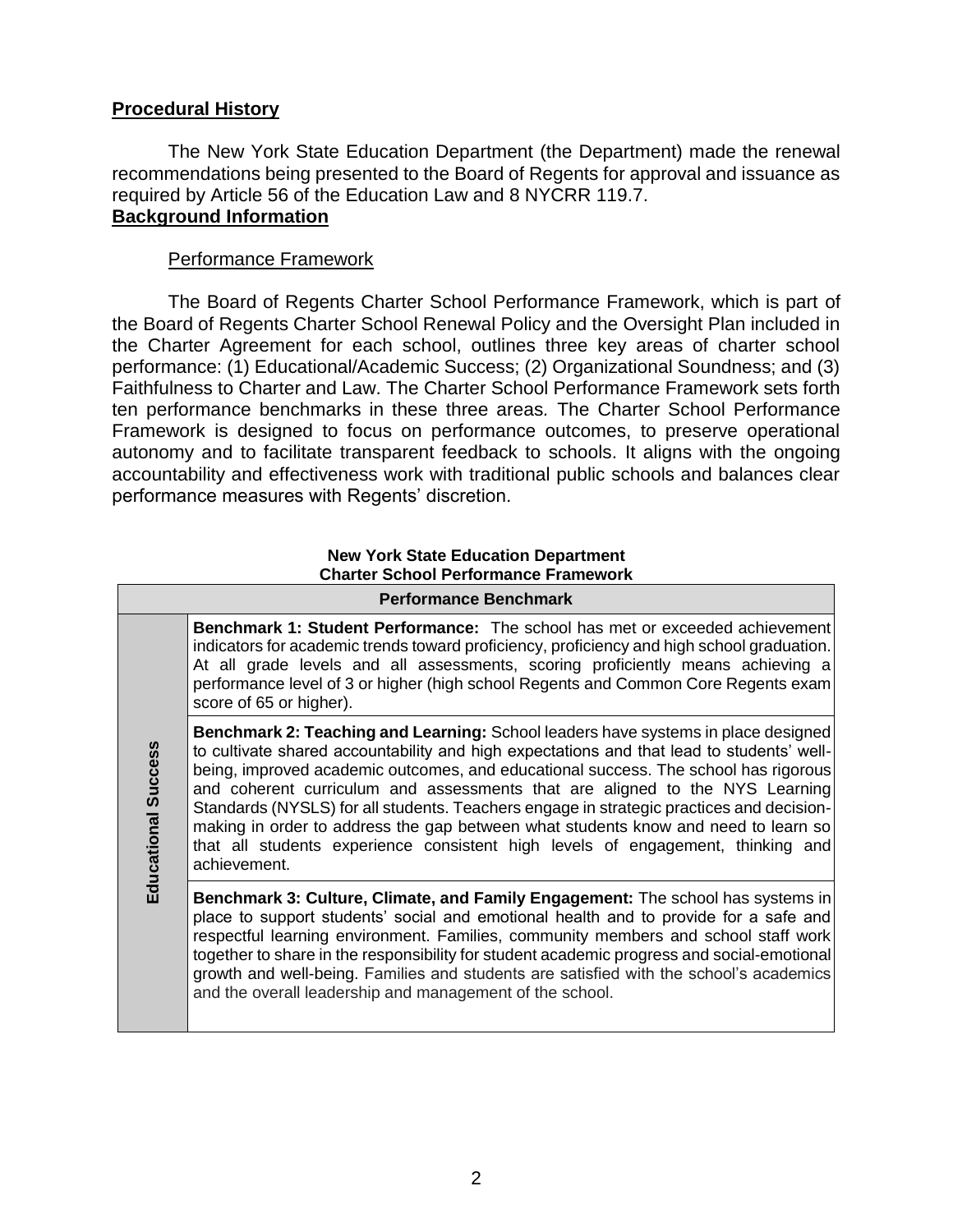|                                               | <b>Benchmark 4: Financial Condition:</b> The school is in sound and stable financial condition<br>as evidenced by performance on key financial indicators.                                                                                                                                                                                                                                                                                                                                  |
|-----------------------------------------------|---------------------------------------------------------------------------------------------------------------------------------------------------------------------------------------------------------------------------------------------------------------------------------------------------------------------------------------------------------------------------------------------------------------------------------------------------------------------------------------------|
|                                               | Benchmark 5: Financial Management: The school operates in a fiscally sound manner<br>with realistic budgets pursuant to a long-range financial plan, appropriate internal controls<br>and procedures, and in accordance with state law and generally accepted accounting<br>practices.                                                                                                                                                                                                      |
| <b>Organizational Soundness</b>               | Benchmark 6: Board Oversight and Governance: The board of trustees provides<br>competent stewardship and oversight of the school while maintaining<br>policies,<br>establishing performance goals, and implementing systems to ensure academic success,<br>organizational viability, board effectiveness and faithfulness to the terms of its charter.                                                                                                                                      |
|                                               | Benchmark 7: Organizational Capacity: The school has established a well-functioning<br>organizational structure, clearly delineated roles for staff, management, and board<br>members. The school has systems and protocols that allow for the successful<br>implementation, evaluation, and improvement of its academic program and operations.                                                                                                                                            |
|                                               | Benchmark 8: Mission and Key Design Elements: The school is faithful to its mission<br>and has implemented the key design elements included in its charter.                                                                                                                                                                                                                                                                                                                                 |
| Faithfulness to<br><b>Law</b><br>×<br>Charter | Benchmark 9: Enrollment, Recruitment, and Retention: The school is meeting or<br>making annual progress toward meeting the enrollment plan outlined in its charter and its<br>enrollment and retention targets for students with disabilities, English language learners,<br>and students who are eligible applicants for the free and reduced priced lunch program;<br>or has demonstrated that it has made extensive good faith efforts to attract, recruit, and<br>retain such students. |
|                                               | Benchmark 10: Legal Compliance: The school complies with applicable laws,<br>regulations, and the provisions of its charter.                                                                                                                                                                                                                                                                                                                                                                |

# Charter School Renewal Applications

In Article 56 of the Education Law, §2852(2) requires the chartering entity (in this case the Board of Regents) to make the following findings when considering a charter renewal application:

- (a) The charter school described in the application meets the requirements set out in this article and all other applicable laws, rules and regulations;
- (b) The applicant can demonstrate the ability to operate the school in an educationally and fiscally sound manner;
- (c) Granting the application is likely to improve student learning and achievement and materially further the purposes set out in subdivision two of section twenty-eight hundred fifty-one of this article; and
- (d) In a school district where the total enrollment of resident students attending charter schools in the base year is greater than five percent of the total public school enrollment of the school district in the base year (i) granting the application would have a significant educational benefit to the students expected to attend the proposed charter school or (ii) the school district in which the charter school will be located consents to such application.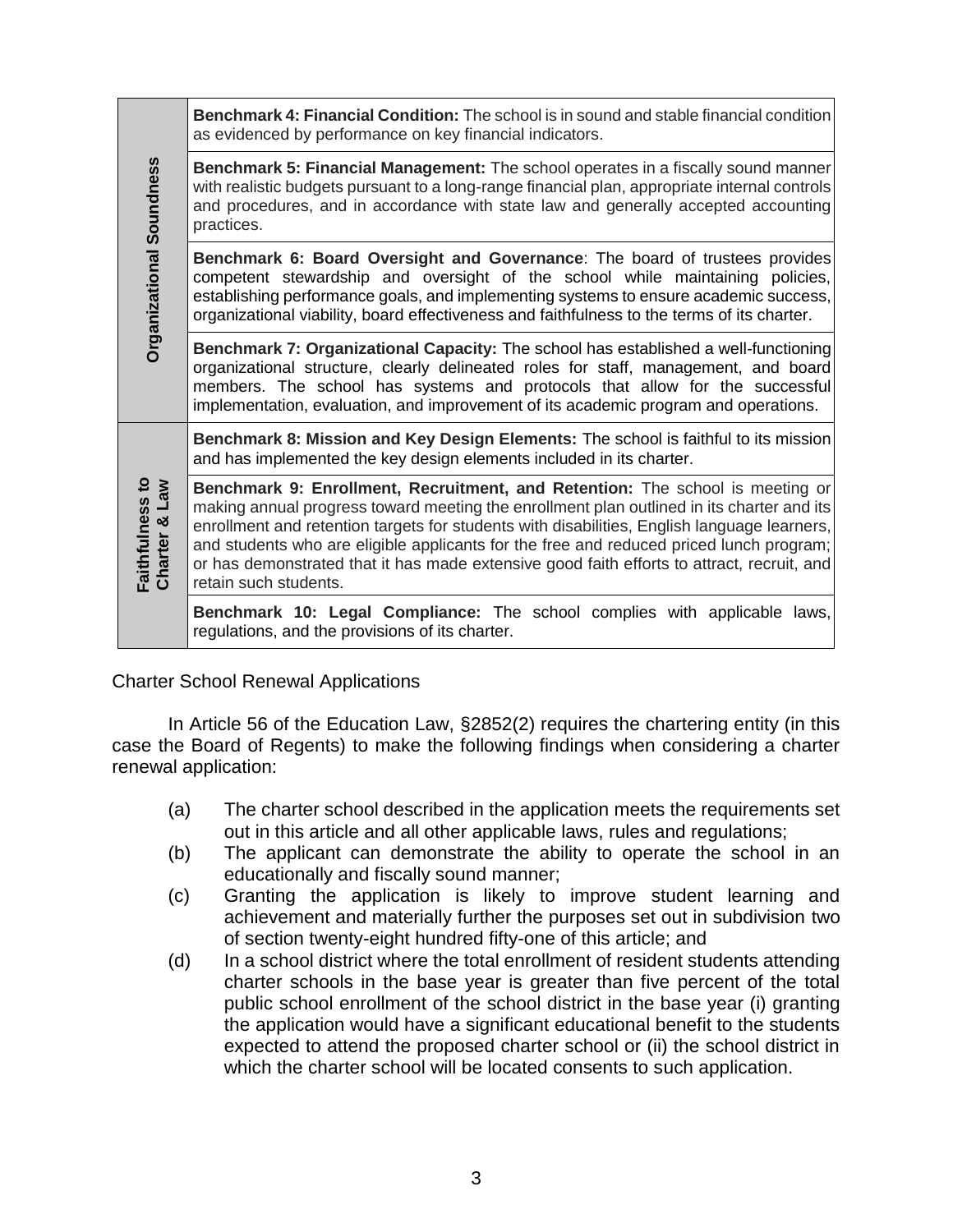In addition, Renewal Guidelines contained in the Regulations of the Commissioner (8 NYCRR 119.7(d)) were adopted by the Board of Regents, and require that the Board further consider the following when evaluating a charter renewal application:

- (a) The information in the charter school's renewal application;
- (b) Any additional material or information submitted by the charter school;
- (c) Any public comments received;
- (d) Any information relating to the site visit and the site visit report;
- (e) The charter school's annual reporting results including, but not limited to, student academic achievement;
- (f) The Department's renewal recommendation and the charter school's written response, if any; and
- (g) Any other information that the board, in its discretion, may deem relevant to its determination whether the charter should be renewed.

# **Related Regents Items**

# **Compass Charter School**

# [December 2013 Initial Charter](http://www.regents.nysed.gov/common/regents/files/1213p12a2%5B1%5D.pdf)

http://www.regents.nysed.gov/common/regents/files/1213p12a2%5B1%5D.pdf

# [October 2015 Decrease in Enrollment Revision](http://www.regents.nysed.gov/common/regents/files/meetings/Oct%202015/1015p12a2.pdf)

http://www.regents.nysed.gov/common/regents/files/meetings/Oct%202015/1015p12a2. pdf

# **KIPP Infinity Charter School**

# [March 2005 Initial Charter](http://www.regents.nysed.gov/common/regents/files/documents/meetings/2005Meetings/March2005/0305emscvesida2.html)

http://www.regents.nysed.gov/common/regents/files/documents/meetings/2005Meetings /March2005/0305emscvesida2.html

[July 2009 Grade Configuration, Co-Location, MOU, Admissions Revisions](https://www.regents.nysed.gov/meetings/2009Meetings/July2009/0709bra17.htm) https://www.regents.nysed.gov/meetings/2009Meetings/July2009/0709bra17.htm

[April 2010 First Renewal](http://www.regents.nysed.gov/meetings/2010Meetings/April2010/0410emsca10.htm) 

http://www.regents.nysed.gov/meetings/2010Meetings/April2010/0410emsca10.htm

# [March 2015 Second Renewal](http://www.regents.nysed.gov/common/regents/files/meetings/Mar%202015/315p12a6.pdf)

http://www.regents.nysed.gov/common/regents/files/meetings/Mar%202015/315p12a6. pdf

[December 2015 Merger into KIPP NYC Public Charter Schools Revision](http://www.regents.nysed.gov/common/regents/files/1215p12a4.pdf) http://www.regents.nysed.gov/common/regents/files/1215p12a4.pdf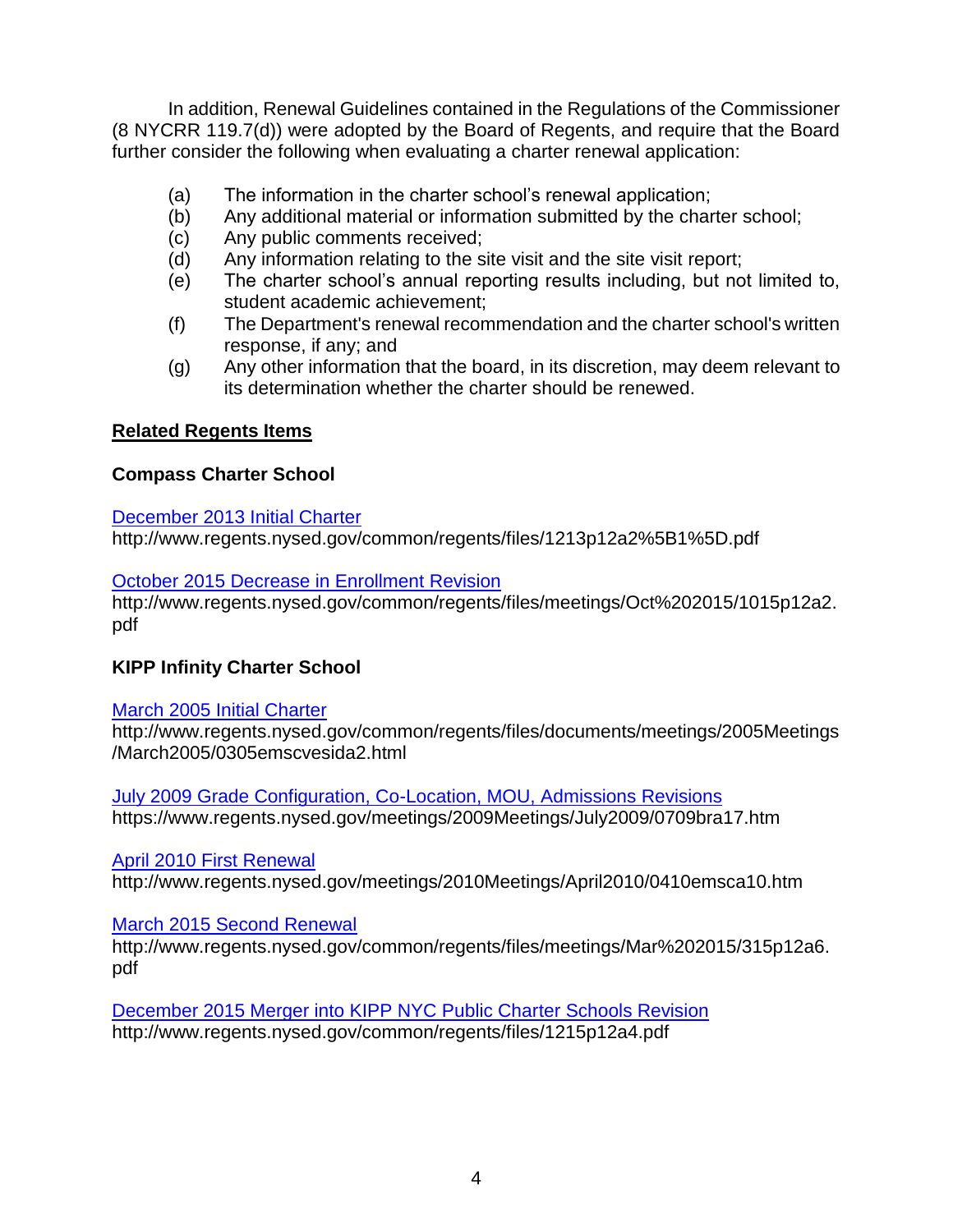# **South Bronx Classical Charter School**

# [December 2005 Initial Charter](http://www.regents.nysed.gov/common/regents/files/documents/meetings/2005Meetings/December2005/1205emscvesida5.htm)

http://www.regents.nysed.gov/common/regents/files/documents/meetings/2005Meetings /December2005/1205emscvesida5.htm

# [January 2011 First Renewal](http://www.regents.nysed.gov/common/regents/files/documents/meetings/2011Meetings/January2011/111p12a2.pdf)

http://www.regents.nysed.gov/common/regents/files/documents/meetings/2011Meetings /January2011/111p12a2.pdf

# [January 2012 Grade Span and Enrollment Revision](https://www.regents.nysed.gov/common/regents/files/documents/meetings/2012Meetings/February2012/212p12a1.pdf)

https://www.regents.nysed.gov/common/regents/files/documents/meetings/2012Meeting s/February2012/212p12a1.pdf

# [May 2015 Second Renewal](http://www.regents.nysed.gov/common/regents/files/meetings/May%202015/515p12a1.pdf)

http://www.regents.nysed.gov/common/regents/files/meetings/May%202015/515p12a1. pdf

[April 2016 Merger Revision](http://www.regents.nysed.gov/common/regents/files/516bra2_2.pdf) http://www.regents.nysed.gov/common/regents/files/516bra2\_2.pdf

[March 2017 Enrollment Revision](http://www.regents.nysed.gov/common/regents/files/317p12a5.pdf)

http://www.regents.nysed.gov/common/regents/files/317p12a5.pdf

# **Young Women's College Preparatory Charter School**

[September 2011 Initial Charter](http://www.regents.nysed.gov/common/regents/files/documents/meetings/2011Meetings/September2011/911p12a1.9.pdf)

http://www.regents.nysed.gov/common/regents/files/documents/meetings/2011Meetings /September2011/911p12a1.9.pdf

[May 2016 Change District of Location Revision](http://www.regents.nysed.gov/common/regents/files/516p12a2.pdf) http://www.regents.nysed.gov/common/regents/files/516p12a2.pdf

[January 2017 First Renewal](http://www.regents.nysed.gov/common/regents/files/117p12a2.pdf)  http://www.regents.nysed.gov/common/regents/files/117p12a2.pdf

[March 2018 Reduce Enrollment Revision](http://www.regents.nysed.gov/common/regents/files/318p12a4.pdf) http://www.regents.nysed.gov/common/regents/files/318p12a4.pdf

# **Recommendations**

# The State Education Department Renewal Recommendations

The attached Renewal Recommendation Reports provide summary information about the Renewal Applications before the Regents for action at the May 2019 meeting, as well as an analysis of the academic and fiscal performance of each of the schools over the charter term.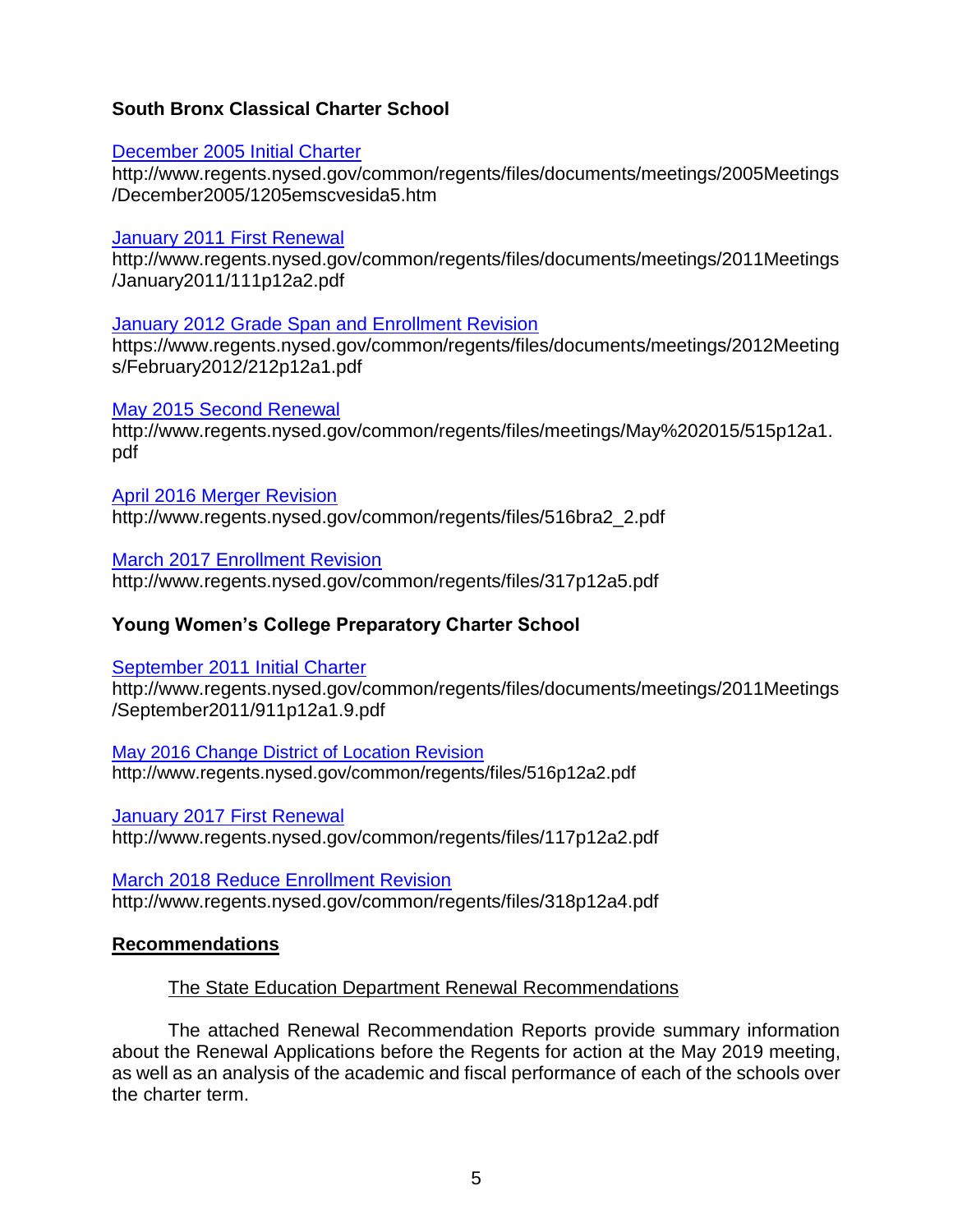Pursuant to Education Law §2851(2)(p), charters may be renewed for a charter term of no more than five years. The Department typically makes renewal recommendations for a full term of five years, or a short term of three years. The Department may also make recommendations for non-renewal, and has additional flexibilities to make renewal recommendations for other charter term lengths.

The Department considers evidence related to all ten performance benchmark areas of the Charter School Performance Framework when making recommendations to the Regents concerning charter renewal applications. However, student academic performance is of paramount importance when evaluating each school.<sup>1</sup> The recommendations below were made after a full due-diligence process over the charter term, including review of the information presented by the schools in their Renewal Applications, specific fiscal reviews, a renewal site visit of up to two days, conducted by a Department team for each school, comprehensive analysis of achievement data, and consideration of public comment. Over the course of the charter term, the Department closely monitors all charter schools based on the Oversight Plan.<sup>2</sup>

# Renewal Recommendations

VOTED: That the Board of Regents finds that, the **Compass Charter School**: (1) meets the requirements set out in Article 56 of the Education Law, and all other applicable laws, rules and regulations; (2) the applicant can demonstrate the ability to operate the school in an educationally and fiscally sound manner; (3) granting the application is likely to improve student learning and achievement and materially further the purposes set out in subdivision two of section twenty-eight hundred fifty of this article; and (4) granting the application would have a significant educational benefit to the students expected to attend the charter school, and the Board of Regents therefore approves the renewal application of the **Compass Charter School** and that a renewal charter be issued, and that its provisional charter be extended for a term up through and including **June 30, 2021**.

VOTED: That the Board of Regents finds that, the **KIPP Infinity Charter School**: (1) meets the requirements set out in Article 56 of the Education Law, and all other applicable laws, rules and regulations; (2) the applicant can demonstrate the ability to operate the school in an educationally and fiscally sound manner; (3) granting the application is likely to improve student learning and achievement and materially further the purposes set out in subdivision two of section twenty-eight hundred fifty of this article; and (4) granting the application would have a significant educational benefit to the students expected to attend the charter school, and the Board of Regents therefore approves the renewal application of the **KIPP Infinity Charter School** and that a renewal charter be issued, and that its provisional charter be extended for a term up through and including **June 30, 2024.**

VOTED: That the Board of Regents finds that, the **South Bronx Classical Charter School:** (1) meets the requirements set out in Article 56 of the Education Law, and all

 $\overline{a}$ 

<sup>1</sup> See § 8 NYCRR 119.7 at http://www.p12.nysed.gov/psc/aboutcharterschools/Financing/Regulations/csreg119.7.html <sup>2</sup> The Oversight Plan for Board of Regents-Authorized schools is located on the following webpage: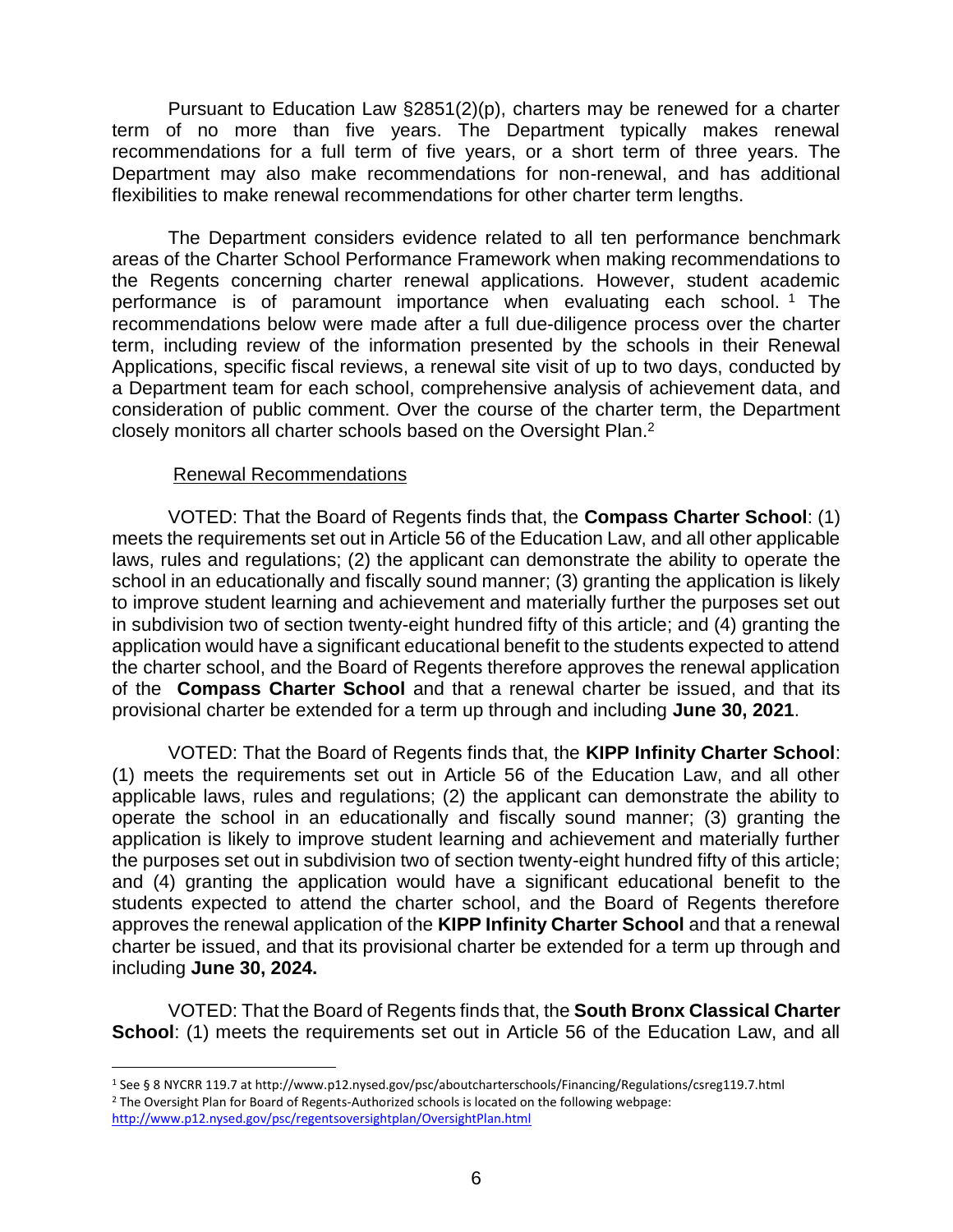other applicable laws, rules and regulations; (2) the applicant can demonstrate the ability to operate the school in an educationally and fiscally sound manner; (3) granting the application is likely to improve student learning and achievement and materially further the purposes set out in subdivision two of section twenty-eight hundred fifty of this article; and (4) granting the application would have a significant educational benefit to the students expected to attend the charter school, and the Board of Regents therefore approves the renewal application of the **South Bronx Classical Charter School** and that a renewal charter be issued, and that its provisional charter be extended for a term up through and including **June 30, 2024**.

VOTED: That the Board of Regents finds that, the **Young Women's College Preparatory Charter School:** (1) meets the requirements set out in Article 56 of the Education Law, and all other applicable laws, rules and regulations; (2) the applicant can demonstrate the ability to operate the school in an educationally and fiscally sound manner; (3) granting the application is likely to improve student learning and achievement and materially further the purposes set out in subdivision two of section twenty-eight hundred fifty of this article; and (4) granting the application would have a significant educational benefit to the students expected to attend the charter school, and the Board of Regents therefore approves the renewal application of the **Young Women's College Preparatory Charter School** and that a renewal charter be issued, and that its provisional charter be extended for a term up through and including **June 30, 2022**.

# **Timetable for Implementation**

The Regents action for the above-named charter schools will become effective immediately.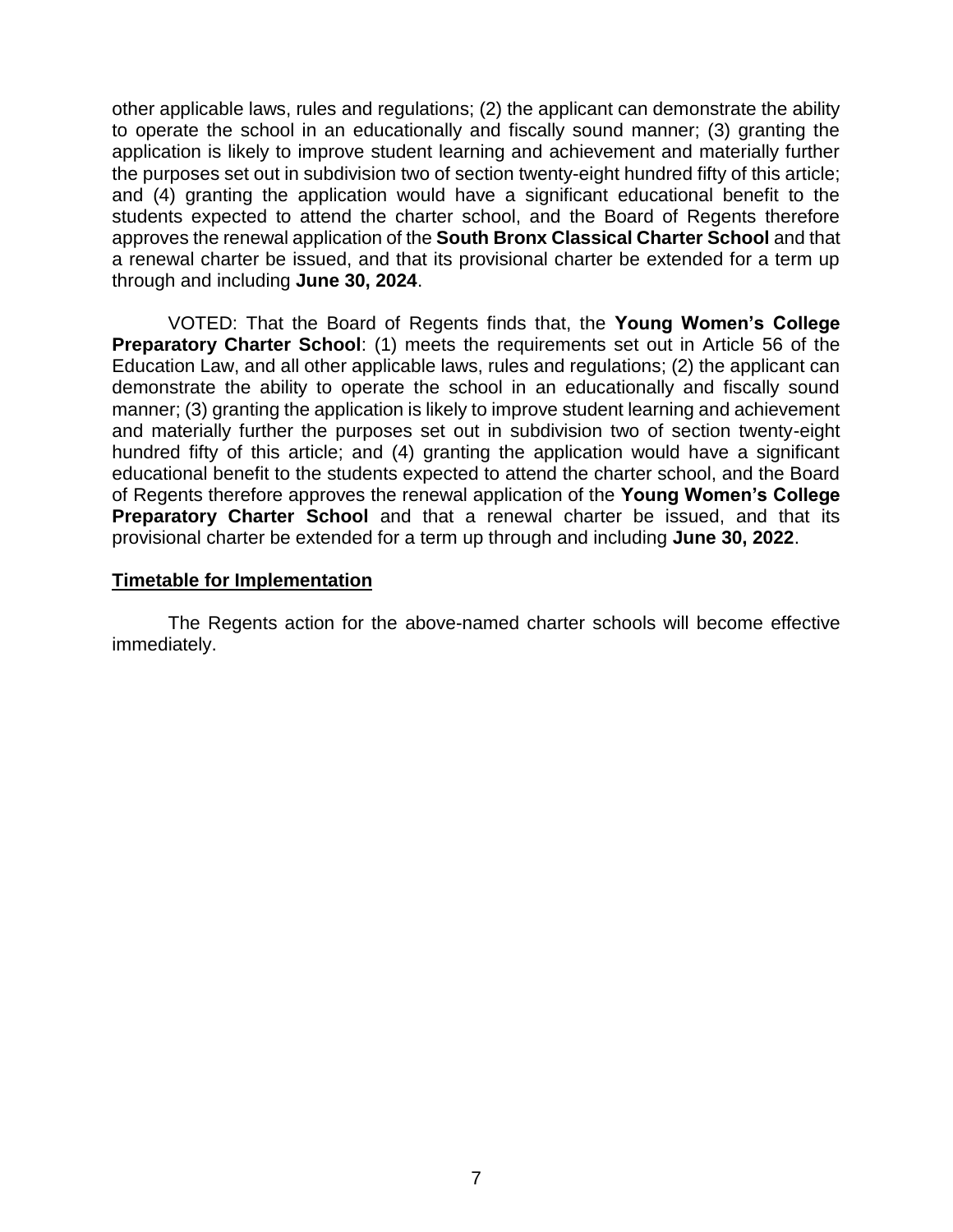### **Compass Charter School**

In accordance with Education Law, Article 56, Sections 2851(4) and 2852(2), Commissioners Regulation 119.7, and the Board of Regents Charter School Renewal Policy, the **New York State Education Department recommends a short--term renewal for a period of two years for Compass Charter School. The charter term would begin on July 1, 2019 and expire on June 30, 2021, and the school would be permitted to revise its charter to add a Key Design Element: "Commitment to Diversity."** In April 2019, the school was required by NYSED to provide a Corrective Action Plan (CAP) establishing strategies and measurable outcomes to improve student performance in math and to meet enrollment targets for economically disadvantaged students. The school is currently developing the specific strategies outlined in the CAP and will provide quarterly progress reports and updates to the NYSED Charter School Office (CSO).

Compass Charter School (CCS) is meeting some of the benchmarks set forth in the Board of Regents Charter School Performance Framework. The school is implementing the mission, key design elements, education program and organizational plan set forth in the charter.

| <b>Name of Charter School</b>                                                   | <b>Compass Charter School</b>                                                                                                                                                                                                                                                                                                                                                                                                                                      |  |
|---------------------------------------------------------------------------------|--------------------------------------------------------------------------------------------------------------------------------------------------------------------------------------------------------------------------------------------------------------------------------------------------------------------------------------------------------------------------------------------------------------------------------------------------------------------|--|
| <b>Board Chair</b>                                                              | <b>Scott Marshall Brandon</b>                                                                                                                                                                                                                                                                                                                                                                                                                                      |  |
| <b>District of location</b>                                                     | NYC CSD 13                                                                                                                                                                                                                                                                                                                                                                                                                                                         |  |
| <b>Opening Date</b>                                                             | <b>Fall 2014</b>                                                                                                                                                                                                                                                                                                                                                                                                                                                   |  |
| <b>Charter Terms</b>                                                            | July 1, 2014 - June 30, 2019                                                                                                                                                                                                                                                                                                                                                                                                                                       |  |
| <b>Current Term Authorized Grades/ Approved</b><br><b>Enrollment</b>            | K-Grade 5/300 students                                                                                                                                                                                                                                                                                                                                                                                                                                             |  |
| Proposed Renewal Term Authorized Grades/<br><b>Proposed Approved Enrollment</b> | K-Grade 5/300 students                                                                                                                                                                                                                                                                                                                                                                                                                                             |  |
| <b>Comprehensive Management Service Provider</b>                                | None                                                                                                                                                                                                                                                                                                                                                                                                                                                               |  |
| <b>Facilities</b>                                                               | 300 Adelphi Street, Brooklyn, NY 11205 (Public<br>Space)                                                                                                                                                                                                                                                                                                                                                                                                           |  |
| <b>Mission Statement</b>                                                        | Compass Charter School is a safe and nurturing<br>educational environment that<br>honors<br>the<br>individuality of each learner. By engaging in a<br>process of inquiry, our graduates will be equipped<br>with the necessary skills to lead fulfilling personal<br>and professional lives, including a developed sense<br>of self, the ability to think in innovative and flexible<br>ways, and the inspiration to make a positive<br>impact on their community. |  |
| <b>Key Design Elements</b>                                                      | Inquiry<br>$\bullet$<br>Sustainability<br>The arts<br>Multi-faceted assessment practices<br>Integrated Co-Teaching (ICT)<br>$\bullet$<br>Looping<br>$\bullet$<br>Extended school day<br>$\bullet$                                                                                                                                                                                                                                                                  |  |
| <b>Requested Revision</b>                                                       | Add a key design element: "Commitment<br>$\bullet$<br>to Diversity"                                                                                                                                                                                                                                                                                                                                                                                                |  |

**Charter School Summary**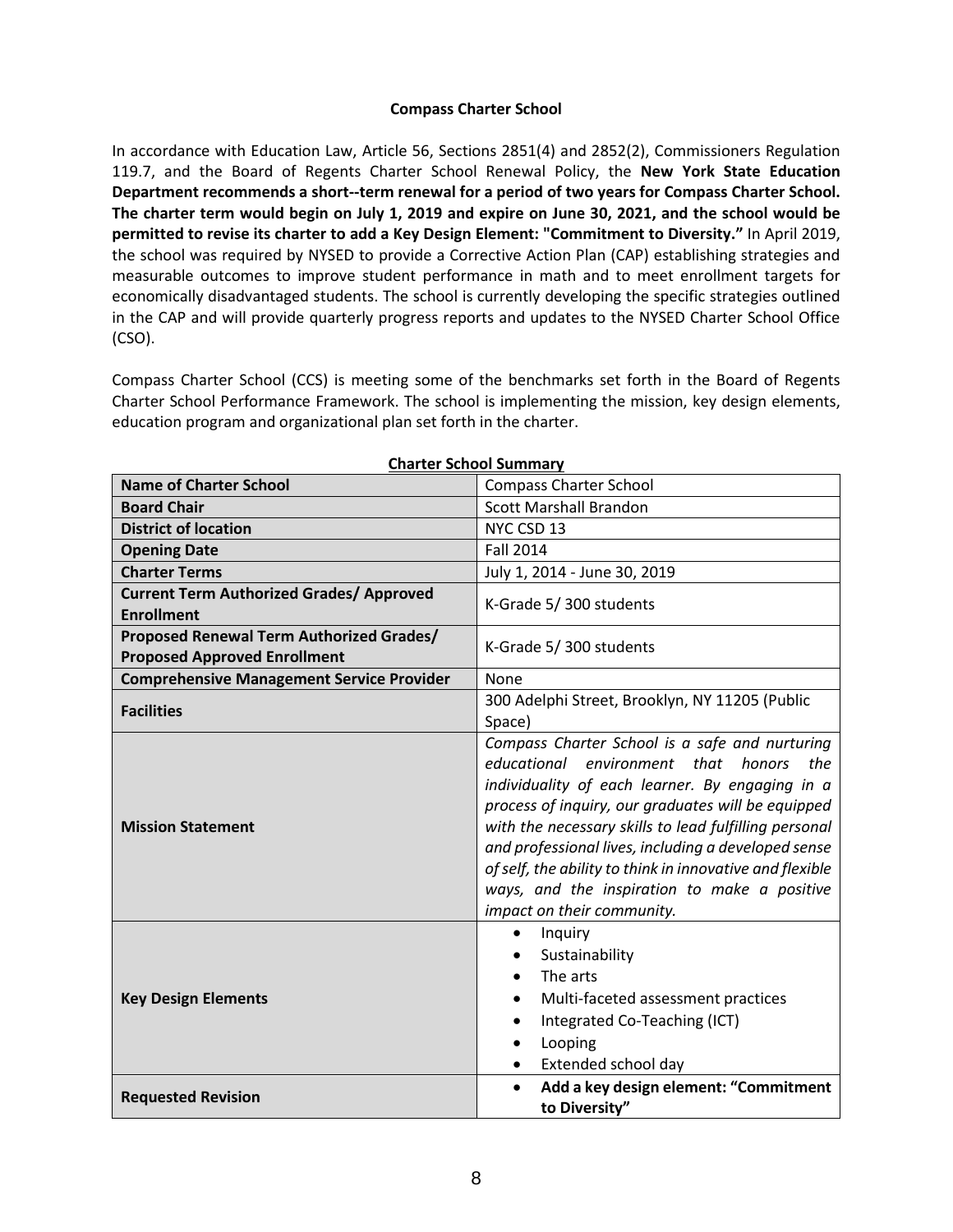Compass Charter School (CSS) has a high percentage (25%) of students with special needs and serves them in integrated classrooms supported by general education teachers, special education providers, and social/emotional practitioners.

|                                            | Year 1<br>2014-2015 | Year 2<br>2015-2016 | Year 3<br>2016-2017 | Year 4<br>2017-2018 | Year 5<br>2018-2019 |
|--------------------------------------------|---------------------|---------------------|---------------------|---------------------|---------------------|
| Grade<br>Configuration                     | K-Grade 1           | K-Grade 2           | K-Grade 3           | K-Grade 4           | K-Grade 5           |
| <b>Total Approved</b><br><b>Enrollment</b> | 132                 | 198                 | 264                 | 300                 | 300                 |

### **Current Grade Levels and Approved Enrollment**

## **\*Proposed Renewal Term Grade Levels and Approved Enrollment**

|                                            | Year 1<br>2019 to 2020 | Year 2<br>2020 to 2021 |
|--------------------------------------------|------------------------|------------------------|
| Grade<br>Configuration                     | K-Grade 5              | K-Grade 5              |
| <b>Total Approved</b><br><b>Enrollment</b> | 300                    | 300                    |

#### **Background**

The Board of Regents granted an initial charter to CSS in December 2013. The school opened for instruction in September 2014 initially serving 105 students in kindergarten and first grade. In August 2015, the school submitted a material revision request to decrease student enrollment from 396 students to 300 students due to space constraints in a co-located building. This request was approved by the Board of Regents. The school was specifically designed to educate a diverse population. Additionally, it is requesting to add a key design element: *Commitment to Diversity*, to emphasize its commitment to enrolling and serving a diverse population.

The school proposes this new key design element: *Commitment to Diversity* to encompass the concept that classrooms function best when they are made up of learners who have a variety of different background and experiences. Using a fair lottery system and admissions policy, it will work to create a school population that reflects the racial ethnic, socioeconomic, linguistic, and academic diversity of NYC CSD 13.

## **Summary of Evidence for Renewal**

## **Key Performance Area: Educational Success**

- CSS currently serves kindergarten through Grade 5.
- CCS employs a co-teaching model with two certified teachers in every classroom.
- CCS utilizes the workshop model for instruction with a focus on responsive classroom techniques to increase student engagement and increase higher order thinking skills.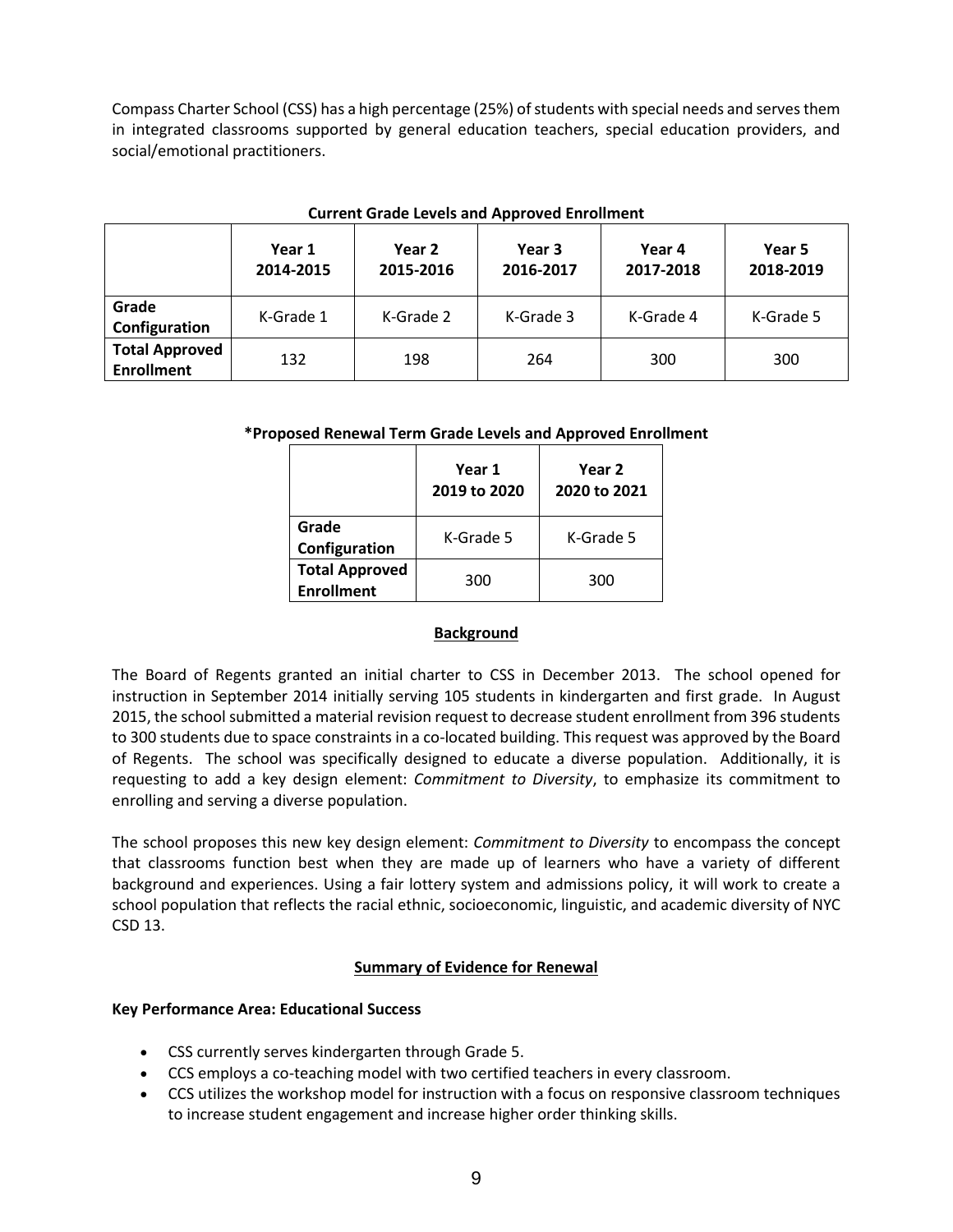- Instruction is student centered with students mastering skills and content knowledge through a variety of settings ranging from whole class to small group or partner work to individual work.
- CCS utilizes Integrated Co-Teaching (ICT) to support students with disabilities enrolled in the school. Push-in and pull out services are employed as needed, as well as social emotional supports and counseling.
- English language learners(ELLs)/multi-lingual learners(MLLs) are supported primarily through the Integrated co-teaching (ICT) model and provided additional pull-out support when needed.

# **Student Performance – Elementary/Middle School Outcomes**

See Tables 1 and 2 below regarding 3-8 math and ELA exam aggregate and subgroup student performance compared to the district and state average that serve as two indicators in Benchmark One of the Charter School Performance Framework.

## **Table 1: Elementary/Middle School Assessment Proficiency Outcomes for All Students: School, District & State Level Aggregates**

|           | <b>ELA</b>        |                                    |                                        |            |                 | -00- -0- - - - |                                    | Math                                 |            |                           |
|-----------|-------------------|------------------------------------|----------------------------------------|------------|-----------------|----------------|------------------------------------|--------------------------------------|------------|---------------------------|
|           | უ<br>ე<br>Compass | $\frac{3}{2}$<br>CSD<br><b>NYC</b> | S <sub>1</sub><br>District<br>Variance | <b>NYS</b> | Variance to NYS | රි<br>Compass  | $\frac{3}{2}$<br>CSD<br><b>NYC</b> | $\mathbf{c}$<br>District<br>Variance | <b>SAN</b> | <b>NYS</b><br>Variance to |
| 2016-2017 | 29%               | 49%                                | $-20$                                  | 43%        | $-14$           | 11%            | 49%                                | $-38$                                | 48%        | $-37$                     |
| 2017-2018 | 57%               | 57%                                | $\overline{0}$                         | 49%        | $+8$            | 41%            | 51%                                | $-10$                                | 51%        | $-10$                     |

*NOTE:*

*(1) Data in the table above represents all students tested who scored proficiently (level 3 or above) on each state assessment.*

Table 1: The school began NYS testing in ELA and math for students in Grade 3 during the 2016-2017 school year. Growth for all students between the first and second years of testing was significant in ELA with student proficiency levels almost doubling, and in math increasing from 11% to 41%.

As shown below in Table 2, from 2016-2017 to 2017-2018, students with disabilities (SWDs) significantly increased proficiency levels, in both ELA and math. In that same time period, proficiency levels of economically disadvantaged students increased significantly in ELA and slightly in math. Despite this growth, the school remains below the district of location in both areas.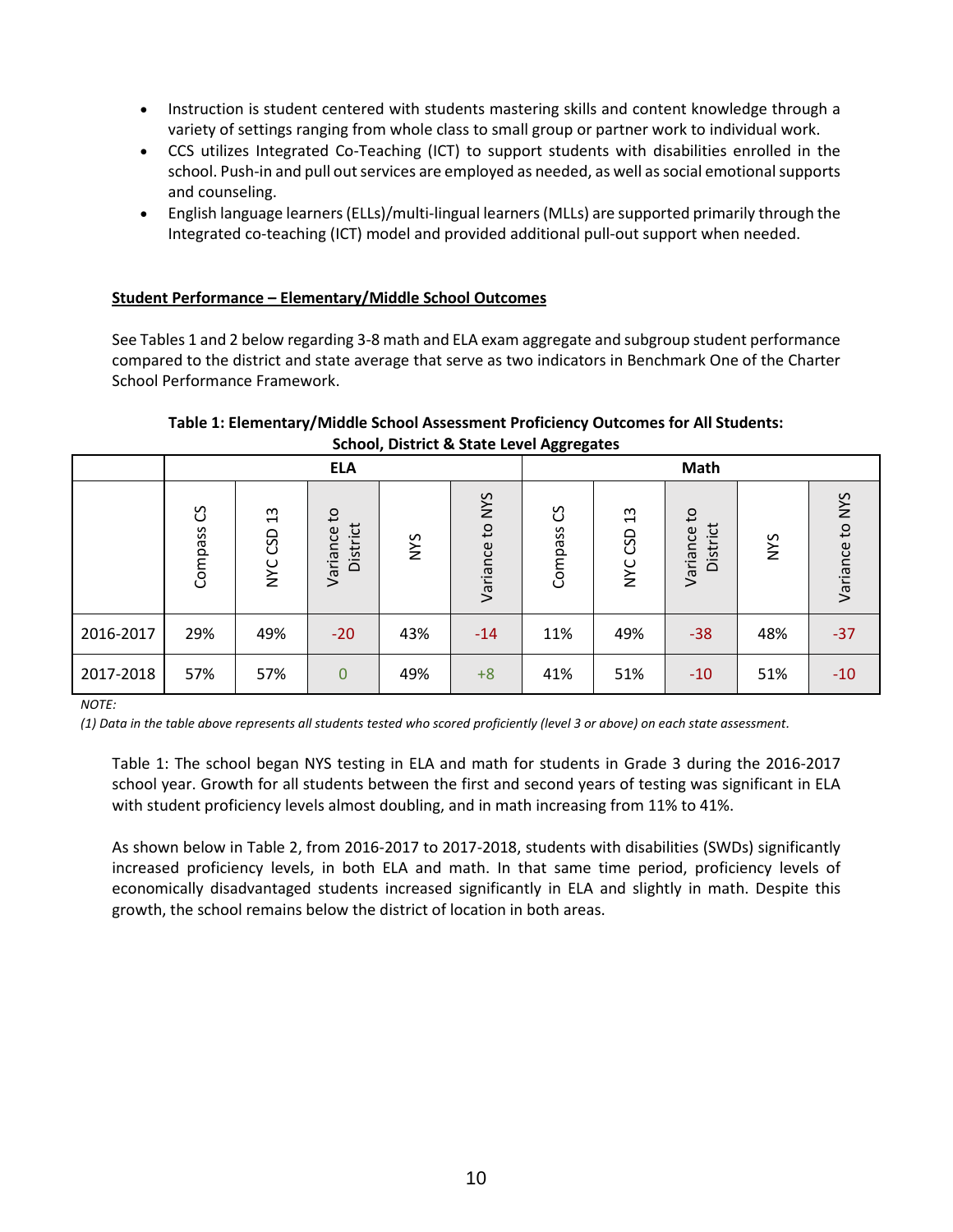| <b>Subject</b> | <b>School Year</b> | <b>Students with</b><br><b>Disabilities</b><br>(Variance to the<br>district of location) | <b>Economically</b><br><b>Disadvantaged</b><br>(Variance to the<br>district of location) |
|----------------|--------------------|------------------------------------------------------------------------------------------|------------------------------------------------------------------------------------------|
| ELA            | 2016-2017          | $0\%$ (-25)                                                                              | 5%<br>$(-28)$                                                                            |
|                | 2017-2018          | 32%<br>$(+3)$                                                                            | $(-25)$<br>16%                                                                           |
|                | 2016-2017          | 0%<br>$(-26)$                                                                            | $(-35)$<br>0%                                                                            |
| Mathematics    | 2017-2018          | 13%<br>$(-11)$                                                                           | 4%<br>$(-30)$                                                                            |

## **Table 2: Elementary/Middle School Assessment Proficiency Outcomes by Subgroup**

*NOTES:*

 $\overline{a}$ 

*(1) Data in the table above represents tested students in respective subgroups who scored proficiently (level 3 or above) on each state assessment.*

(2) For the students with disabilities, both current and former members of the subgroups have been combined.

*(3) In some cases, student subgroups still did not have enough tested students to form a representative sample (<5 students). For these subgroups testing data was withheld.*

According to the 2017-2018 school year ESEA accountability designations, Compass Charter School is *In Good Standing*.

### **Key Performance Area: Organizational Viability**

Financial Condition and Financial Management

Compass Charter School appears to be in good financial condition as evidenced by performance on key indicators derived from the school's independently audited financial statements.

The Charter School Office reviews the financial performance and management of charter schools using quantitative and qualitative methods. Near‐term indicators, such as the current ratio and unrestricted days cash, are measures of liquidity and of the charter school's capacity to maintain operations. Long‐ term indicators, such as total margin and debt‐to asset ratio, are measures of the charter school's capacity to remain viable and to meet financial obligations.<sup>3</sup>

A *composite score* is an overall measure of financial health calculated by the Department's Office of Audit Services. This score is based on a weighting of primary reserves, equity, and net income. A charter school with a score between 1.5 and 3.0 is considered to be in strong financial health. Compass Charter School's composite score for 2016-2017 is 2.0. The table below shows the school's composite scores from 2014- 2015 to 2016-2017.

<sup>&</sup>lt;sup>3</sup> These rigorous indicators of fiscal soundness are aligned with those recommended by the National Association of Charter School Authorizers.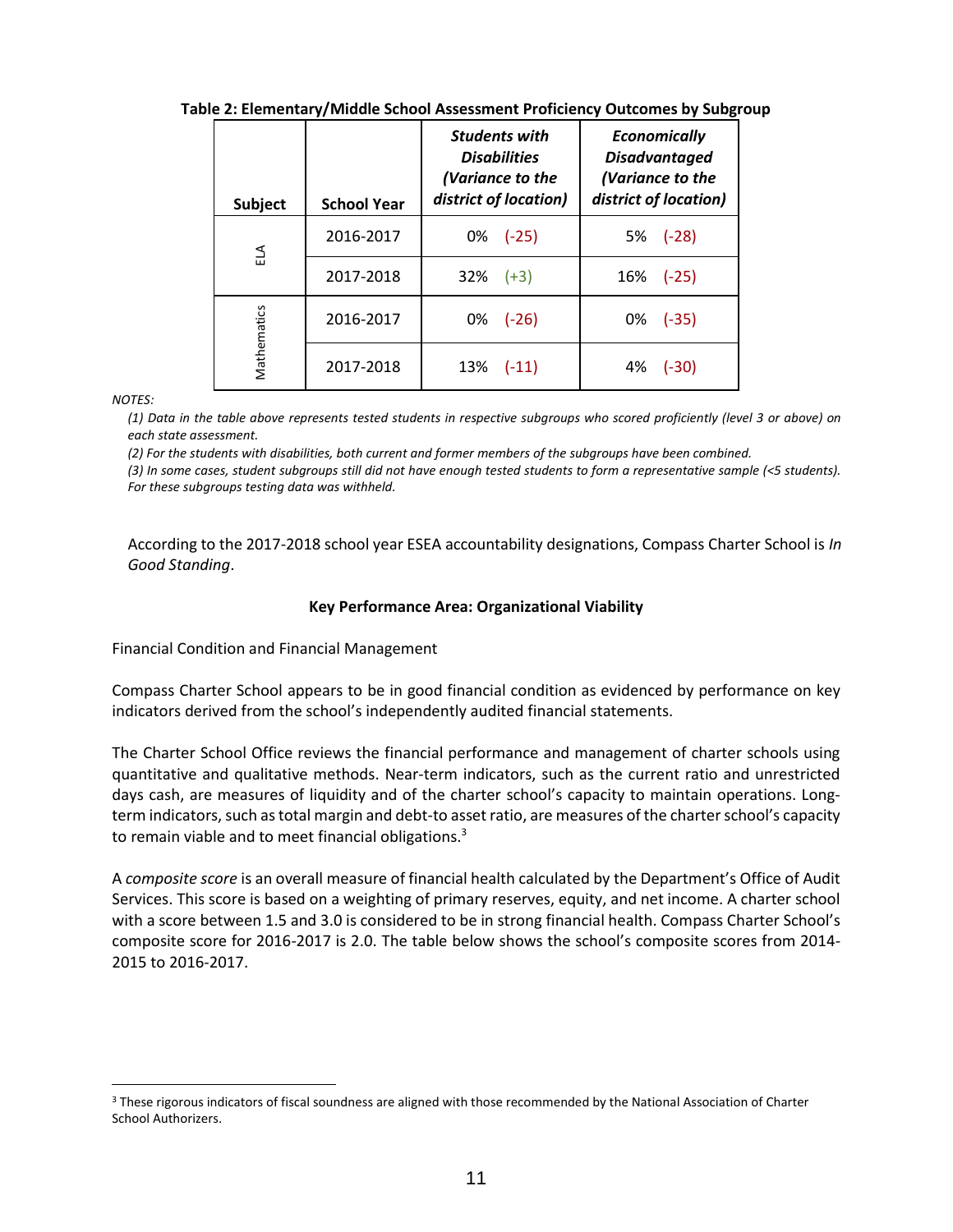| Year      | <b>Composite Score</b> |  |  |  |  |  |
|-----------|------------------------|--|--|--|--|--|
| 2014-2015 | 21                     |  |  |  |  |  |
| 2015-2016 | 2.3                    |  |  |  |  |  |
| 2016-2017 | 2.0                    |  |  |  |  |  |

### **Table 3: Compass Charter School's Composite Scores 2014-2015 to 2016-2017**

*Source: NYSED Office of Audit Services*

### Financial Management

 $\overline{a}$ 

The Charter School Office reviewed Compass Charter School's 2016-2017 audited financial statements to determine whether the independent auditor observed sufficient internal controls over financial reporting. The auditor did not identify any deficiencies in internal controls that could be considered material weaknesses.

## **Key Performance Area: Faithfulness to the Charter and Law**

Enrollment, Recruitment and Retention

The school maintains a high rate of applications for a limited number of seats. For example, last year it received 941 applications for 54 available seats, creating a substantial waitlist from which to draw should a seat become available during the school year. Despite a rigorous recruitment/retention plan and staff/family outreach, the school has not yet been able to meet enrollment targets for two of the three at-risk groups: ELL/MLL and ED students.

The school is making efforts to recruit, serve, and retain at-risk students<sup>4</sup>. The school has a NYSED approved lottery weighting of 40% to provide more of a chance for economically disadvantaged students to gain a seat through the lottery. Efforts to recruit and retain students in the ED, ELL/MLL, and SWD populations include:

- For the 2018 lottery, the school was approved to implement a preference for economically disadvantaged students.
- The school exceeds NYC CSD 13 in the enrollment of SWDs.
- Given that there is a low number of ELLs/MLLs in the district of location, NYC CSD 13, the school has not increased its enrollment in this subgroup over the past two school years. The school's

<sup>4</sup> Education Law §2854(2)(a) requires that schools demonstrate good faith efforts to attract and retain a comparable or greater enrollment of students with disabilities, FRPL eligible students and English language learners when compared to the enrollment figures for such students in the school district in which the charter is located. SUNY and the Regents were charged with setting specific enrollment and retention targets for each charter school, and have done so. Education Law §2852(9-a)(b)(i). All charter schools that were initially chartered after August 2010 or renewed after January 1, 2011, are expected to meet or exceed the enrollment and retention targets set by the Regents and SUNY. When submitting an application for renewal of the charter, schools are required to provide information detailing the means by which they will meet the enrollment and retention targets (Education Law §2851(4)(e)), and this information is considered by the Regents in the review of the school's performance over the charter term. A school's plan to change its enrollment practices, whether by weighting the lottery or preferencing, may also be considered when determining whether the school will meet the targets in the upcoming charter term. A school's repeated failure to meet or exceed its enrollment and retention targets, when combined with a failure to show that extensive efforts to meet the targets have been made, may be cause for termination or revocation of the charter pursuant to section Education Law §2855(1)(e).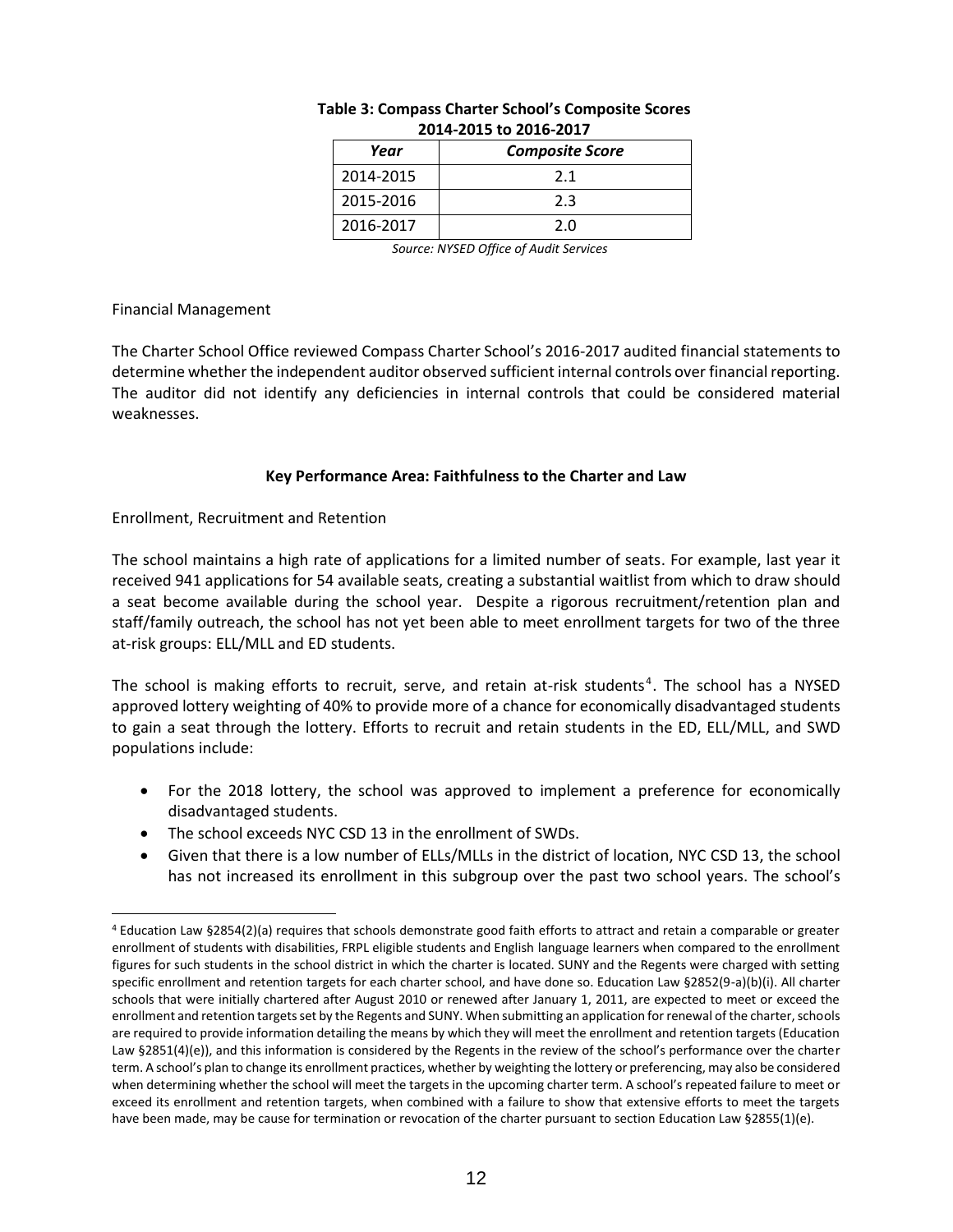board of trustees ensures that they continue to monitor this situation, utilizing a monthly data dashboard to inform its understanding and decision-making.

|                                   | 2016-2017                    |            |          | 2017-2018                    |            |          |
|-----------------------------------|------------------------------|------------|----------|------------------------------|------------|----------|
| <b>Student Population</b>         | Compass<br>Charter<br>School | NYC CSD 13 | Variance | Compass<br>Charter<br>School | NYC CSD 13 | Variance |
| <b>Students with Disabilities</b> | 17%                          | 20%        | $-3$     | 25%                          | 21%        | $+4$     |
| ELL/MLL                           | 1%                           | 7%         | $-6$     | 1%                           | 7%         | $-6$     |
| Economically<br>Disadvantaged     | 33%                          | 57%        | $-24$    | 30%                          | 59%        | $-29$    |

## **Table 4: Student Demographics – Compass Charter School Compared to District of Location**

#### **Student Retention**

According to NYSED data, in the 2017-2018 school year, 86% of students were retained in CSS compared to 92% in the district of location.

## **Legal Compliance**

CSS operates in accordance with applicable law, regulations, rules and other policies, including the terms of its charter, its by-laws and other school-specific policies. It is also in compliance with federally mandated disciplinary procedures for SWDs, and the Dignity for All Students Act. The board holds meetings in accordance with the Open Meetings Law.

#### **Summary of Public Comment**

The required public hearing was held by the New York City Department of Education on October 2, 2018. Twenty-five people attended, and seventeen spoke. Seventeen people were in favor of the renewal and revision and none were opposed.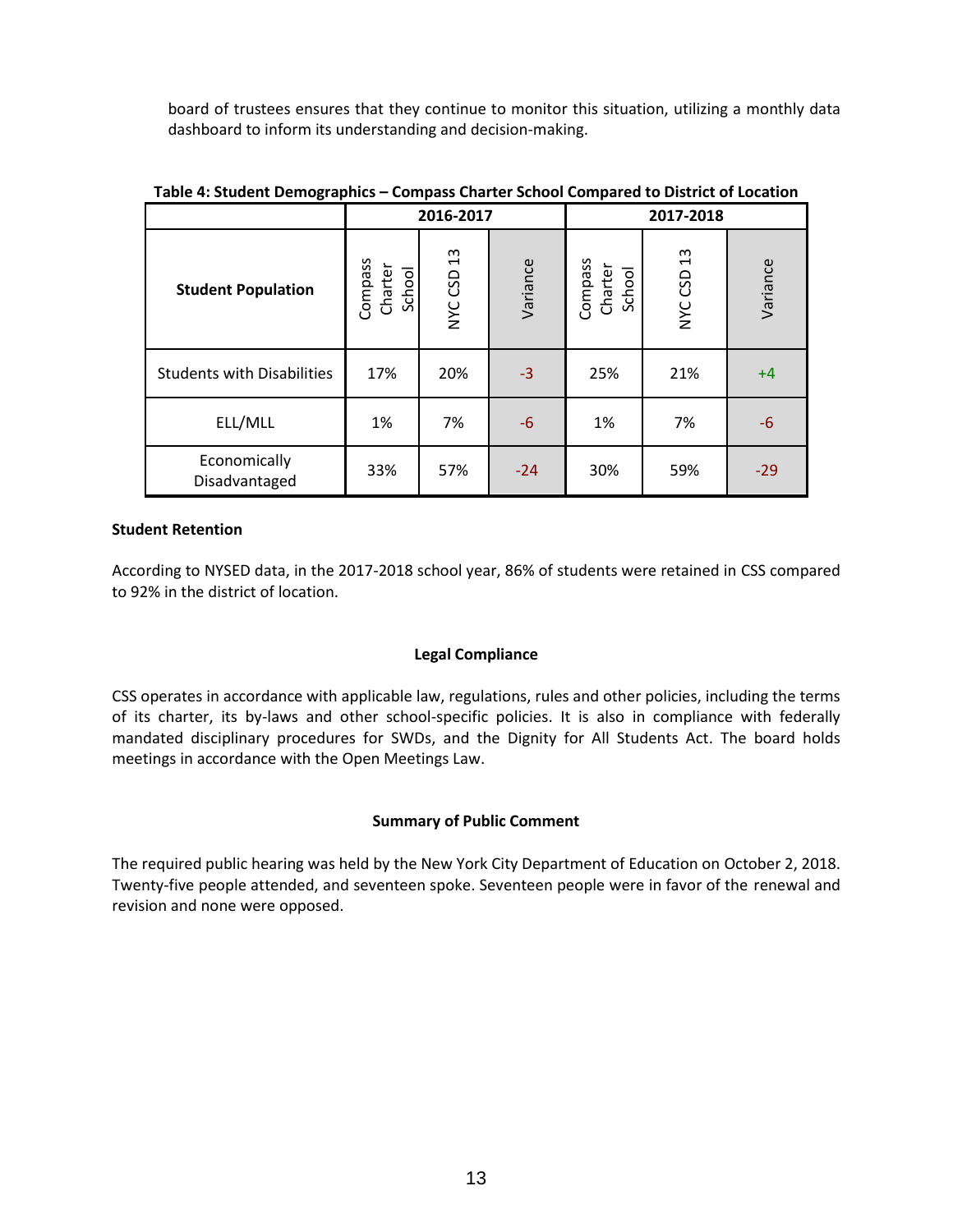# **KIPP Infinity Charter School**

In accordance with Education Law §§2851(4) and 2852(2), Commissioner's Regulation §119.7, and the Board of Regents Charter School Renewal Policy, the **New York State Education Department recommends a full-term renewal for a period of five years for KIPP Infinity Charter School. The charter term would begin on July 1, 2019 and expire on June 30, 2024.** In February 2019, the school was required by NYSED to provide a Corrective Action Plan (CAP) establishing strategies and measurable outcomes to address the number of uncertified teachers and accurate placement of all uncertified teachers into statutory categories. The school is currently implementing the specific strategies outlined in the CAP and provides quarterly progress reports and updates to the NYSED Charter School Office (CSO).

KIPP Infinity Charter School (KICS) is meeting most of the performance framework benchmarks set forth in the Board of Regents Charter School Performance Framework. The school is implementing the mission, key design elements, education program and organizational plan set forth in the charter.

| <b>Name of Charter School</b>                                                   | ן ושווווושכ וטטווטכ וטווטו<br><b>KIPP Infinity Charter School</b>                                                                                                                                                                                                                                                                                                                            |
|---------------------------------------------------------------------------------|----------------------------------------------------------------------------------------------------------------------------------------------------------------------------------------------------------------------------------------------------------------------------------------------------------------------------------------------------------------------------------------------|
| <b>Board Chair</b>                                                              | Rafael Mayer                                                                                                                                                                                                                                                                                                                                                                                 |
| <b>District of location</b>                                                     | NYC CSD 5                                                                                                                                                                                                                                                                                                                                                                                    |
| <b>Opening Date</b>                                                             | <b>Fall 2005</b>                                                                                                                                                                                                                                                                                                                                                                             |
| <b>Charter Terms</b>                                                            | Initial: March 15, 2005 - March 14, 2010<br>$\bullet$<br>First Renewal: March 15, 2010 - March 14,<br>$\bullet$<br>2015<br>Second Renewal: March 15, 2015 - June 30,<br>$\bullet$<br>2019                                                                                                                                                                                                    |
| <b>Current Term Authorized Grades/ Approved</b><br><b>Enrollment</b>            | $K -$ Grade 12/1229 students                                                                                                                                                                                                                                                                                                                                                                 |
| Proposed Renewal Term Authorized Grades/<br><b>Proposed Approved Enrollment</b> | $K -$ Grade 12/1229 students                                                                                                                                                                                                                                                                                                                                                                 |
| <b>Comprehensive Management Service Provider</b>                                | KIPP NYC, LLC                                                                                                                                                                                                                                                                                                                                                                                |
| <b>Facilities</b>                                                               | 625 West 133rd Street, Manhattan, NY<br>$\bullet$<br>10027 (Public Space)<br>201 East 144th Street, Bronx, NY 10451<br>$\bullet$<br>(Private Space)                                                                                                                                                                                                                                          |
| <b>Mission Statement</b>                                                        |                                                                                                                                                                                                                                                                                                                                                                                              |
| <b>Key Design Elements</b>                                                      | 1. Five Pillars comprise all successful KIPP<br>Schools:<br><b>High Expectations</b><br>$\bullet$<br>More Time on Task<br>$\bullet$<br><b>Focus on Results</b><br>Power to Lead<br><b>Choice and Commitment</b><br>2.Student Assessment/Data Driven Instruction.<br>Each of the KIPP Infinity grades K-12 will use data-<br>driven instruction to inform and improve student<br>achievement. |

#### **Charter School Summary**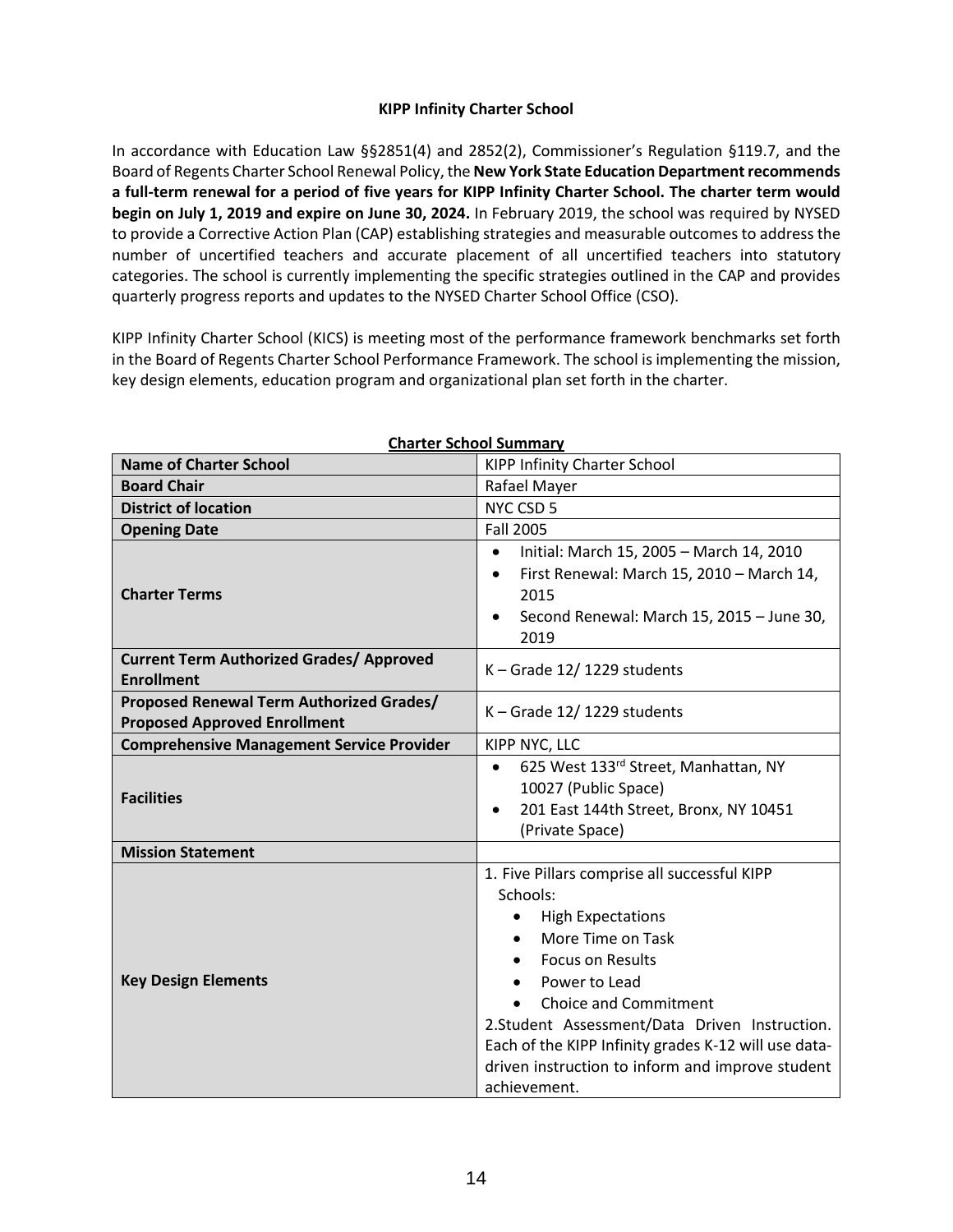|                           | 3. Standards and Curriculum - Throughout grades      |
|---------------------------|------------------------------------------------------|
|                           | K-12, KIPP Infinity will implement a rigorous        |
|                           | curriculum that will meet and be based upon the      |
|                           | New York State Learning Standards. The high          |
|                           | school program curriculum will be the same across    |
|                           | all the co-located high schools.                     |
|                           | 4.Strong Instructional Leadership - KIPP Infinity    |
|                           | grades K-12 will all focus upon strong leadership    |
|                           | to ensure the continued growth and development       |
|                           | of strong content areas and instructors.             |
|                           | 5. Culture of Learning - KIPP Infinity's grades K-12 |
|                           | will create and maintain a culture of learning.      |
|                           | From the school décor to common values shared        |
|                           | by teachers, staff, students and families, to        |
|                           | effective classroom management, KIPP Infinity        |
|                           | grades K-12 will maintain a culture where students   |
|                           | feel safe and teachers can focus on raising the      |
|                           | achievement levels of their students.                |
| <b>Requested Revision</b> | <b>None</b>                                          |

The school's 2017- 2018 Grades 3-8 ELA and math scores are approximately 30 percentage points above the district and the State. Its aggregate and subgroup ELA and math proficiency levels have exceeded the district and State averages for the past four years.

| <b>Current Grade Levels and Approved Enrollment</b> |  |
|-----------------------------------------------------|--|
|                                                     |  |

|                                            | Year 1<br>2015 to 2016 | Year 2<br>2016 to 2017 | Year 3<br>2017 to 2018 | Year 4<br>2018 to 2019 |  |
|--------------------------------------------|------------------------|------------------------|------------------------|------------------------|--|
| Grade<br>Configuration                     | $K -$ Grade 12         | $K -$ Grade 12         | $K -$ Grade 12         | $K -$ Grade 12         |  |
| <b>Total Approved</b><br><b>Enrollment</b> | 1229                   | 1229                   | 1229                   | 1229                   |  |

## **\*Proposed Renewal Term Grade Levels and Approved Enrollment**

|                                            | Year 1<br>2019 to 2020 | Year 2<br>2020 to 2021 | Year 3<br>2021 to 2022 | Year 4<br>2022 to 2023 | Year 5<br>2023 to 2024 |
|--------------------------------------------|------------------------|------------------------|------------------------|------------------------|------------------------|
| Grade<br>Configuration                     | $K -$ Grade 12         | $K -$ Grade 12         | $K -$ Grade 12         | $K -$ Grade 12         | $K -$ Grade 12         |
| <b>Total Approved</b><br><b>Enrollment</b> | 1229                   | 1229                   | 1229                   | 1229                   | 1229                   |

## **Background**

The Board of Regents granted an initial charter to KIPP Infinity Charter School (KICS) in March 2005. KICS opened for instruction in the fall of 2005, initially serving 90 students in Grade 5. It currently serves 1229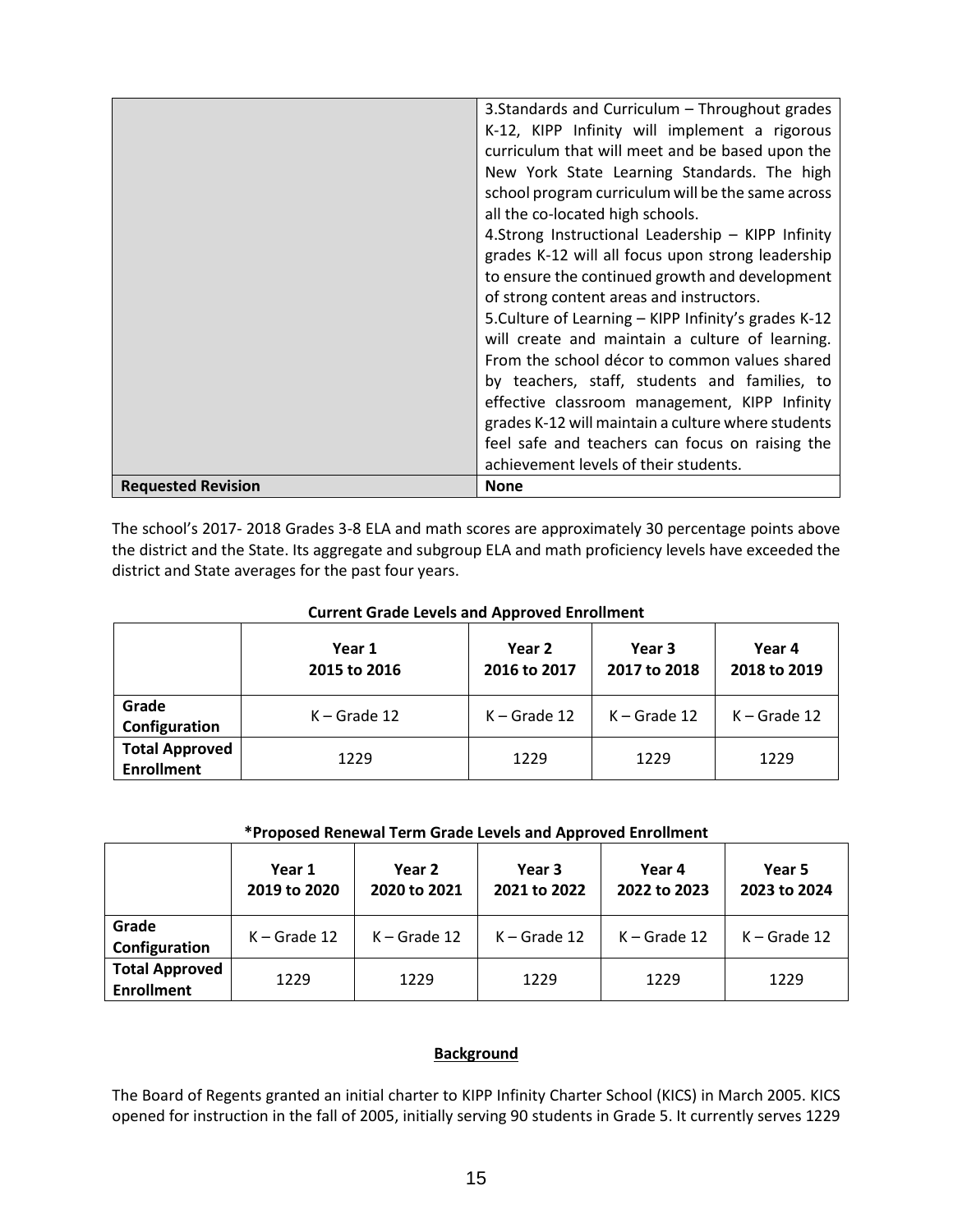students in K – Grade 12. KICS' charter was subsequently renewed by the Board of Regents in March 2010 and March 2015. The New York City Department of Education (NYCDOE) was KICS' authorizer from March 2005 through June 2016. The Board of Regents has been the school's authorizer since July 1, 2016.

# **Summary of Evidence for Renewal**

# **Key Performance Area: Educational Success**

- The school has strong supports in place for its teachers, and effectively utilizes data to inform instruction and increase academic outcomes. The KIPP NYC Superintendent deliberately developed strategies to implement the KIPP philosophy of education, prepare teachers, realign teachers in collaborative learning groups, and refine the practices to deliver instruction. A focus on rigorous joy and student ownership of learning is evident throughout the schools.
- The High-Impact Instructional Practices (HIIP) rubric is used by leadership to evaluate teachers during the weekly walkthroughs looking for what KIPP NYC believes are the most important elements of how the teachers deliver the curriculum and ensure that students are getting rigorous and effective instruction.
- The elementary school (ES) fosters an environment of rigorous joy. Each classroom has two teachers, which has proven to be a successful strategy. Teachers have increased their use of student progress monitoring, reteaching, and conducting deeper dives in the content areas. Literacy is the 2018-2019 focus with an emphasis on guided reading instruction and phonics. Students are expected to work in teams, have clear routines, and be presented with lesson plan objectives. In addition, each trimester has a focus, such as realizing it's okay to make a mistake and experience the learning moment. Weekly teacher observations, conversations about data, grade-level meetings, review of student work, discussions of lessons' purposes contribute to the leadership's tracking of rigor in the classrooms.
- The middle school (MS) staff are used as exemplars throughout other KIPP schools for quality planning for math rigor. Rigor is tracked by the review of student work, student academic trends, teachers' questioning techniques, and the progress made on the expectation of teachers' pushing upper quartiles and pitching high. All students take music. The school integrates mental health into the daily routine by having a therapist on staff, a clinic on site, and creating an environment whereby all students are encouraged to work on positive social-emotional health. In order to understand high school rigor and have the opportunity to accumulate high school credits, most MS students take Earth Science Regents and some take Algebra Regents.
- For their use with teaching various skills and developing lesson plans, the ES teachers are provided with English Language Learners (ELL)/Multilingual Learners (MLL) assessment scores; and the NYS rubric that is based on NYSESLAT. On a weekly basis, leadership pushes in to discuss strategies and provide supports. In grade-level content meetings, teachers review student work and discuss their challenges and their progress. There are fewer than 10 ELL/MLL students in each grade; many of whom are also students with disabilities (SWD) and receiving the necessary interventions. The schools look for patterns of behavioral issues. Data suggests that ELLs/MLLs in the ES, MS, and high school (HS) are meeting standards and have math and ELA test results mostly comparable to their non-ELL/MLL counterparts.
- The Director of Student Support Services (shared by the ES and MS) works with the Committee on Special Education and special education teachers to ensure that students with Individualized Education Program (IEPs) are getting their required academic services and are on track to meeting their goals. The ES and MS offer integrated Co-Teaching (ICT) classes as well as Special Education Teacher Support Services (SETSS). Related services in speech are provided by KIPP NYC speech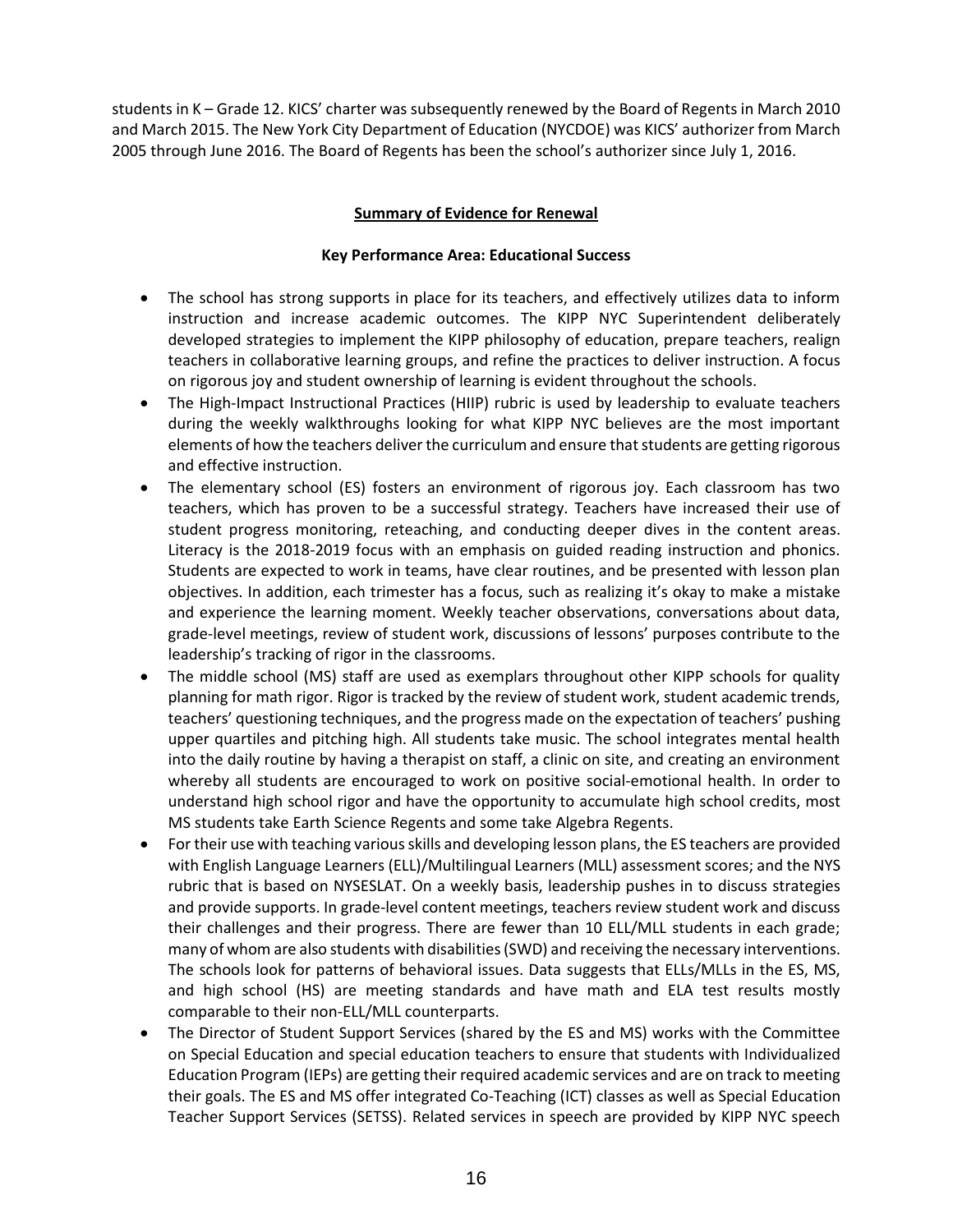pathologists. Counseling services are provided by social workers. For other related services, KIPP NYC contracts through the NYCDOE. To assist students with IEPs and those who are in need of Response to Intervention (RTI) support, the ES and MS use the research-based curriculum Read 180/SYS 44 reading intervention program. In math, the schools use technology-based solutions to personalize learning. The special education teachers and English as a Second Language (ESL) teachers work side by side with general education teachers to review data, in content team meetings and other planning sessions making modifications for students who need them.

### **Student Performance – Elementary/Middle School Outcomes**

See Tables 1 and 2 below regarding 3-8 math and ELA exam aggregate and subgroup student performance compared to the district and state average which serve as two indicators in Benchmark 1 of the Charter School Performance Framework.

### **Table 1: Elementary/Middle School Assessment Proficiency Outcomes for All Students: Charter School, District, and NYS Level Aggregates**

|           |                  |                | <b>ELA</b>              |     |                 | <b>Math</b>           |                          |                         |            |                 |
|-----------|------------------|----------------|-------------------------|-----|-----------------|-----------------------|--------------------------|-------------------------|------------|-----------------|
|           | KIPP Infinity CS | LN,<br>NYC CSD | Variance to<br>District | NYS | Variance to NYS | უ<br>Infinity<br>KIPP | LN.<br>CSD<br><b>NAC</b> | Variance to<br>District | <b>NVS</b> | Variance to NYS |
| 2014-2015 | 30%              | 16%            | $+14$                   | 31% | $-1$            | 61%                   | 15%                      | $+46$                   | 38%        | $+23$           |
| 2015-2016 | 50%              | 21%            | $+29$                   | 38% | $+12$           | 72%                   | 17%                      | $+55$                   | 39%        | $+33$           |
| 2016-2017 | 52%              | 24%            | $+28$                   | 40% | $+12$           | 69%                   | 17%                      | $+52$                   | 40%        | $+29$           |
| 2017-2018 | 56%              | 29%            | $+27$                   | 45% | $+11$           | 79%                   | 22%                      | $+57$                   | 45%        | $+34$           |

*NOTE:*

*(1) Data in the table above represents all students tested who scored proficiently (level 3 or above) on each assessment.*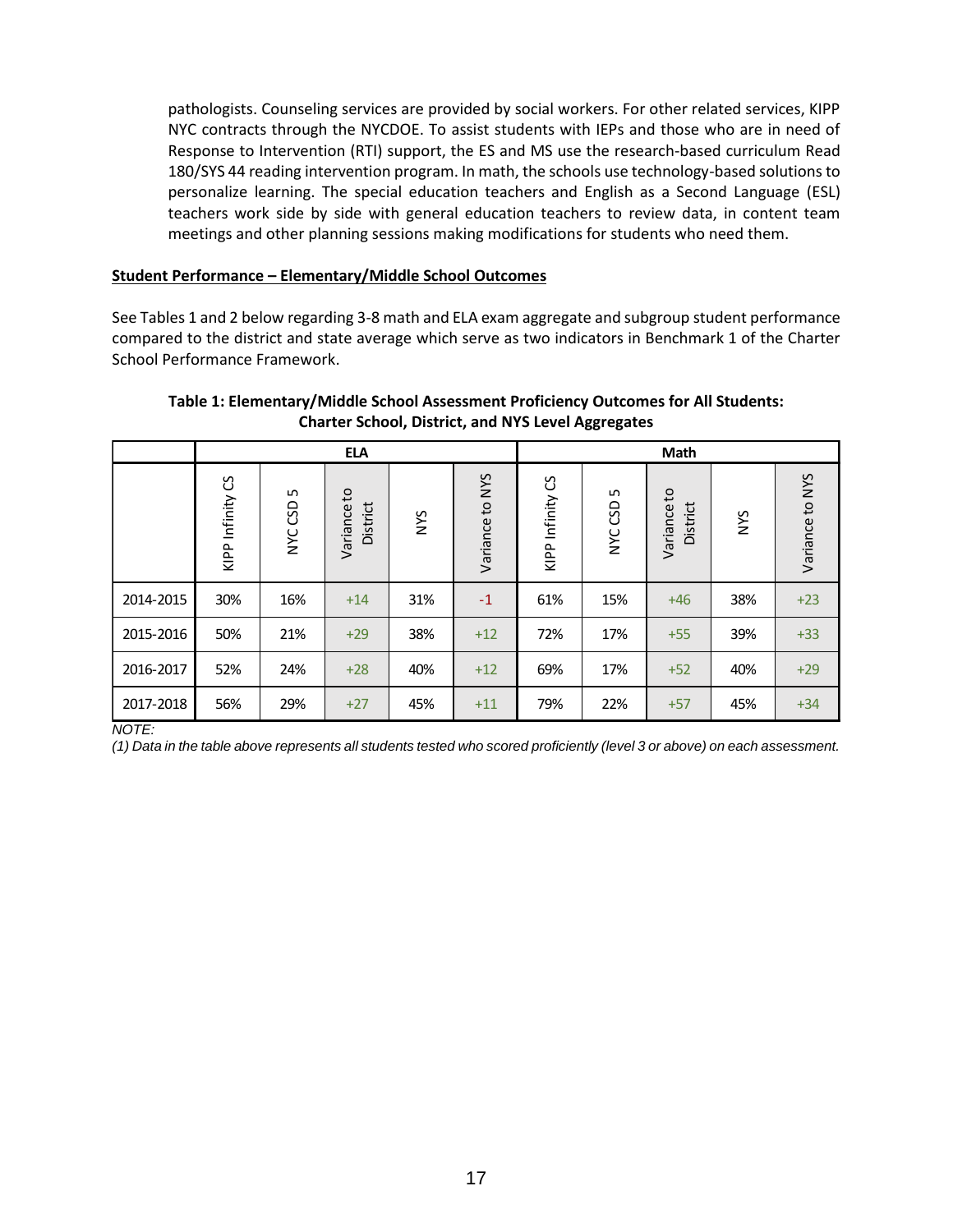| Subject      | <b>School Year</b> | <b>Students with</b><br><b>Disabilities</b><br>(Variance to the<br>district of location) | ELL/MLL<br>(Variance to the<br>district of location) | <b>Economically</b><br><b>Disadvantaged</b><br>(Variance to the<br>district of location) |
|--------------|--------------------|------------------------------------------------------------------------------------------|------------------------------------------------------|------------------------------------------------------------------------------------------|
|              | 2014-2015          | $(+6)$<br>11%                                                                            | $(+18)$<br>22%                                       | $30\%$ $(+16)$                                                                           |
| $\mathbb{E}$ | 2015-2016          | $17\%$ $(+11)$                                                                           | $32\%$ $(+26)$                                       | $50\%$ $(+30)$                                                                           |
|              | 2016-2017          | $17\%$ $(+9)$                                                                            | $31\%$ $(+25)$                                       | $52\%$ $(+31)$                                                                           |
|              | 2017-2018          | $24\%$ $(+11)$                                                                           | 46% (+30)                                            | $57\%$ $(+31)$                                                                           |
|              | 2014-2015          | 35%<br>$(+29)$                                                                           | 55% (+49)                                            | $61\%$ $(+47)$                                                                           |
|              | 2015-2016          | $(+34)$<br>40%                                                                           | $63\%$ $(+54)$                                       | $72\%$ $(+57)$                                                                           |
| Mathematics  | 2016-2017          | $(+33)$<br>40%                                                                           | $(+48)$<br>57%                                       | 69%<br>$(+53)$                                                                           |
|              | 2017-2018          | 50%<br>$(+39)$                                                                           | 76%<br>$(+62)$                                       | 78% (+59)                                                                                |

**Table 2: Elementary/Middle School Assessment Proficiency Outcomes by Subgroup**

*NOTES:*

*(1) Data in the table above represents tested students in respective subgroups who scored proficiently (level 3 or above) on each state assessment.*

(2) For the students with disabilities and the ELL/MLL subgroups, both current and former members of the subgroups have been combined. *(3) In some cases, student subgroups still did not have enough tested students to form a representative sample (<5 students). For these subgroups testing data was withheld.*

# **Student Performance – High School**

The school has demonstrated strong academic performance in the high school grades, out-performing the district of location and in some grades and subjects outscoring the State average.

- Most students take nine Regents exams. Sixteen AP course options are offered. Syracuse University college classes and curriculum is used by the school, allowing students to earn college credits.
- Professional learning communities and teacher collaboration opportunities are built into the daily schedule to offer data (including assessment data) reflection, and/or professional development time reviewing trends and areas of growth. Assessment data is reviewed by content teams with teachers conducting deeper dives into the data.
- A 2018-2019 priority has been to allow students to struggle with content to better internalize the information. Content teams norm the delivery of instruction; for example, all algebra teachers use the same curriculum. Mock test results are reviewed by subject area staff. In addition, content team leaders form an instructional team that meets bi-weekly; and, in part, place teachers in three groups according to HIIP strands. This process allows them to identify additional assistance required by individual teachers.

The school's four-year Regents cohort outcomes have been consistently significantly above the State average.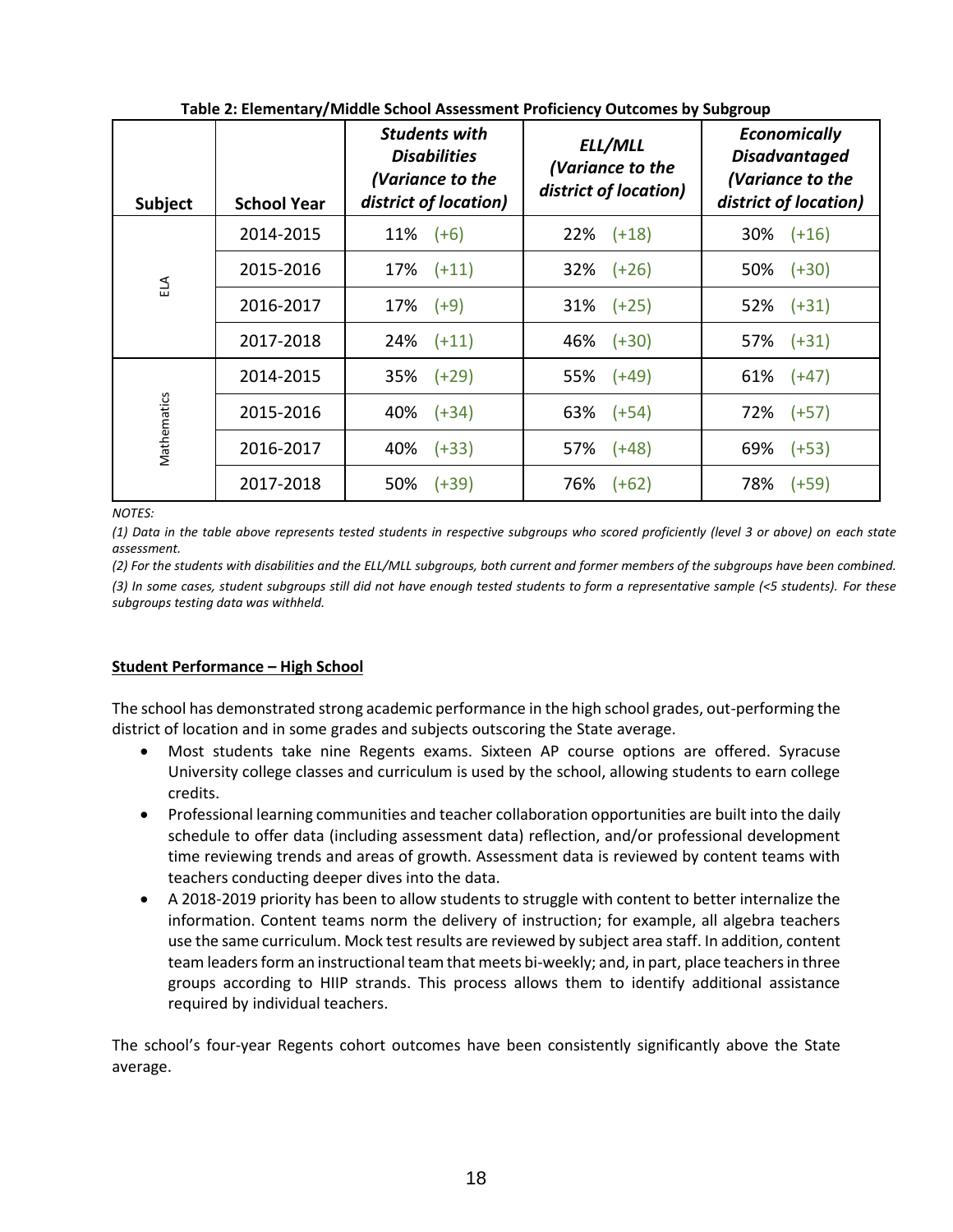**Table 3: High School 4-Year Cohort Outcomes for All Students: School and NYS Level Aggregates**

| Subject           | 2012 Cohort |              |          | 2013 Cohort |              |          | 2014 Cohort |              |          |  |
|-------------------|-------------|--------------|----------|-------------|--------------|----------|-------------|--------------|----------|--|
|                   | School      | <b>State</b> | Variance | School      | <b>State</b> | Variance | School      | <b>State</b> | Variance |  |
| <b>ELA</b>        | 98%         | 85%          | $+13$    | 98%         | 85%          | $+13$    | 93%         | 84%          | $+9$     |  |
| Global History    | 95%         | 78%          | $+17$    | 98%         | 78%          | $+20$    | 91%         | 77%          | $+14$    |  |
| Math              | 100%        | 86%          | $+14$    | 98%         | 85%          | $+13$    | 97%         | 83%          | $+14$    |  |
| Science           | 100%        | 84%          | $+16$    | 100%        | 84%          | $+16$    | 97%         | 83%          | $+14$    |  |
| <b>US History</b> | 93%         | 81%          | $+12$    | 95%         | 81%          | $+14$    | 88%         | 80%          | $+8$     |  |

*NOTE:*

*(1) Data in the table above represents the percentage of students within each cohort passing Annual Regents tests or equivalents (score of 65 or better).*

| Subject               | <b>School Year</b>             | <b>Students with</b><br><b>Disabilities</b><br>(Variance to the<br>State) | ELL/MLL<br>(Variance to the<br>State)                                                                                               | <b>Economically</b><br><b>Disadvantaged</b><br>(Variance to the<br>State) |  |  |
|-----------------------|--------------------------------|---------------------------------------------------------------------------|-------------------------------------------------------------------------------------------------------------------------------------|---------------------------------------------------------------------------|--|--|
|                       | 2012 Cohort<br>$(2015 - 2016)$ | 80%<br>$(+27)$                                                            | $\bullet$ .<br><br><br><br><br><br><br><br><br><br><br><br>                                                                         | 100%<br>$(+21)$                                                           |  |  |
| <b>ELA</b>            | 2013 Cohort<br>$(2016 - 2017)$ | 100%<br>$(+45)$                                                           | $\bullet$ .<br><br><br><br><br><br><br><br><br><br><br><br>                                                                         | 97% (+17)                                                                 |  |  |
|                       | 2014 Cohort<br>$(2017 - 2018)$ | 82%<br>$(+28)$                                                            | 100%<br>$(+48)$                                                                                                                     | 91%<br>$(+13)$                                                            |  |  |
|                       | 2012 Cohort<br>$(2015 - 2016)$ | 80%<br>$(+38)$                                                            |                                                                                                                                     | 94%<br>$(+24)$                                                            |  |  |
| <b>Global History</b> | 2013 Cohort<br>$(2016 - 2017)$ | 100%<br>$(+58)$                                                           | $\bullet$ .<br><br><br><br><br><br><br><br><br><br><br><br><br><br><br><br><br><br><br><br><br><br><br><br><br><br><br><br><br><br> | 100% (+30)                                                                |  |  |
|                       | 2014 Cohort<br>$(2017 - 2018)$ | 77%<br>$(+34)$                                                            | 100%<br>$(+57)$                                                                                                                     | 88%<br>$(+19)$                                                            |  |  |
|                       | 2012 Cohort<br>$(2015 - 2016)$ | 100%<br>$(+48)$                                                           |                                                                                                                                     | 100%<br>$(+19)$                                                           |  |  |
| Math                  | 2013 Cohort<br>$(2016 - 2017)$ | 100%<br>$(+50)$                                                           | $\sim$                                                                                                                              | 97% (+17)                                                                 |  |  |
|                       | 2014 Cohort<br>$(2017 - 2018)$ | 94%<br>$(+45)$                                                            | 100%<br>$(+41)$                                                                                                                     | 97%<br>$(+19)$                                                            |  |  |
|                       | 2012 Cohort<br>$(2015 - 2016)$ | 100%<br>$(+49)$                                                           |                                                                                                                                     | 100%<br>$(+22)$                                                           |  |  |
| Science               | 2013 Cohort<br>$(2016 - 2017)$ | 100%<br>$(+48)$                                                           | $\cdots$                                                                                                                            | 100%<br>$(+22)$                                                           |  |  |
|                       | 2014 Cohort<br>$(2017 - 2018)$ | 88%<br>$(+36)$                                                            | 100%<br>$(+50)$                                                                                                                     | 97%<br>$(+20)$                                                            |  |  |

## **Table 4: High School Total 4-Year Regents Cohort Outcomes by Subgroups**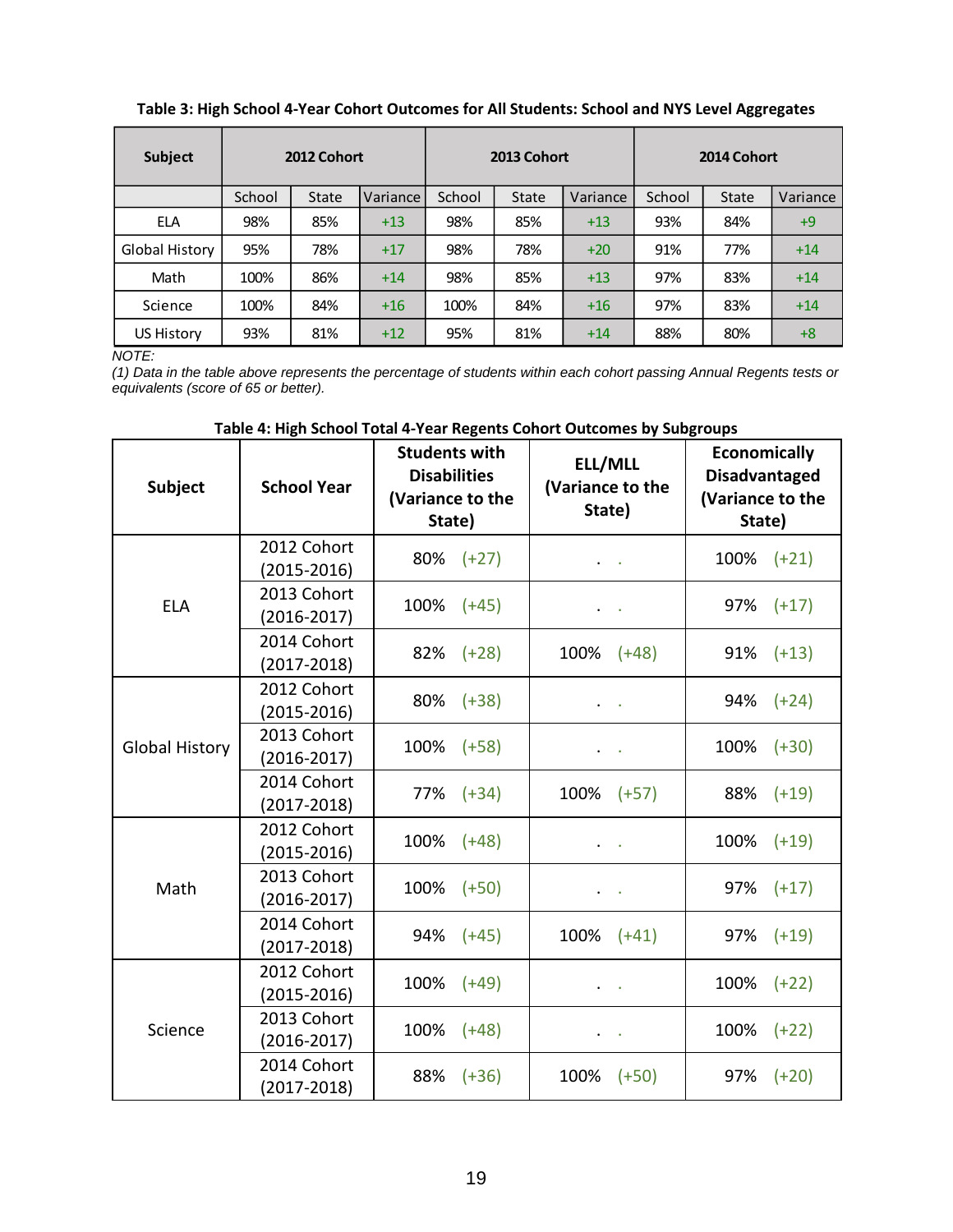| <b>US History</b> | 2012 Cohort<br>$(2015 - 2016)$ | $60\%$ $(+11)$  | $\mathcal{A}^{\mathcal{A}}$ and $\mathcal{A}^{\mathcal{A}}$ | $91\%$ (+17)   |
|-------------------|--------------------------------|-----------------|-------------------------------------------------------------|----------------|
|                   | 2013 Cohort<br>$(2016 - 2017)$ | $100\%$ $(+51)$ | $\mathbf{u} = \mathbf{u} \cdot \mathbf{u}$                  | $94\%$ $(+20)$ |
|                   | 2014 Cohort<br>$(2017 - 2018)$ | $77\%$ $(+28)$  | $100\%$ $(+50)$                                             | $84\%$ $(+12)$ |

*NOTES:*

*(1) Data in the table above represent the percentage of students within each cohort passing Annual Regents tests or equivalents (score of 65 or better).*

*(2) For the students with disabilities and the ELL/MLL subgroups, both current and former members of the subgroups have been combined.*

*(3) In some cases, student subgroups still did not have enough tested students to form a representative sample (<5 students). For these subgroups the testing data was withheld.*

*(4) A "." In any table indicates that data is suppressed, no student sat for the exam, or the exam was not given.*

|                                      | 2012 Cohort                          |                 |                |                                      | 2013 Cohort     |           |                                      | 2014 Cohort     |      |  |
|--------------------------------------|--------------------------------------|-----------------|----------------|--------------------------------------|-----------------|-----------|--------------------------------------|-----------------|------|--|
| <b>Student</b><br><b>Population</b>  | <b>KIPP</b><br>Infinity<br><b>CS</b> | State<br>Target | Var.           | <b>KIPP</b><br>Infinity<br><b>CS</b> | State<br>Target | Var.      | <b>KIPP</b><br>Infinity<br><b>CS</b> | State<br>Target | Var. |  |
| <b>All Students</b>                  | 90%                                  | 80%             | $+10$          | 95%                                  | 80%             | $+15$     | 88%                                  | 80%             | $+8$ |  |
| Students with<br><b>Disabilities</b> | 80%                                  | 80%             | $\overline{0}$ | 100%                                 | 80%             | $+20$     | 82%                                  | 80%             | $+2$ |  |
| ELL/MLL                              |                                      | $\bullet$       |                | ٠                                    | ٠               | $\bullet$ | 86%                                  | 80%             | $+6$ |  |
| Economically<br>Disadvantaged        | 85%                                  | 80%             | $+5$           | 94%                                  | 80%             | $+14$     | 84%                                  | 80%             | $+4$ |  |

| Table 5: High School Total 4-Year Graduation Rates: School and Target Level Aggregates |
|----------------------------------------------------------------------------------------|
|----------------------------------------------------------------------------------------|

*NOTES:*

*(1) Graduation rates reported in the table above include August graduations.*

*(2) For the students with disabilities and the ELL/MLL subgroups, both current and former members of the subgroups have been combined.*

*(3) In some cases, student subgroups did not have enough students to form a representative sample (<5 students). For these subgroups the graduation rate data was withheld.*

*(4) A "." In any table indicates that data is suppressed, no student sat for the exam, or the exam was not given.*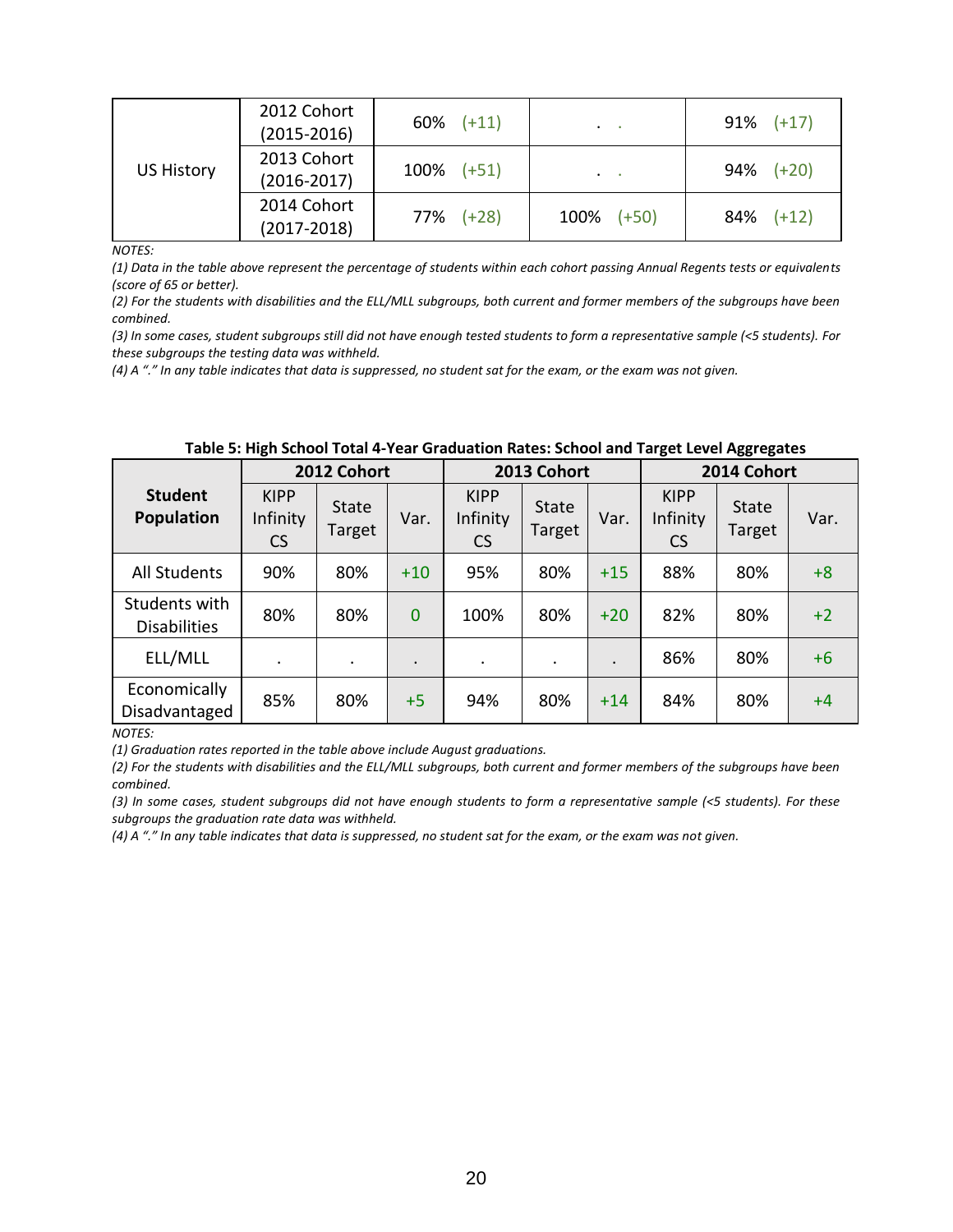| . as to or man our our country from the answers in mateur concernance for a service and the captures |                                      |                        |          |                                      |                        |          |                                      |                        |          |
|------------------------------------------------------------------------------------------------------|--------------------------------------|------------------------|----------|--------------------------------------|------------------------|----------|--------------------------------------|------------------------|----------|
|                                                                                                      | 2011 Cohort                          |                        |          | 2012 Cohort                          |                        |          | 2013 Cohort                          |                        |          |
| <b>Student</b><br><b>Population</b>                                                                  | <b>KIPP</b><br>Infinity<br><b>CS</b> | <b>State</b><br>Target | Variance | <b>KIPP</b><br>Infinity<br><b>CS</b> | <b>State</b><br>Target | Variance | <b>KIPP</b><br>Infinity<br><b>CS</b> | <b>State</b><br>Target | Variance |
| All Students                                                                                         | 89%                                  | 80%                    | $+9$     | 97%                                  | 80%                    | $+17$    | 95%                                  | 80%                    | $+15$    |
| Students with<br><b>Disabilities</b>                                                                 | 75%                                  | 80%                    | -5       | 100%                                 | 80%                    | $+20$    | 100%                                 | 80%                    | $+20$    |
| Economically<br>Disadvantaged                                                                        | 92%                                  | 80%                    | $+12$    | 97%                                  | 80%                    | $+17$    | 94%                                  | 80%                    | $+14$    |

## **Table 6: High School Total 5-Year Graduation Rates: School and Target Level Aggregates**

*NOTES:*

*(1) Graduation rates reported in the table above include August graduations.*

*(2) For the students with disabilities and the ELL/MLL subgroups, both current and former members of the subgroups have been combined.*

*(3) In some cases, student subgroups did not have enough students to form a representative sample (<5 students). For these subgroups the graduation rate data was withheld.*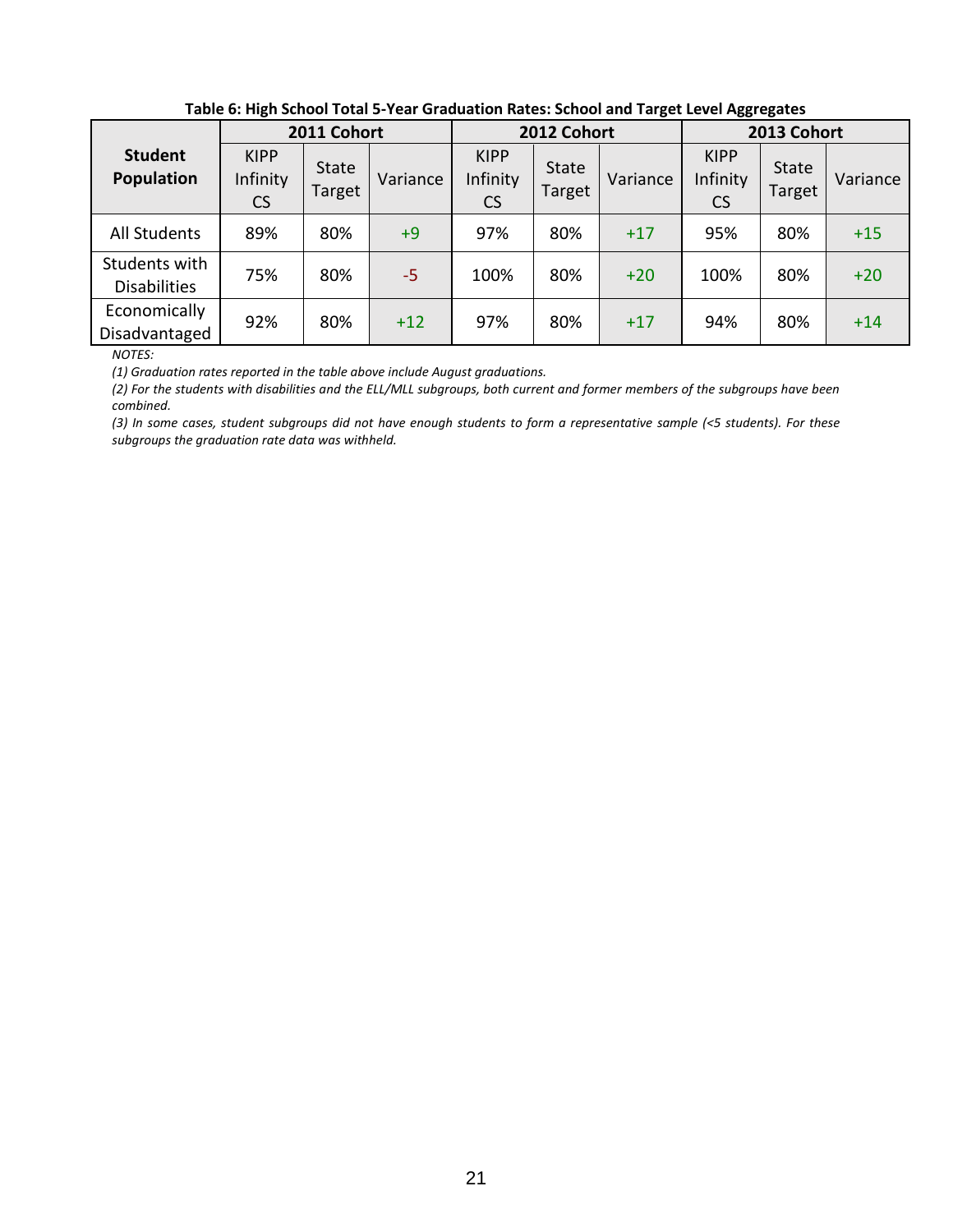|                         |                                      | 2012 Cohort          |                | 2013 Cohort |           |            | 2014 Cohort |        |            |          |
|-------------------------|--------------------------------------|----------------------|----------------|-------------|-----------|------------|-------------|--------|------------|----------|
|                         |                                      | School               | <b>NYS</b>     | Variance    | School    | <b>NYS</b> | Variance    | School | <b>NYS</b> | Variance |
| <b>Local Diplomas</b>   | All Students                         | 2%                   | 5%             | $-3$        | 0%        | 5%         | $-5$        | 3%     | 6%         | $-3$     |
|                         | Students with<br><b>Disabilities</b> | 20%                  | 22%            | $-2$        | 0%        | 23%        | $-23$       | 12%    | 25%        | $-13$    |
|                         | ELL/MLL                              | $\bullet$            | $\blacksquare$ | $\bullet$   | $\bullet$ | $\bullet$  | ä,          | 0%     | 10%        | $-10$    |
|                         | Economically<br>Disadvantaged        | 0%                   | 6%             | $-6$        | 0%        | 7%         | $-7$        | 4%     | 8%         | $-4$     |
|                         | All Students                         | 34%                  | 46%            | $-12$       | 33%       | 44%        | $-11$       | 45%    | 44%        | $+1$     |
|                         | Students with<br><b>Disabilities</b> | 40%                  | 31%            | $+9$        | 67%       | 31%        | $+36$       | 65%    | 32%        | $+33$    |
| <b>Regents Diplomas</b> | ELL/MLL                              | $\cdot$              | $\bullet$      |             | $\bullet$ | $\bullet$  | ä,          | 57%    | 38%        | $+19$    |
|                         | Economically<br>Disadvantaged        | 32%                  | 52%            | $-20$       | 33%       | 51%        | $-18$       | 44%    | 50%        | $-6$     |
|                         | <b>All Students</b>                  | 53%                  | 31%            | $+22$       | 62%       | 33%        | $+29$       | 41%    | 34%        | $+7$     |
| <b>Advanced Regents</b> | Students with<br><b>Disabilities</b> | 20%                  | 4%             | $+16$       | 33%       | 4%         | $+29$       | 6%     | 4%         | $+2$     |
| <b>Diplomas</b>         | ELL/MLL                              | $\ddot{\phantom{0}}$ | $\bullet$      | $\epsilon$  | $\bullet$ | $\bullet$  | ä,          | 29%    | 7%         | $+22$    |
|                         | Economically<br>Disadvantaged        | 53%                  | 18%            | $+35$       | 61%       | 19%        | $+42$       | 37%    | 20%        | $+17$    |

 **Table 7: High School Diplomas Awarded for All Students and Sub-Groups**

*NOTES:*

*(1) In some cases, student subgroups did not have enough students to form a representative sample (<5 students). For these subgroups the graduation rate data was withheld.*

*(2) For the students with disabilities and the ELL/MLL subgroups, both current and former members of the subgroups have been combined.*

*(3) The percentage of diploma types awarded are based on the total cohort, NOT the number of graduates.*

*(4) A "." In any table indicates that data is suppressed, no student sat for the exam, or the exam was not given.*

According to the 2017-2018 school year ESEA accountability designations, KIPP Infinity Charter School is *In Good Standing*.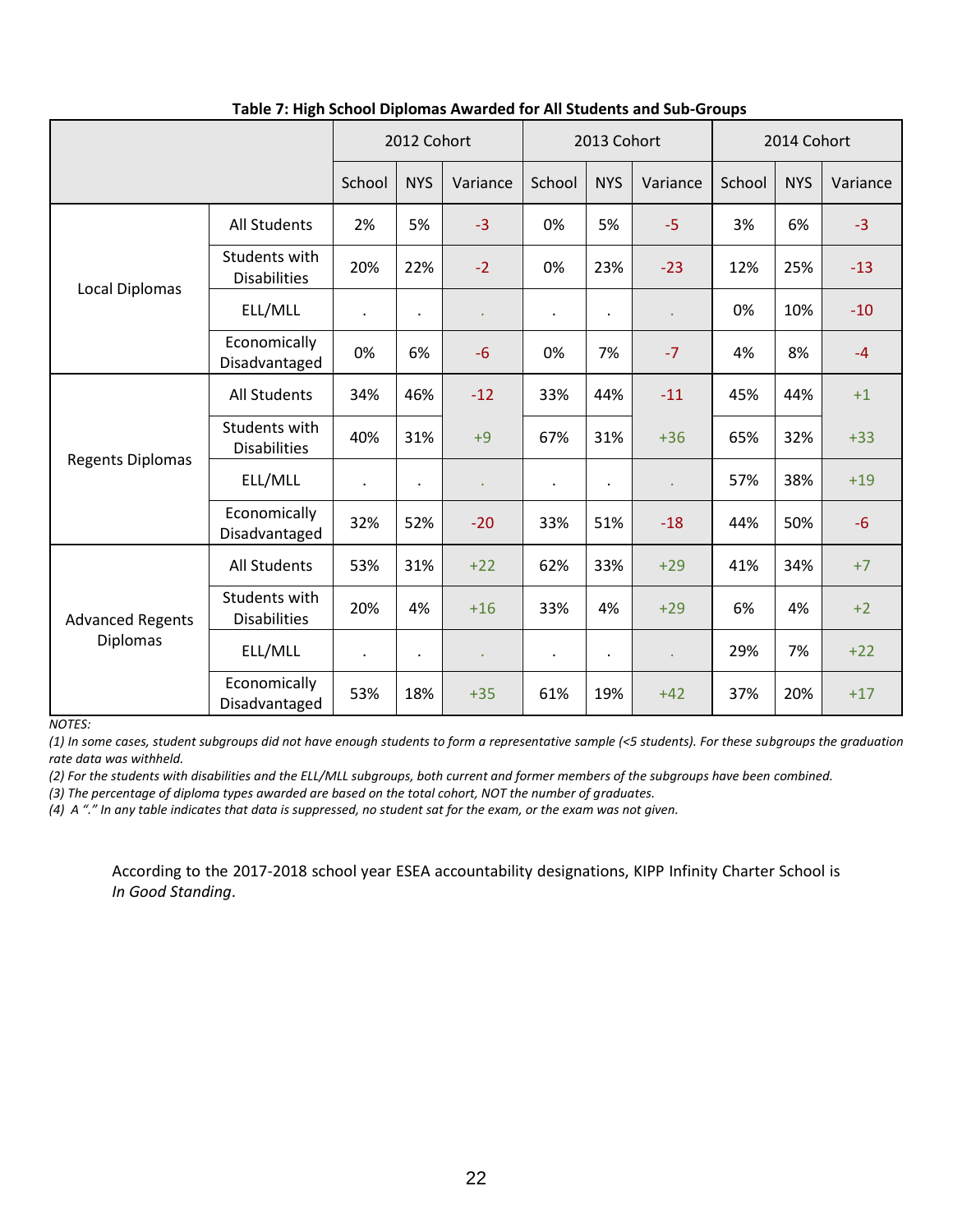#### **Key Performance Area: Organizational Viability**

Financial Condition and Financial Management

KIPP Infinity Charter School appears to be in good financial condition as evidenced by performance on key indicators derived from the school's independently audited financial statements.

The Charter School Office reviews the financial performance and management of charter schools using quantitative and qualitative methods. Near‐term indicators, such as the current ratio and unrestricted days cash, are measures of liquidity and of the charter school's capacity to maintain operations. Long‐ term indicators, such as total margin and debt‐to asset ratio, are measures of the charter school's capacity to remain viable and to meet financial obligations.<sup>5</sup>

A *composite score* is an overall measure of financial health calculated by the Department's Office of Audit Services. This score is based on a weighting of primary reserves, equity, and net income. A charter school with a score between 1.5 and 3.0 is considered to be in strong financial health. KIPP Infinity Charter School's composite score for 2016-2017 is 1.9. The table below shows the school's composite scores from 2014-2015 to 2016-2017.

| ---- -- --- - - |                        |  |  |  |  |  |
|-----------------|------------------------|--|--|--|--|--|
| Year            | <b>Composite Score</b> |  |  |  |  |  |
| 2014-2015       | 2.4                    |  |  |  |  |  |
| 2015-2016       | 1.6                    |  |  |  |  |  |
| 2016-2017       | 1.9                    |  |  |  |  |  |

#### **Table 8: KIPP Infinity Charter School's Composite Scores 2014-2015 to 2016-2017**

*Source: NYSED Office of Audit Services*

#### Financial Management

 $\overline{a}$ 

The Charter School Office reviewed KIPP Infinity Charter School's 2016-2017 audited financial statements to determine whether the independent auditor observed sufficient internal controls over financial reporting. The auditor did not identify any deficiencies in internal controls that could be considered material weaknesses.

However, the auditor identified an opportunity to strengthen internal controls. Some purchases were not accompanied by a supporting receipt or invoice. The auditor suggested that the school review the purchasing process to ensure that receipts for credit card purchases are submitted and that the expenditures are appropriate. KIPP management responded that, as a "large and complex" organization, there is a need to strengthen financial controls and that they are in the process of revising the school's purchasing policy to better reflect industry best practices.

<sup>5</sup> These rigorous indicators of fiscal soundness are aligned with those recommended by the National Association of Charter School Authorizers.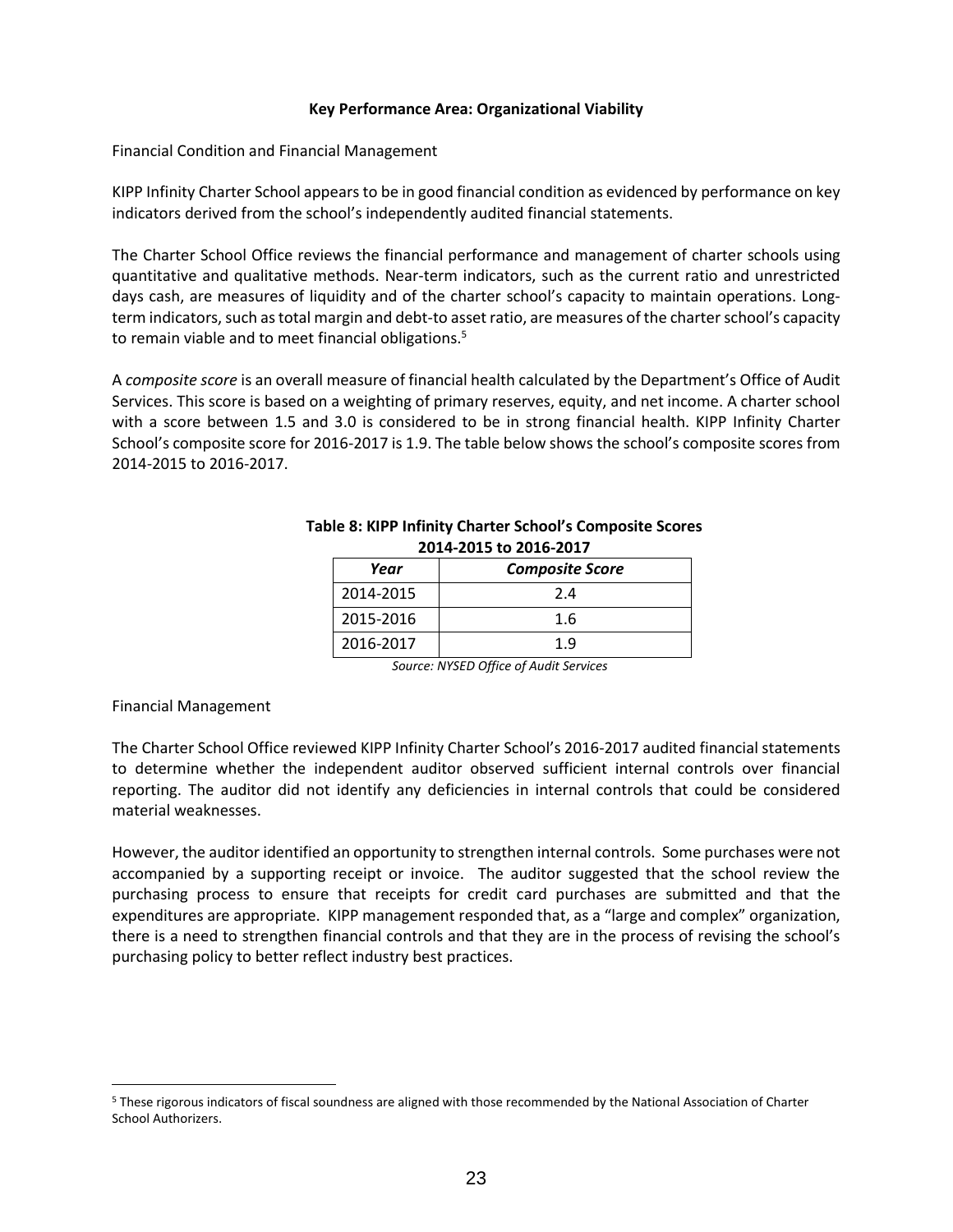## **Key Performance Area: Faithfulness to the Charter and Law**

Enrollment, Recruitment and Retention

KIPP NYC publicly announces and publicizes its lottery in early November of each year. KIPP NYC reaches out to all pre-K and fourth grade students in the school's home zip code; hosting information sessions at local pre-schools, afterschool programs, and other community-based organizations in close proximity to the school. The school also places ads on buses, subways, and local radio channels.

Families and students with connections to current students have accounted for nearly 40% of all applicants to KIPP NYC. During the open enrollment period (December - April), KIPP NYC accepts applications for all grades via an online system, mail and in-person.

Through efforts towards increasing the percentage of at-risk students enrolled, the school is meeting its targets for all of the special population subgroups – economically disadvantaged (ED), students with disabilities (SWDs), or English language learners (ELLs)/multi-lingual learners (MLLs) (see Table 9).

The school is making good faith efforts to recruit, serve, and retain at-risk students<sup>6</sup>. It offers a lottery preference for ED students. Efforts to recruit and retain students in the ED, ELL/MLL, and SWD populations include:

- KICS employs bilingual recruitment and outreach efforts, with materials available in both English and Spanish. During student recruitment processes, the schools clearly communicate that they are open to all students, including SWDs or ELLs/MLLs; and that KICS offers outstanding programs for all of its students.
- Several KICS staff members are Spanish speakers, including the school operations assistants who are responsible for much of the enrollment outreach. This has enabled the school to connect with families and community organizations, where English is not always the primary language.
- The school uses SchoolMint, a lottery and enrollment platform that includes a parent portal interface in both English and Spanish.

 $\overline{a}$ <sup>6</sup> Education Law §2854(2)(a) requires that schools demonstrate good faith efforts to attract and retain a comparable or greater enrollment of students with disabilities, FRPL eligible students and English language learners when compared to the enrollment figures for such students in the school district in which the charter is located. SUNY and the Regents were charged with setting specific enrollment and retention targets for each charter school, and have done so. Education Law §2852(9-a)(b)(i). All charter schools that were initially chartered after August 2010 or renewed after January 1, 2011, are expected to meet or exceed the enrollment and retention targets set by the Regents and SUNY. When submitting an application for renewal of the charter, schools are required to provide information detailing the means by which they will meet the enrollment and retention targets (Education Law §2851(4)(e)), and this information is considered by the Regents in the review of the school's performance over the charter term. A school's plan to change its enrollment practices, whether by weighting the lottery or preferencing, may also be considered when determining whether the school will meet the targets in the upcoming charter term. A school's repeated failure to meet or exceed its enrollment and retention targets, when combined with a failure to show that extensive efforts to meet the targets have been made, may be cause for termination or revocation of the charter pursuant to section Education Law §2855(1)(e).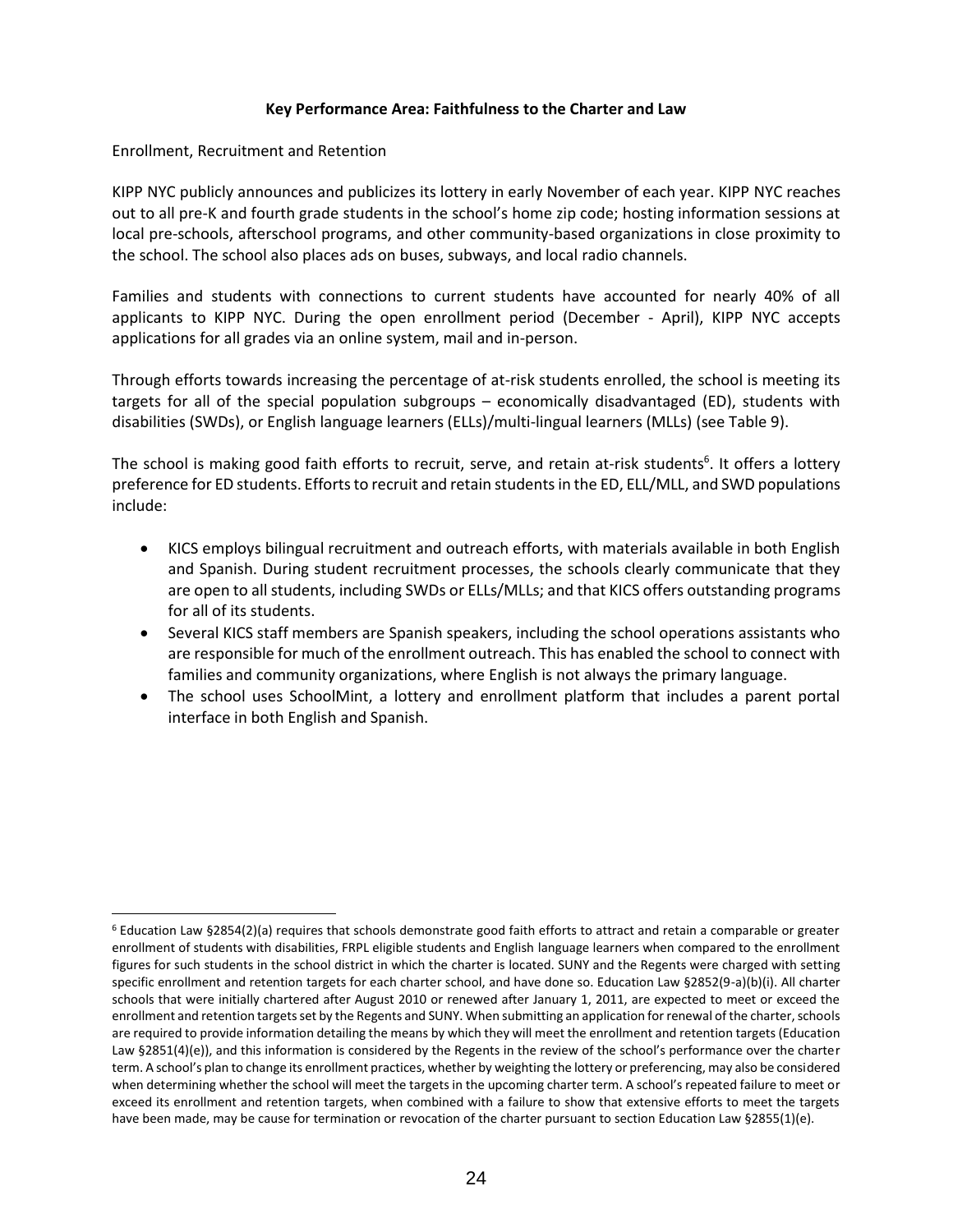|                                      |                                 | 2016-2017    |              | 2017-2018                       |                |          |  |
|--------------------------------------|---------------------------------|--------------|--------------|---------------------------------|----------------|----------|--|
|                                      | KIPP Infinity<br>Charter School | w<br>NYC CSD | Variance     | KIPP Infinity<br>Charter School | LO.<br>NYC CSD | Variance |  |
| Students with<br><b>Disabilities</b> | 24%                             | 24%          | $\mathbf{0}$ | 26%                             | 26%            | $\bf{0}$ |  |
| ELL/MLL                              | 12%                             | 11%          | $+1$         | 16%                             | 13%            | $+3$     |  |
| Economically<br>Disadvantaged        | 85%                             | 82%          | $+3$         | 89%                             | 84%            | $+5$     |  |

**Table 9: Student Demographics – KIPP Infinity CS Compared to District of Location**

*NOTES:*

*(1) Data in the table above represents a comparison between those grades served in the charter school to only those same grades in the district.*

*(2) For the students with disabilities and the ELL/MLL subgroups, both current and former members of the subgroups have been combined.*

## **Student Retention**

According to NYSED data, in the 2017-2018 school year, 94% of students were retained in the KIPP Infinity Charter School compared with 86% in the district of location.

## **Legal Compliance**

Throughout the charter term, the school has had a large number of uncertified teachers, which has increased over time. In addition, the school fails to hold monthly meetings as required, despite repeated notification from NYSED. NYSED has required the school to create a Corrective Action Plan (CAP) regarding this. The school is currently implementing the specific strategies outlined in the CAP and provides quarterly progress reports and updates to the NYSED Charter School Office (CSO).

## **Summary of Public Comment**

The required public hearing was held by the New York City Department of Education on September 24, 2018. Twenty people attended, and 13 spoke. Ten were in favor of the renewal and three were opposed. There were also two emailed/hand-written comments, of which one was in favor of the renewal and one was opposed.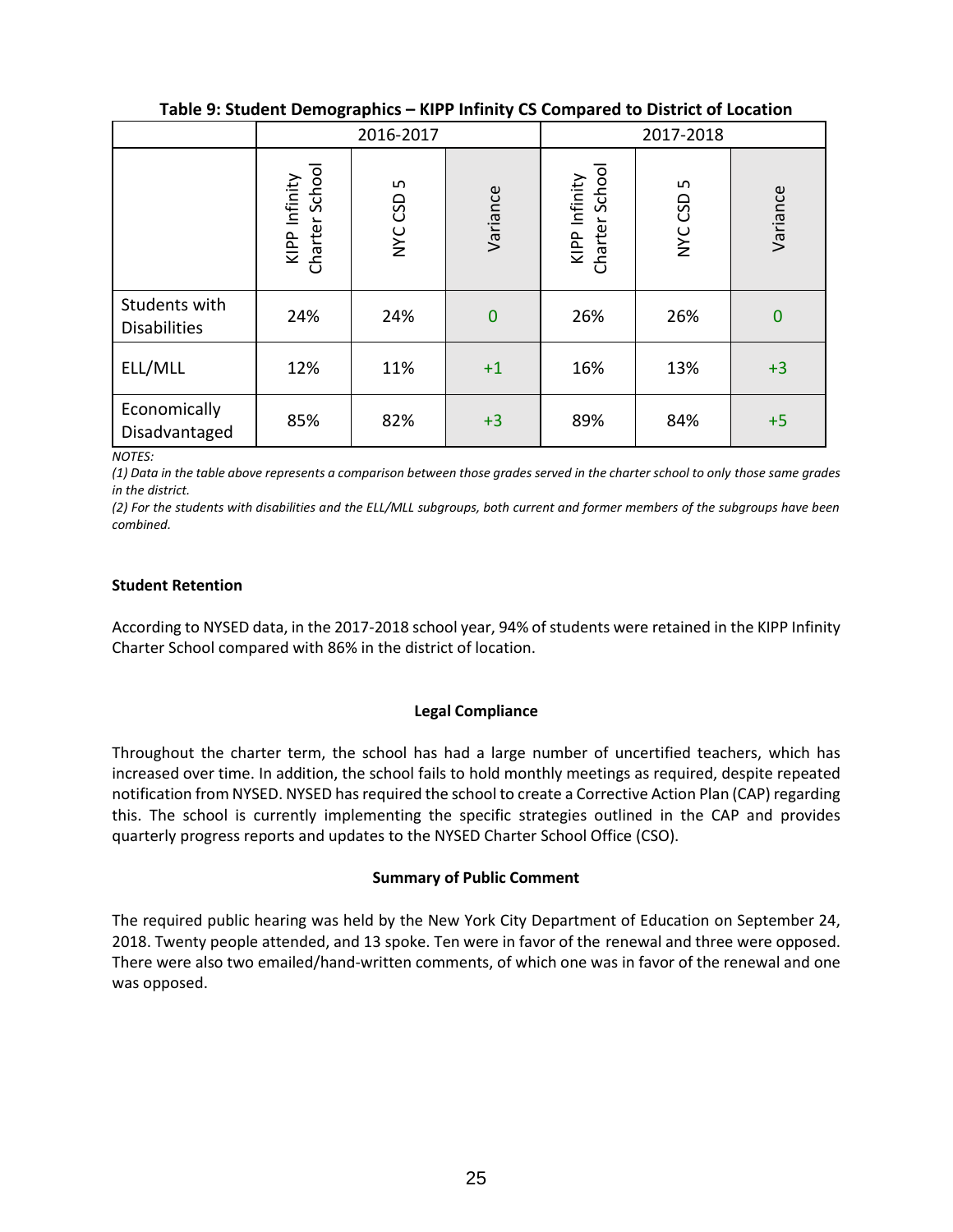## **South Bronx Classical Charter School**

In accordance with Education Law, Article 56, Sections 2851(4) and 2852(2), Commissioners Regulation 119.7, and the Board of Regents Charter School Renewal Policy, the **New York State Education Department recommends a full-term renewal for a period of five years for South Bronx Classical Charter School. The charter term would begin on July 1, 2019 and expire on June 30, 2024, and the school would be permitted to revise its charter to increase its maximum enrollment from 470 to 500 students.**

South Bronx Classical Charter School ("SBCCS") is meeting most benchmarks set forth in the Board of Regents Charter School Performance Framework. The school is implementing the mission, key design elements, education program and organizational plan set forth in the charter.

| <b>Charter School Summary</b>                                                   |                                                                                                                                                                                                                                                                                                                                                                                                                                                                                                                                          |  |  |  |
|---------------------------------------------------------------------------------|------------------------------------------------------------------------------------------------------------------------------------------------------------------------------------------------------------------------------------------------------------------------------------------------------------------------------------------------------------------------------------------------------------------------------------------------------------------------------------------------------------------------------------------|--|--|--|
| <b>Name of Charter School</b>                                                   | South Bronx Classical Charter School                                                                                                                                                                                                                                                                                                                                                                                                                                                                                                     |  |  |  |
| <b>Board Chair</b>                                                              | Stephen Baldwin                                                                                                                                                                                                                                                                                                                                                                                                                                                                                                                          |  |  |  |
| <b>District of Location</b>                                                     | NYC CSD 12                                                                                                                                                                                                                                                                                                                                                                                                                                                                                                                               |  |  |  |
| <b>Opening Date</b>                                                             | <b>Fall 2006</b>                                                                                                                                                                                                                                                                                                                                                                                                                                                                                                                         |  |  |  |
|                                                                                 | December 9, 2005 - December 8, 2010<br>$\bullet$                                                                                                                                                                                                                                                                                                                                                                                                                                                                                         |  |  |  |
| <b>Charter Terms</b>                                                            | December 9, 2010 - June 30, 2015<br>$\bullet$                                                                                                                                                                                                                                                                                                                                                                                                                                                                                            |  |  |  |
|                                                                                 | July 1, 2015 - June 30, 2019                                                                                                                                                                                                                                                                                                                                                                                                                                                                                                             |  |  |  |
| <b>Current Term Authorized Grades/Approved</b><br><b>Enrollment</b>             | $K -$ Grade 8/470 students                                                                                                                                                                                                                                                                                                                                                                                                                                                                                                               |  |  |  |
| Proposed Renewal Term Authorized Grades/<br><b>Proposed Approved Enrollment</b> | $K -$ Grade 8/500 students                                                                                                                                                                                                                                                                                                                                                                                                                                                                                                               |  |  |  |
| <b>Comprehensive Management Service Provider</b>                                | <b>Classical Charter Schools</b>                                                                                                                                                                                                                                                                                                                                                                                                                                                                                                         |  |  |  |
| <b>Facilities</b>                                                               | 977 Fox Street, Bronx, NY 10459 (Public Space)                                                                                                                                                                                                                                                                                                                                                                                                                                                                                           |  |  |  |
| <b>Mission Statement</b>                                                        | Classical Charter Schools prepares K-8th grade<br>scholars in the South Bronx to excel in college<br>preparatory high schools. Through a classical<br>curriculum and highly structured setting, students<br>become liberated scholars and citizens of<br>impeccable character who achieve proficiency in<br>and advanced mastery of New York State<br>Performance Standards.                                                                                                                                                             |  |  |  |
| <b>Key Design Elements</b>                                                      | • Classical Framework: to provide key<br>components of a classical education in the<br>early years focus on a core curriculum, the<br>development of strong literacy and numeracy<br>skills, Subjects are taught directly and<br>sequentially, as clearly elucidated in the<br>Common Core.<br>Development of respectful, compassionate,<br>productive citizens is a fundamental aim of<br>education.<br>Rigorous and Organized Curriculum: a<br>curriculum aligned to the Common Core and<br>New York State Learning Standards, focused |  |  |  |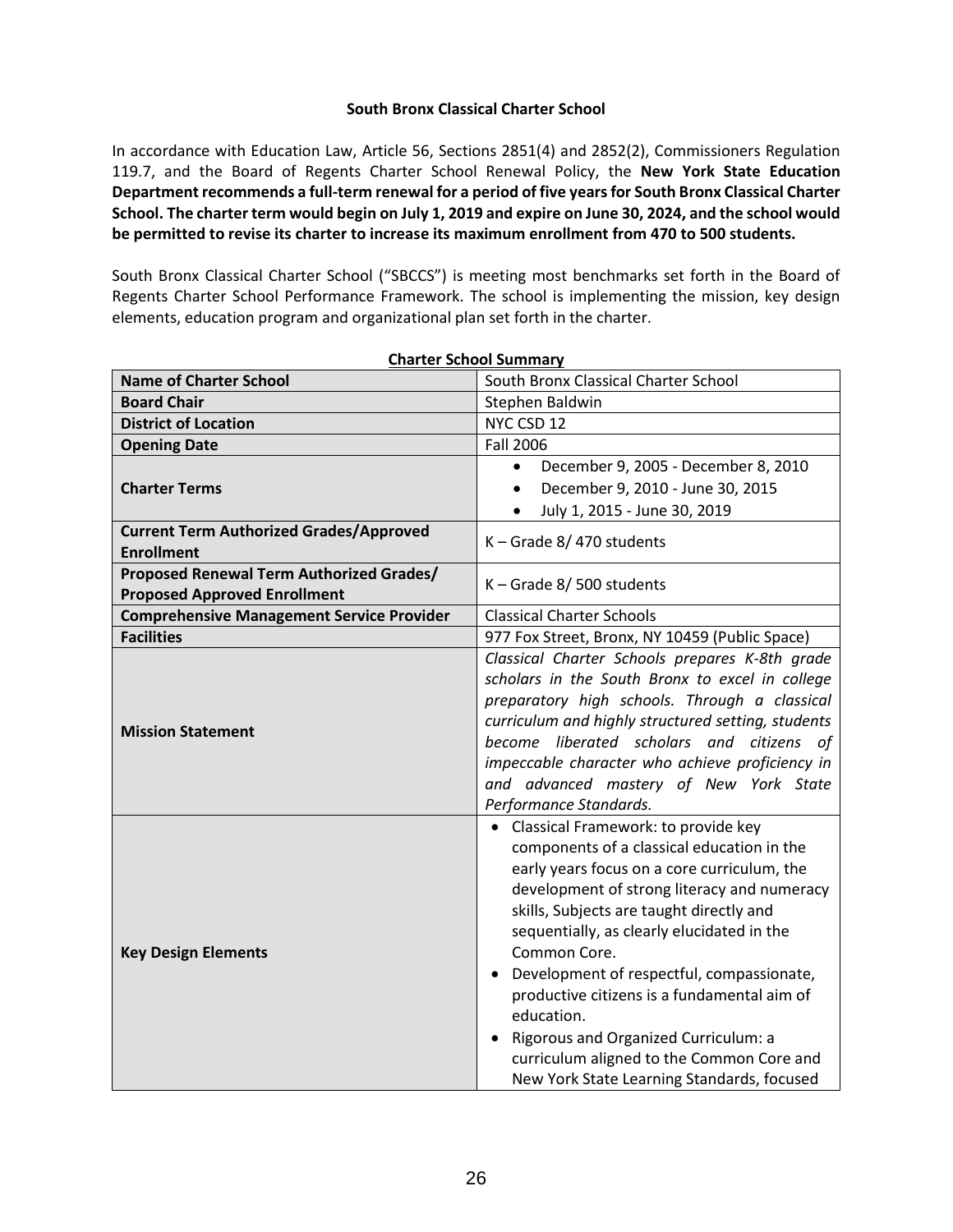|                           | orientations and throughout the year.<br>Development of Respectful, Compassionate,                                              |
|---------------------------|---------------------------------------------------------------------------------------------------------------------------------|
|                           |                                                                                                                                 |
|                           | and Productive Citizens: This is fully<br>consistent with the ideals of classical<br>education. All scholars have 45 minutes of |
|                           | weekly character education per week.                                                                                            |
|                           | Scholars will perform age-appropriate<br>community service based on themes such as                                              |
|                           | the environment and care of senior citizens.<br>Family Engagement: For young children to                                        |
|                           | succeed academically, schools and parents<br>must develop positive and communicative<br>relationships.                          |
| <b>Proposed Revisions</b> | Increasing maximum enrollment from 470 to 500<br>students                                                                       |

The school is designed to provide a classical education focusing on a core curriculum and college preparation, based on the development of strong literacy and numeracy skills, along with knowledge and understanding of elementary facts, with an emphasis on higher-level thinking in the later grades. Additionally, in all grades, the SBCCS focuses on the development of core knowledge in the basic subjects of reading, writing, math, science, and history.

|                                            | Current Graue Levels and Approved Lin Uninent |                        |                        |                        |  |  |  |
|--------------------------------------------|-----------------------------------------------|------------------------|------------------------|------------------------|--|--|--|
|                                            | Year 1<br>2015 to 2016                        | Year 2<br>2016 to 2017 | Year 3<br>2017 to 2018 | Year 4<br>2018 to 2019 |  |  |  |
| Grade<br>Configuration                     | K - Grade 8                                   | K - Grade 8            | K - Grade 8            | K - Grade 8            |  |  |  |
| <b>Total Approved</b><br><b>Enrollment</b> | 410                                           | 410                    | 470                    | 470                    |  |  |  |

# **Current Grade Levels and Approved Enrollment**

## **\*Proposed Renewal Term Grade Levels and Approved Enrollment**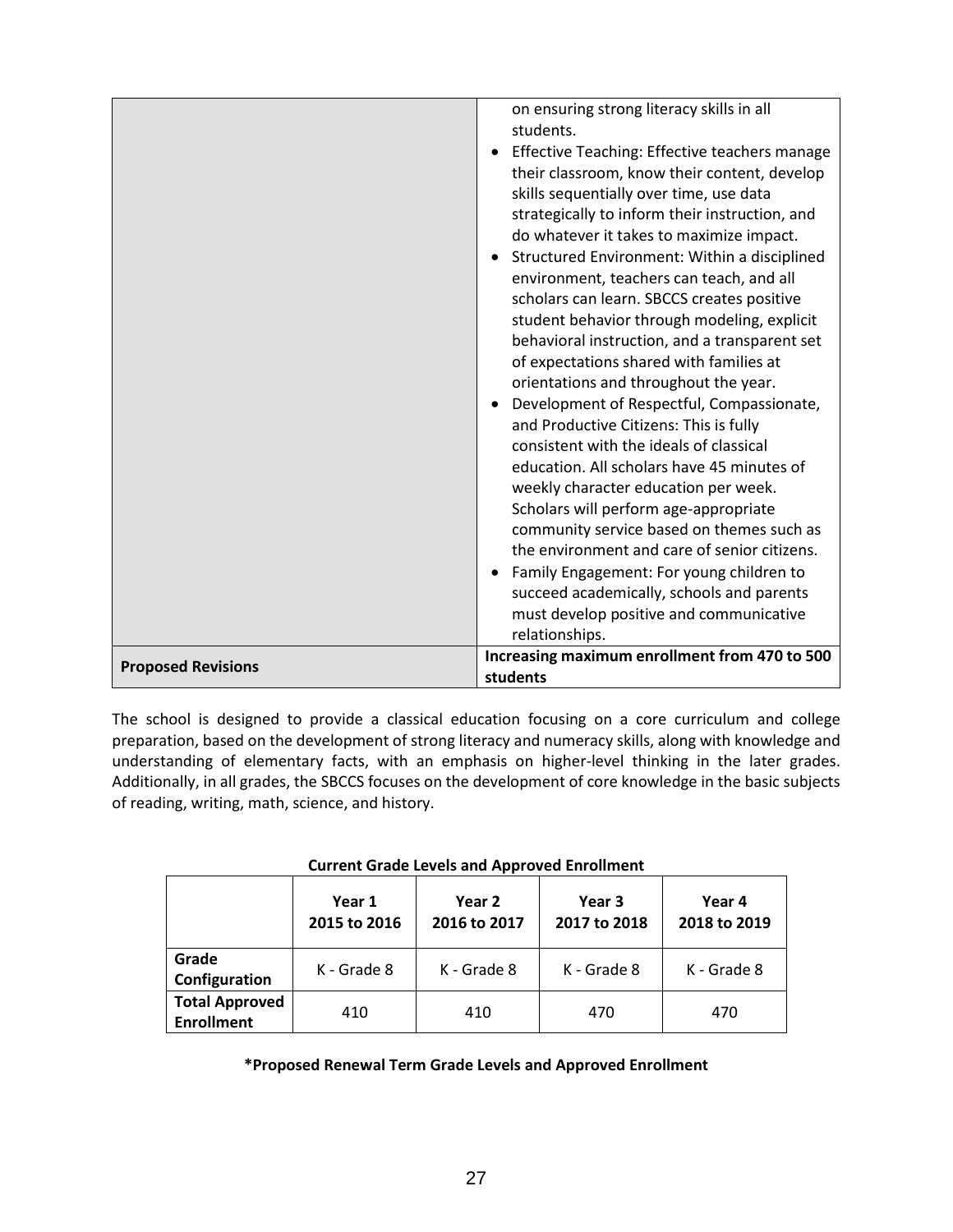|                                            | Year 1<br>2019 to 2020 | Year 2<br>2020 to 2021 | Year 3<br>2021 to 2022 | Year 4<br>2022 to 2023 | Year 5<br>2023 to 2024 |
|--------------------------------------------|------------------------|------------------------|------------------------|------------------------|------------------------|
| Grade<br>Configuration                     | K - Grade 8            | K - Grade 8            | K - Grade 8            | K - Grade 8            | K - Grade 8            |
| <b>Total Approved</b><br><b>Enrollment</b> | 500                    | 500                    | 500                    | 500                    | 500                    |

# **Background**

In December 2005, the Board of Regents approved and chartered the South Bronx Classical Charter School in New York City School District 12. South Bronx Classical Charter School opened for instruction in August 2006 initially serving 350 students in K through Grade 5. SBCCS' charter was subsequently renewed by the Board of Regents (BoR), which commenced in December 2010. In December 2012, SBCCS was authorized to expand to Grade 8 and to increase enrollment to 410 students. The school was renewed for a second term by the BoR which commenced in July 2015**.** On April 19, 2016, South Bronx Classical Charter School merged with South Bronx Classical Charter School III and with South Bronx Classical Charter School II as the surviving education corporation under the amended name Classical Charter Schools. In March 2017, the BoR approved an increase to the school's maximum authorized enrollment from 410 to 470 students. The school is requesting to increase its enrollment beginning in the 2019-2020 school year, from 470 to 500 students.

# **Summary of Evidence for Renewal**

## **Key Performance Area: Educational Success**

South Bronx Classical Charter School provides:

- NYS English Language Arts and mathematics assessments to students in Grades 3 through 5.
- A documented curriculum that is aligned to the New York State Learning Standards (NYSLS) and is grounded in a classical education framework. SBCCS utilizes the curricula that has been developed and revised by Classical Charter Schools (CCS).
- A model which seeks to offer structure, academic rigor, and "college ready" curricula to ensure college and career readiness through academic and ethical knowledge and skill.
- A curriculum that follows a sequential and modular format, with flexible lesson plans.
- One hundred minutes of math daily, broken into three main blocks comprised of the main lesson, a re-teach section, and Number Stories.
- Three hours a day to ELA, including phonics, grammar, writing, reading aloud, guided reading, close reading, and textual analysis.
- A science curriculum created around the Next Generation Science Standards, and a social studies curriculum around the NYS K-12 Social Studies framework.
- Latin instruction in third grade and debate in fourth grade.
- A robust data collection system to help drive effective instructional decision-making.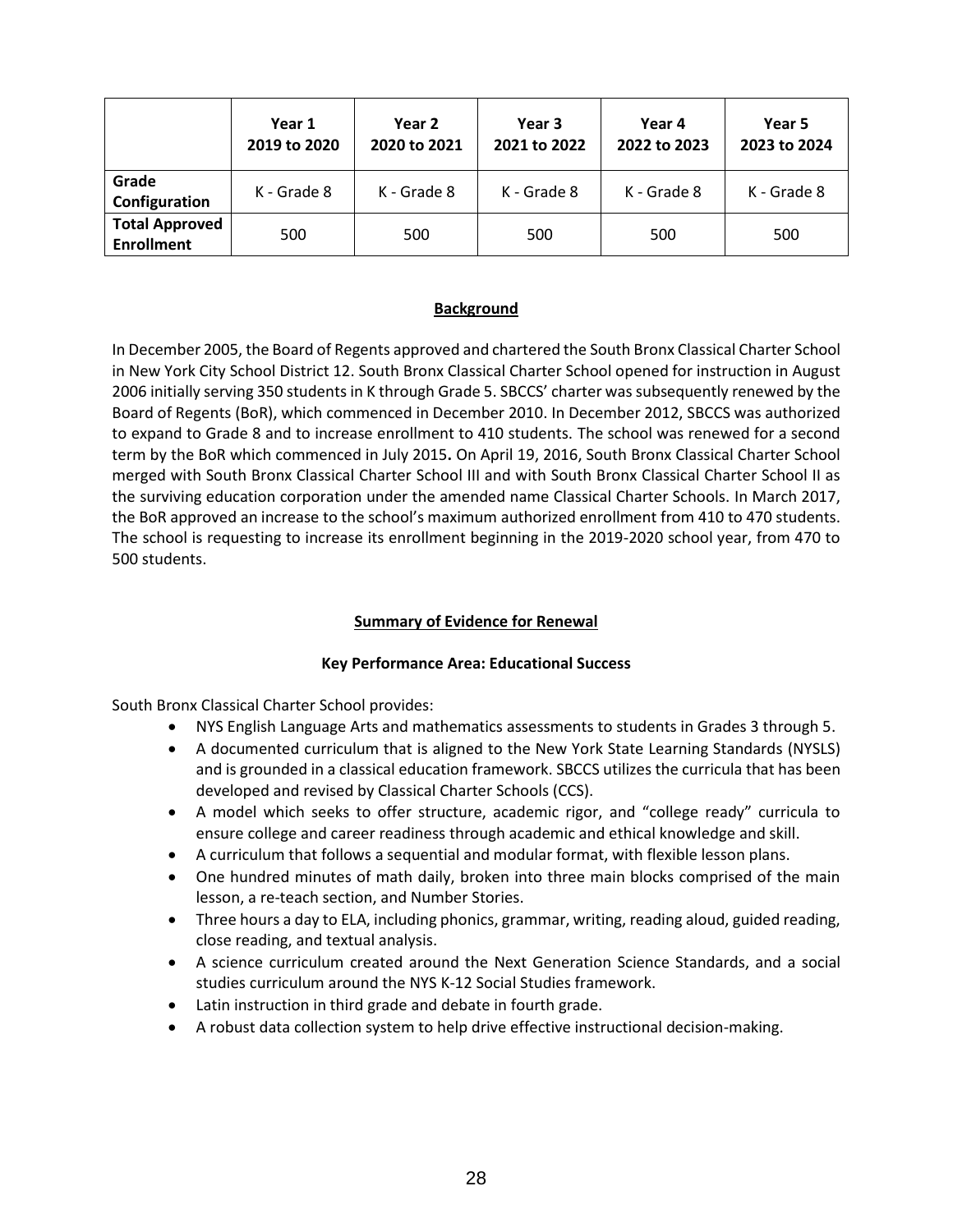In particular for the SWDs and ELL/MLL students, South Bronx Classical Charter School provides:

- At-Risk Intervention: Drawing upon the best practices of the Response to Intervention model, the At-Risk Program provides early intervention services and additional resources to scholars whose reading levels (based on the Fountas & Pinnell Running Record Assessment System) are one or more levels below grade level.
- Learning Specialist Intervention (Grades 1-8): All grades, with the exception of kindergarten (which has a lead teacher and Associate Teacher) have an additional teacher called the Learning Specialist.
- Classroom Teacher Intervention (K Grade 8): All teachers utilize one 45-minute prep each day to provide ELA or math intervention to scholars. After reflecting on achievement data and student outcomes, utilizing small group instruction, teachers meet the needs of all learners by using differentiated strategies, resources, and curriculum.
- Literacy Intervention Teacher Intervention: Scholars who have difficulties in a reading level after at least one round of intervention, or those who are two or more levels below grade level, are instructed using the Fountas and Pinnell Leveled Literacy Intervention Program.
- Math Reteach and ELA Reteach: Built into the daily schedule, all grades have one period of math reteach and ELA reteach. Teachers identify which scholars need intervention, which standards and skills need re-teaching, and determine the approach necessary to teach the skill to ensure scholar mastery.

In 2016, South Bronx Classical Charter School students in Grade 3 outperformed the state and its district of location in both ELA and math proficiency. In 2017, SBCCS students in Grades 3 and 4 outperformed the state and its community school district of location in both ELA and math proficiency.

## **Student Performance – Elementary/Middle School Outcomes**

See Tables 1 and 2 below regarding 3-8 math and ELA exam aggregate and subgroup student performance compared to the district and State average which serve as two indicators in Benchmark One of the Charter School Performance Framework.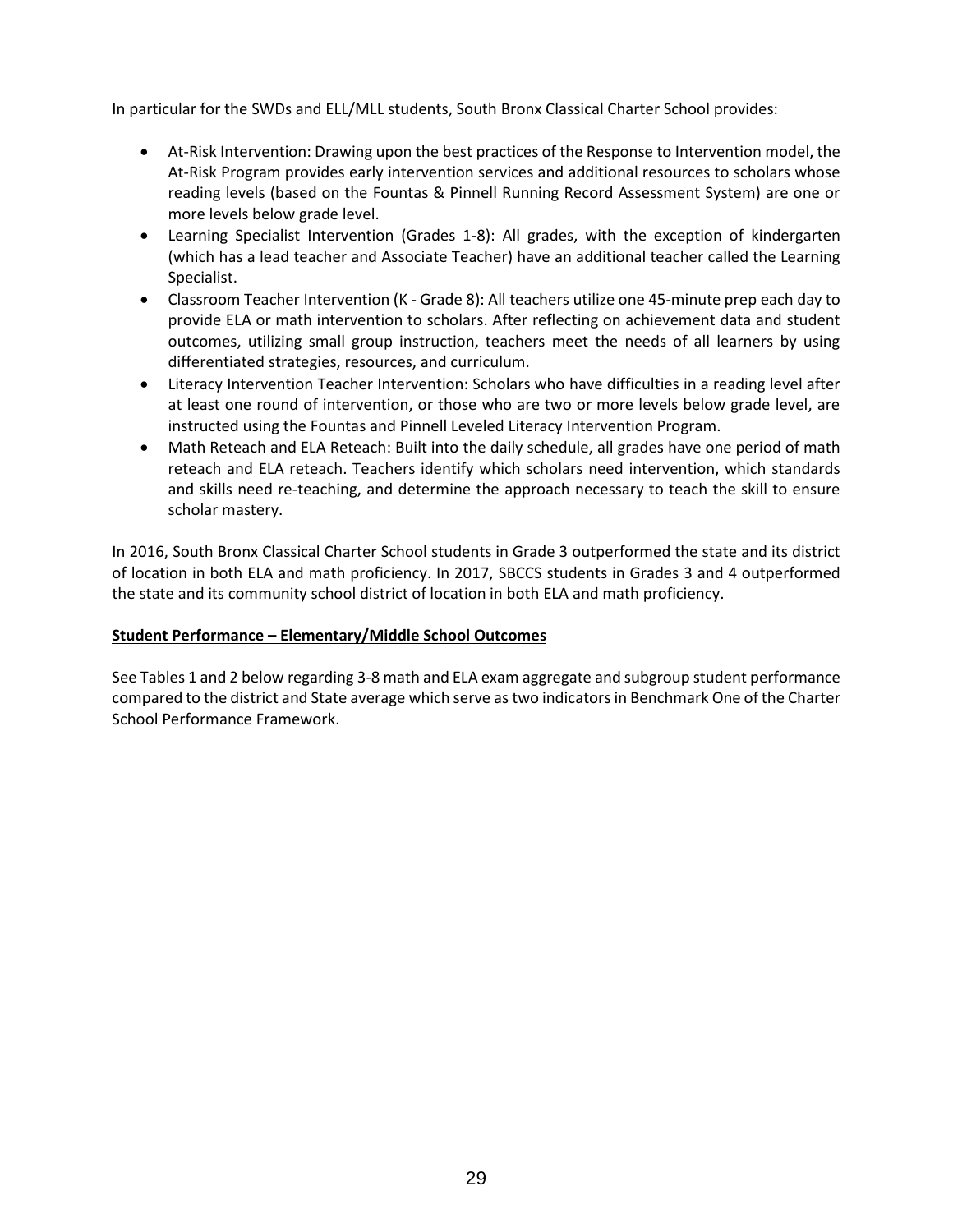|           |                                      |                                     |                                      | Math       |                    |                                                |               |                                        |     |                 |
|-----------|--------------------------------------|-------------------------------------|--------------------------------------|------------|--------------------|------------------------------------------------|---------------|----------------------------------------|-----|-----------------|
|           | South Bronx<br><u>ვ</u><br>Classical | $\overline{c}$<br>GSD<br><b>SAN</b> | $\mathbf{c}$<br>District<br>Variance | <b>NYS</b> | to NYS<br>Variance | <b>Bronx</b><br><u>ვ</u><br>Classical<br>South | 12<br>NYC CSD | $\mathsf{c}_1$<br>District<br>Variance | NYS | Variance to NYS |
| 2014-2015 | 68%                                  | 12%                                 | $+56$                                | 31%        | $+37$              | 79%                                            | 15%           | $+64$                                  | 40% | $+39$           |
| 2015-2016 | 81%                                  | 16%                                 | $+65$                                | 38%        | $+43$              | 84%                                            | 15%           | $+69$                                  | 39% | $+45$           |
| 2016-2017 | 81%                                  | 20%                                 | $+61$                                | 40%        | $+41$              | 78%                                            | 14%           | $+64$                                  | 40% | $+38$           |
| 2017-2018 | 85%                                  | 24%                                 | $+61$                                | 45%        | $+40$              | 93%                                            | 18%           | $+75$                                  | 45% | $+48$           |

# **Table 1: Elementary/Middle School Assessment Proficiency Outcomes for All Students: School, District & State Level Aggregates**

*NOTE:*

*(1) Data in the table above represents all students tested who scored proficiently (level 3 or above) on each state assessment.*

SBCCS students in Grade 3 and 8 outperformed the State and its district of location in both ELA and math proficiency consistently.

| Subject     | <b>School Year</b> | <b>Students with</b><br><b>Disabilities</b><br>(Variance to the<br>district of location) | ELL/MLL<br>(Variance to the<br>district of location) | <b>Economically</b><br><b>Disadvantaged</b><br>(Variance to the district<br>of location) |
|-------------|--------------------|------------------------------------------------------------------------------------------|------------------------------------------------------|------------------------------------------------------------------------------------------|
|             | 2014-2015          | 30%<br>$(+27)$                                                                           | 75% (+71)                                            | 69%<br>$(+57)$                                                                           |
| ELA         | 2015-2016          | 81%<br>$(+77)$                                                                           | 75%<br>$(+68)$                                       | 79%<br>$(+63)$                                                                           |
|             | 2016-2017          | 63%<br>$(+57)$                                                                           | 85% (+79)                                            | 81%<br>$(+62)$                                                                           |
|             | 2017-2018          | 67%<br>$(+58)$                                                                           | 70% (+57)                                            | 85%<br>$(+62)$                                                                           |
|             | 2014-2015          | 70%<br>$(+65)$                                                                           | $81\%$ (+72)                                         | 80%<br>$(+65)$                                                                           |
|             | 2015-2016          | 59%<br>$(+53)$                                                                           | 83% (+75)                                            | 83%<br>$(+68)$                                                                           |
| Mathematics | 2016-2017          | $(+54)$<br>58%                                                                           | 85% (+77)                                            | 78%<br>$(+64)$                                                                           |
|             | 2017-2018          | 100%<br>$(+92)$                                                                          | 97% (+84)                                            | 94%<br>$(+76)$                                                                           |

### **Table 2: Elementary/Middle School Assessment Proficiency Outcomes for Special Populations**

*NOTES:*

*(1) Data in the table represents tested students in respective subgroups who scored proficiently (level 3 or above) on each state assessment.*

*(2) For the students with disabilities and the ELL/MLL subgroups, both current and former members of the subgroups have been combined*

*(3) In some cases, student subgroups still did not have enough tested students to form a representative sample (<5 students). For these subgroups testing data was withheld.*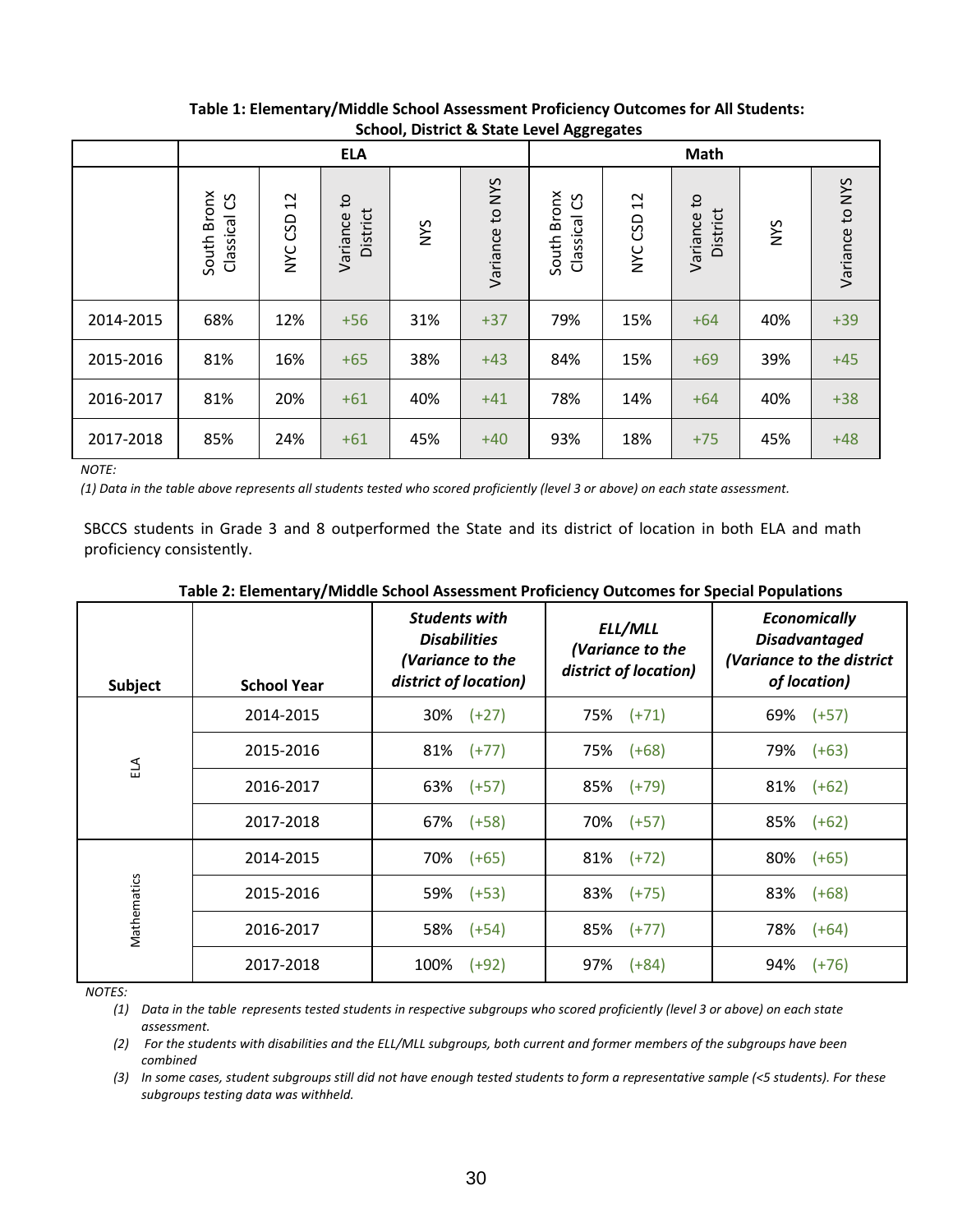According to the 2017-2018 school year ESEA accountability designations, South Bronx Classical Charter School is *In Good Standing*.

## **Key Performance Area: Organizational Viability**

Financial Condition and Financial Management

South Bronx Classical Charter School appears to be in good financial condition as evidenced by performance on key indicators derived from the school's independently audited financial statements.

The Charter School Office reviews the financial performance and management of charter schools using quantitative and qualitative methods. Near‐term indicators, such as the current ratio and unrestricted days cash, are measures of liquidity and of the charter school's capacity to maintain operations. Long‐ term indicators, such as total margin and debt‐to asset ratio, are measures of the charter school's capacity to remain viable and to meet financial obligations.

A *composite score* is an overall measure of financial health calculated by the Department's Office of Audit Services. This score is based on a weighting of primary reserves, equity, and net income. A charter school with a score between 1.5 and 3.0 is considered to be in strong financial health. South Bronx Classical Charter School's 2016-2017 composite score is 3.0.

| LVIT LVIJ LV LVIV LVI/ |                        |  |  |  |  |  |
|------------------------|------------------------|--|--|--|--|--|
| Year                   | <b>Composite Score</b> |  |  |  |  |  |
| 2014-2015              | 2.4                    |  |  |  |  |  |
| 2015-2016              | 2.8                    |  |  |  |  |  |
| 2016-2017              | 3.0                    |  |  |  |  |  |

## **Table 3: South Bronx Classical Charter School's Composite Scores 2014-2015 to 2016-2017**

*Source: NYSED Office of Audit Services*

## Financial Management

The Charter School Office reviewed South Bronx Classical Charter School's 2016-2017 audited financial statements to determine whether the independent auditor observed sufficient internal controls over financial reporting. The auditor did not identify any deficiencies in internal controls that could be considered material weaknesses.

However, the auditor identified an opportunity to strengthen internal controls. A significant number of credit card purchases did not have prior approval, and the auditor recommended that all credit card purchases be approved via e-mail rather than verbally so as to retain a record of prior authorization.

## **Key Performance Area: Faithfulness to the Charter and Law**

Enrollment, Recruitment and Retention

Any child who is legally qualified for admission into any New York State public school is also qualified for admission, without charge, to SBCCS. Admission of students to SBCCS is not limited on the basis of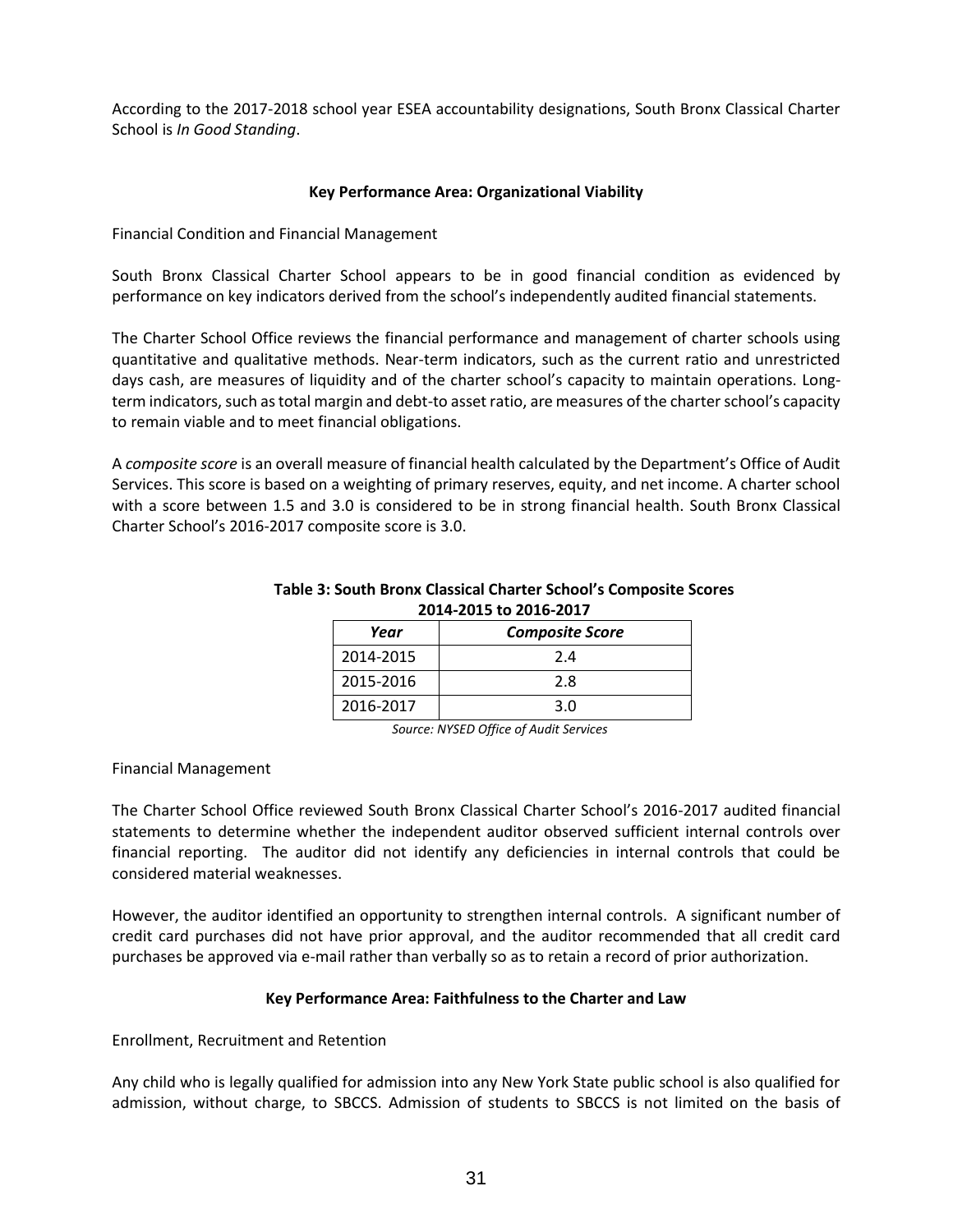intellectual ability, measures of achievement or aptitude, athletic ability, disability, race, creed, gender, national origin, religion or ancestry. Admission is purely on a lottery basis. The school has strong enrollment and backfills students in all grades from its waitlist.

Through efforts toward increasing the percentage of English language learners (ELLs)/multi-lingual learners (MLLs) enrolled, the school is coming close to, but not yet, meeting its targets for this special population subgroup (Table 4). Both SWD and ED student enrollment did not show significant growth, with a decrease in the enrolled number of SWDs in the past year.

The school is making efforts to recruit, serve, and retain at-risk students. Efforts to recruit and retain students in the ELLs/MLLs population, in particular, include:

- Starting a Summer Learning Academy for all new students to school, which allows the school to identify ELLs/MLLs earlier and immediately be placed in an appropriate program;
- Reporting that it tracks the students' NYS English as a Second Language Achievement Test (NYSESLAT) data after the ELLs/MLLs are first identified to provide follow-up and strengthening measures;
- Offering professional development to teachers, in small groups, on how to better support ELLs/MLLs within general education classrooms; and
- Other efforts to increase the enrollment of SWDs and ED students include working with NYSED to consider a lottery preference as well as other recruitment efforts.

|                                      |                                            | 2016-2017     |          | 2017-2018                               |            |          |  |
|--------------------------------------|--------------------------------------------|---------------|----------|-----------------------------------------|------------|----------|--|
|                                      | Classical<br>Charter School<br>South Bronx | 12<br>NYC CSD | Variance | South Bronx Classical<br>Charter School | NYC CSD 12 | Variance |  |
| Students with<br><b>Disabilities</b> | 13%                                        | 25%           | $-12$    | 13%                                     | 25%        | $-12$    |  |
| ELL/MLL                              | 19%                                        | 21%           | $-2$     | 28%                                     | 24%        | $+4$     |  |
| Economically<br>Disadvantaged        | 89%                                        | 90%           | $-1$     | 88%                                     | 94%        | $-6$     |  |

## **Table 4: Student Demographics – South Bronx Classical Charter School Compared to District of Location**

*NOTES:*

*(1) Data in the table above represents a comparison between those grades served in the charter school to only those same grades in the district.*

*(2) For the students with disabilities and the ELL/MLL subgroups, both current and former members of the subgroups have been combined.*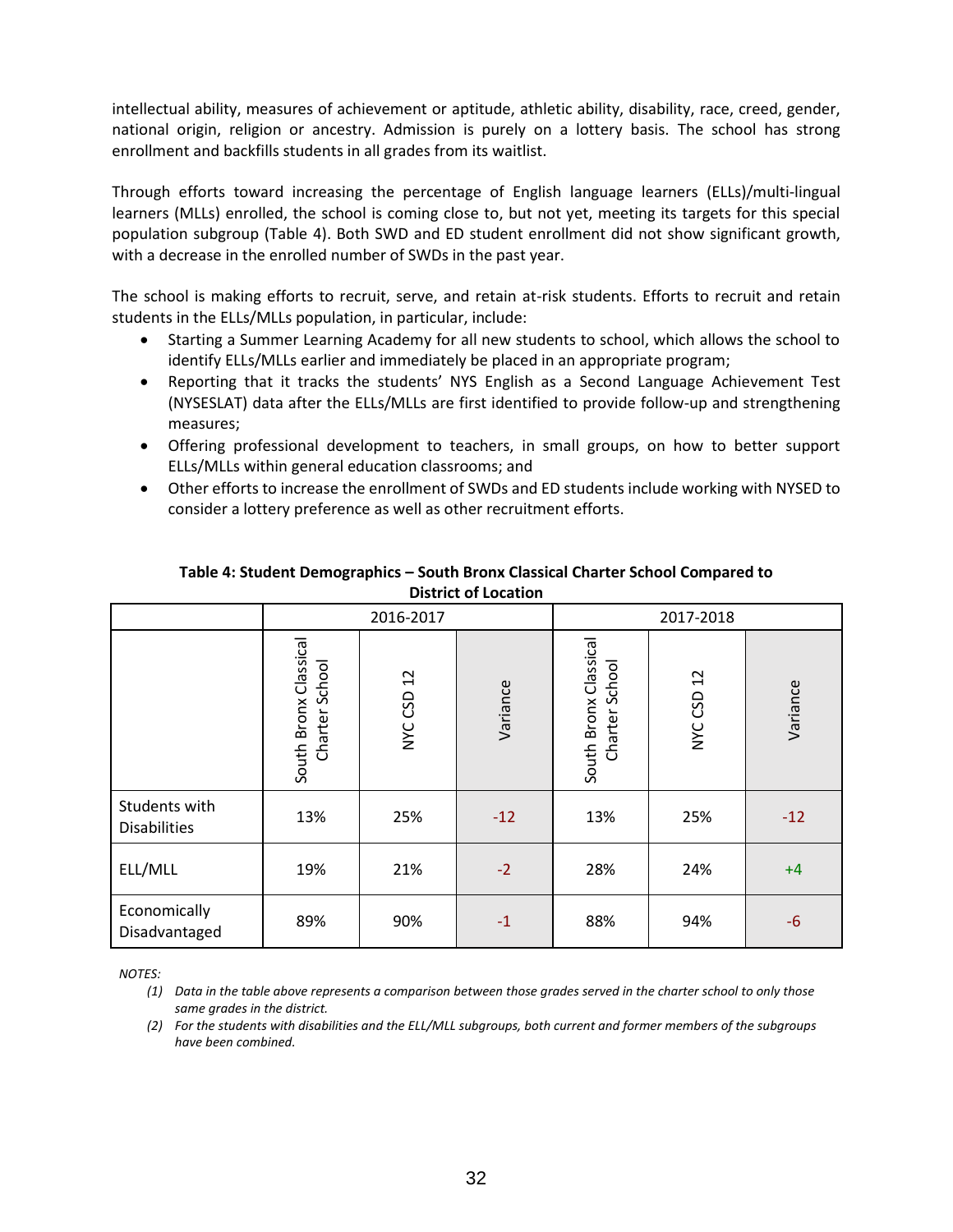#### **Student Retention**

According to NYSED data, in the 2017-2018 school year, 87% of students were retained in South Bronx Classical Charter School compared with 89% in the district of location.

#### **Legal Compliance**

South Bronx Classical Charter School operates in accordance with applicable law, regulations, rules and other policies, including the terms of its charter, its by-laws and other school-specific policies. It is also in compliance with federally mandated disciplinary procedures for SWDs, and the Dignity for All Students Act. The board holds meetings in accordance with the Open Meetings Law.

#### **Summary of Public Comment**

The required public hearing for the school's renewal application was held by the New York City Department of Education on October 29, 2018. Four people attended, and none spoke.

The required public hearing for the school revision was held by the New York City Department of Education on February 12, 2019. Three attended, and none spoke.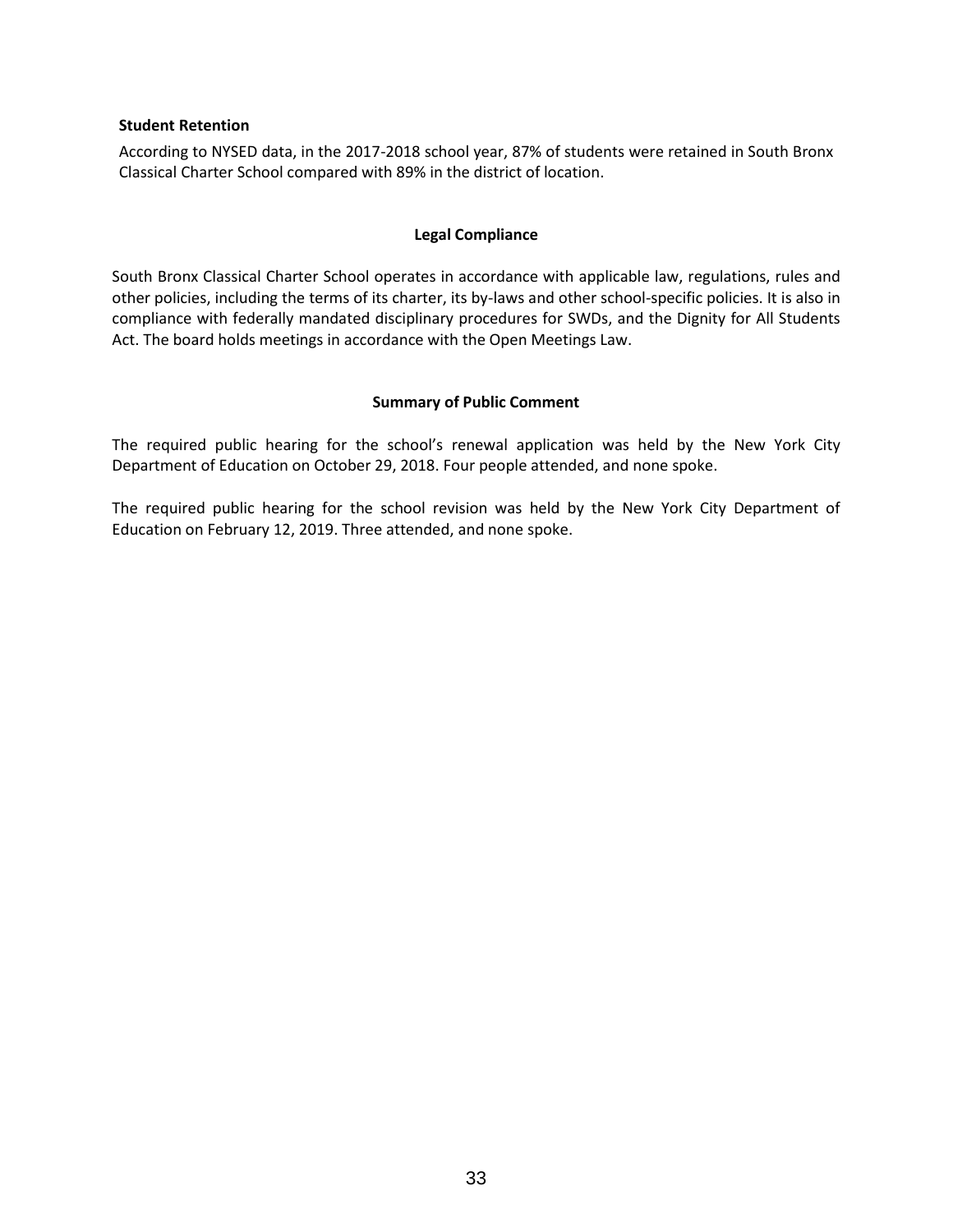### **Young Women's College Preparatory Charter School**

In accordance with Education Law, Article 56, Sections 2851(4) and 2852(2), Commissioners Regulation 119.7, and the Board of Regents Charter School Renewal Policy, the **New York State Education Department recommends a short--term renewal for a period of three years for Young Women's College Preparatory Charter School. The charter term would begin on July 1, 2019 and expire on June 30, 2022**. In January 2018, the school was required by NYSED to provide a Corrective Action Plan (CAP) establishing strategies and measurable outcomes to improve the school's academic performance on the Regents Exams for all students and specifically for students with disabilities (SWDs) and English language learners (ELLs)/multi-lingual learners (MLLs) populations. The school implemented specific strategies outlined in the CAP and provided quarterly progress reports and updates to the NYSED Charter School Office (CSO). The school has addressed the academic deficiencies outlined in the CAP.

Young Women's College Preparatory Charter School (YWCP) is meeting most benchmarks set forth in the Board of Regents Charter School Performance Framework. The school is implementing the mission, key design elements, education program and organizational plan set forth in the charter.

|                                                                                       | snarter Jenoor Jummury                                                                                                                                                                                                                                                                                        |  |  |  |  |
|---------------------------------------------------------------------------------------|---------------------------------------------------------------------------------------------------------------------------------------------------------------------------------------------------------------------------------------------------------------------------------------------------------------|--|--|--|--|
| <b>Name of Charter School</b>                                                         | Young Women's College Preparatory Charter<br><b>School of Rochester</b>                                                                                                                                                                                                                                       |  |  |  |  |
| <b>Board Chair</b>                                                                    | Laura Norris                                                                                                                                                                                                                                                                                                  |  |  |  |  |
| <b>District of location</b>                                                           | Greece CSD (district of location)<br>$\bullet$<br>Rochester CSD (district served by<br>mission)                                                                                                                                                                                                               |  |  |  |  |
| <b>Opening Date</b>                                                                   | <b>Fall 2012</b>                                                                                                                                                                                                                                                                                              |  |  |  |  |
| <b>Charter Terms</b>                                                                  | Initial Charter Term: September 13, 2012<br>$\bullet$<br>- June 30, 2017<br>First Renewal Charter Term: July 1, 2017<br>$\bullet$<br>- June 30, 2019                                                                                                                                                          |  |  |  |  |
| <b>Current Term Authorized Grades/ Approved</b><br><b>Enrollment</b>                  | Grades 7-12 / 410 students                                                                                                                                                                                                                                                                                    |  |  |  |  |
| <b>Proposed Renewal Term Authorized</b><br><b>Grades/Proposed Approved Enrollment</b> | Grades 7-12 / 410 students                                                                                                                                                                                                                                                                                    |  |  |  |  |
| <b>Comprehensive Management Service Provider</b>                                      | None                                                                                                                                                                                                                                                                                                          |  |  |  |  |
| <b>Facilities</b>                                                                     | 133 Hoover Drive, Rochester, NY 14615 (Private<br>Space)                                                                                                                                                                                                                                                      |  |  |  |  |
| <b>Mission Statement</b>                                                              | Young Women's College Prep Charter School of<br>Rochester (YWCP) offers young women from the<br>city of Rochester the opportunity to learn in a<br>single-gender environment, free from stereotypes,<br>where a strong focus is placed on preparation for<br>enrollment and<br>graduation.<br>college<br>High |  |  |  |  |

**Charter School Summary**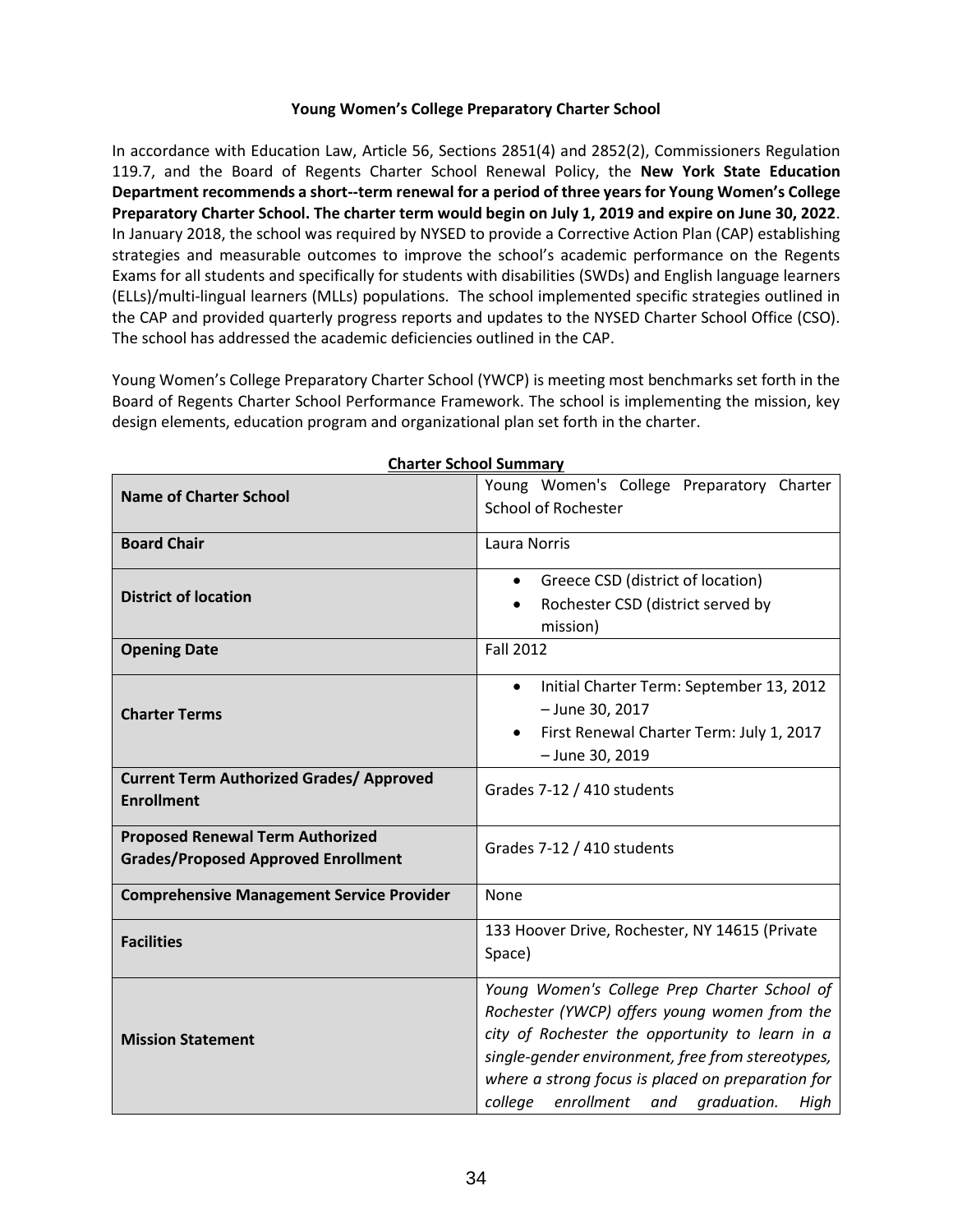|                            | expectations and evidence of concrete results<br>define the student's academic experience.<br>Educators commit to, and thrive upon, sharing<br>effective practices within and beyond the school<br>building. YWCP partners with families and instills<br>each student a sense of community,<br>in<br>responsibility and ethics. We support students in<br>their endeavors to achieve excellence in and out of<br>the classroom, helping them to develop the strong<br>voices they will need to be leaders.                                                                                                                                                                                                                                                                                                                                                                                                                                                                                                                                                                                                                                                                                                                                                                                                                                                                                                                                                                                                                                                                                                                          |
|----------------------------|-------------------------------------------------------------------------------------------------------------------------------------------------------------------------------------------------------------------------------------------------------------------------------------------------------------------------------------------------------------------------------------------------------------------------------------------------------------------------------------------------------------------------------------------------------------------------------------------------------------------------------------------------------------------------------------------------------------------------------------------------------------------------------------------------------------------------------------------------------------------------------------------------------------------------------------------------------------------------------------------------------------------------------------------------------------------------------------------------------------------------------------------------------------------------------------------------------------------------------------------------------------------------------------------------------------------------------------------------------------------------------------------------------------------------------------------------------------------------------------------------------------------------------------------------------------------------------------------------------------------------------------|
| <b>Key Design Elements</b> | Single-Gender<br>YWCP believes in educating the whole student and<br>meeting the individual's needs. A single-gender<br>school offers students the opportunity to learn in<br>an environment free from cultural and gender<br>stereotypes, as well as many of the pressures and<br>distractions of a co-educational school.<br><b>Schools</b><br><b>Small</b><br>Engaged<br>in<br>Leadership<br>Development<br>YWCP is committed to knowing every student<br>personally, intellectually, and emotionally; this is<br>possible in a small school environment. Students<br>here learn how to lead and work collaboratively<br>with others. They engage in projects that build<br>their leadership skills, improve their ability to<br>work as part of a team, and increase their ability<br>to positively impact their community. Leadership<br>development, essential to the culture of the<br>school, is explicitly taught daily in Advisory.<br><b>College Preparation</b><br>College preparation begins in 7th grade with an<br>ongoing discourse about college in each<br>classroom. Beginning in 9th grade, a full-time<br>college guidance counselor works with every<br>student to guide her and her family through the<br>complex admissions and financial aid processes.<br><b>Faculty</b><br>YWCP's teachers believe in collaborative learning<br>and are invested in their own professional<br>development. They are committed to a longer<br>work day and work year.<br><b>Professional Development and Leadership</b><br>Professional development is an integral part of<br>YWCP's culture and teaching strategies. The |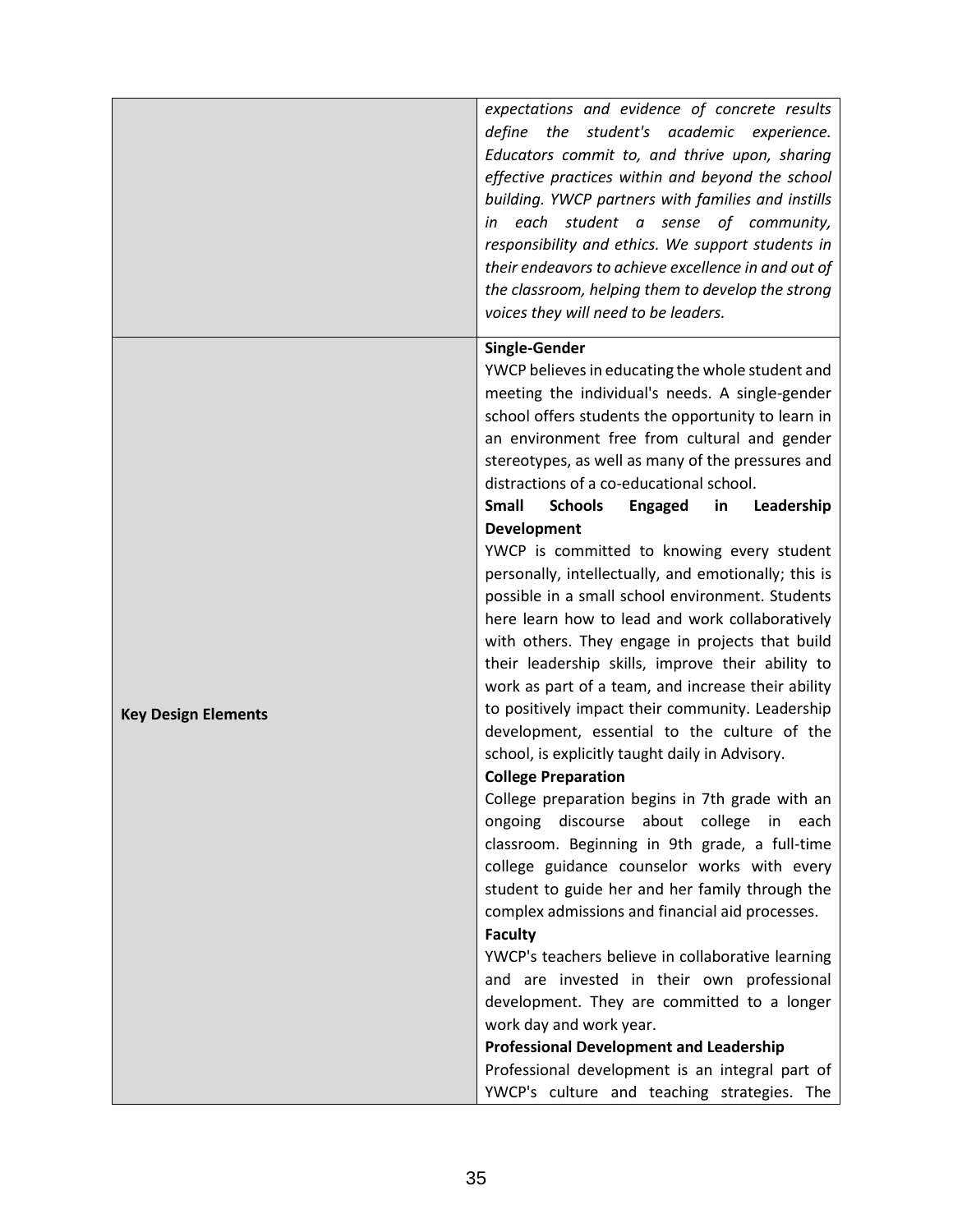|                           | Principal is an instructional leader with many years |
|---------------------------|------------------------------------------------------|
|                           | of classroom experience and expertise in             |
|                           | developing an exemplary staff. During the school     |
|                           | year, YWCP devotes one afternoon per week to         |
|                           | directly respond to emerging student data,           |
|                           | including evaluation of lesson plans, teaching       |
|                           | strategies, and sharing effective practices.         |
|                           | <b>Knowledge Management</b>                          |
|                           | YWCP incorporates a system of knowledge              |
|                           | management that is defined and owned by every        |
|                           | adult in the building. Knowledge management is a     |
|                           | system for sharing information across an             |
|                           | organization, where a common language and a          |
|                           | structure for documenting and organizing             |
|                           | knowledge allow for continuous learning and          |
|                           | improvement.                                         |
| <b>Requested Revision</b> | <b>None</b>                                          |
|                           |                                                      |

During the 2018-2019 school year, YWCP offers 20 clubs and 15 sports for its students to choose from, as well as regular opportunities to explore colleges and the community through field trips and other programs. Ninety-six percent of the first graduating class was accepted to college.

| Carlent Grade Levels and Approved Embinitent |                        |                        |  |  |  |  |  |  |
|----------------------------------------------|------------------------|------------------------|--|--|--|--|--|--|
|                                              | Year 1<br>2017 to 2018 | Year 2<br>2018 to 2019 |  |  |  |  |  |  |
| Grade<br>Configuration                       | Grades 7 - 12          | Grades 7 - 12          |  |  |  |  |  |  |
| <b>Total Approved</b><br><b>Enrollment</b>   | 450 <sup>7</sup>       | 410                    |  |  |  |  |  |  |

# **SCHOOL CHARACTERISTICS Current Grade Levels and Approved Enrollment**

#### **\*Proposed Renewal Term Grade Levels and Approved Enrollment**

|                                            | Year 1<br>2019 to 2020 | Year 2<br>2020 to 2021 | Year 3<br>2021 to 2022 |  |
|--------------------------------------------|------------------------|------------------------|------------------------|--|
| Grade<br>Configuration                     | Grades 7 - 12          | Grades 7 - 12          | Grades 7 - 12          |  |
| <b>Total Approved</b><br><b>Enrollment</b> | 410                    | 410                    | 410                    |  |

<sup>7</sup> YWCPCS requested, and the Board of Regents approved, a charter revision to decrease enrollment for the 2018-19 school year which allowed the school to be within 85% of its maximum enrollment.

 $\overline{a}$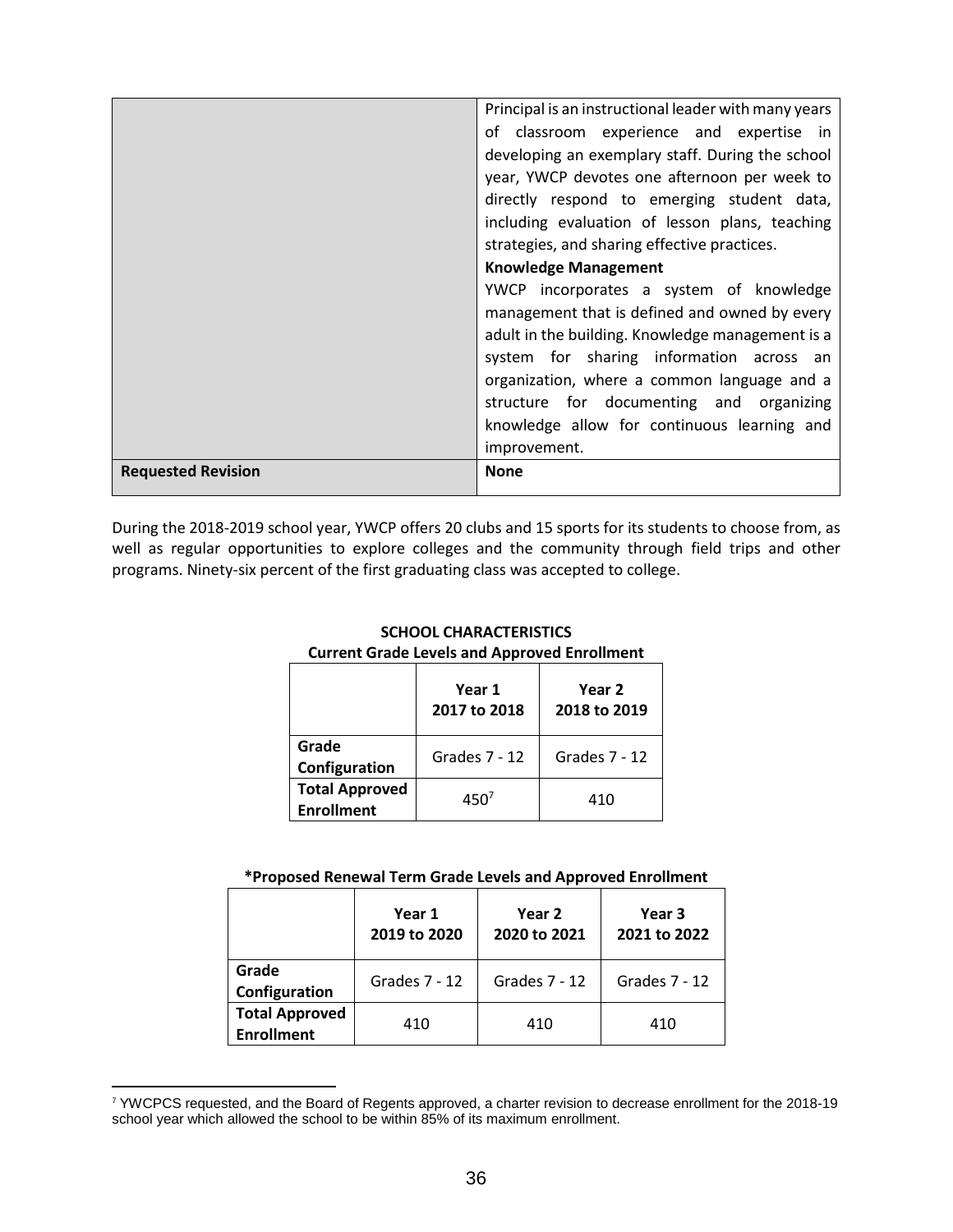## **Background**

On September 13, 2011, the Board of Regents approved and granted an initial charter to YWCP. The school opened for instruction on August 27, 2012 in Rochester, New York. The School opened with approval to serve Grades 7 through 11 and add a grade every year of the charter until the school fully expanded to its maximum approved enrollment.

The School sought a material revision to its charter to relocate from its Rochester City School District (RCSD) location to one in the Greece Central School District, due to limited facility options within Rochester City. This was approved by the Board of Regents in May 2016. The proposed lease space involved a co-location with another Board of Regents-authorized charter school, Discovery Charter School. The facilities offered a full-size gym, cafeteria, science labs, and green space including sports fields.

#### **Summary of Evidence for Renewal**

#### **Key Performance Area: Educational Success**

Young Women's College Preparatory Charter School is Rochester's only all-girls middle and high school program. As a single-gender school, YWCP develops leadership skills and fosters an appreciation of the role of women in history, science, math and literature. The mission and vision of the school truly set YWCP apart from all other options and allow for educational success for young women in the Greater Rochester Area.

- Single-Gender Education: YWCP's all-girls enrollment allows each student to flourish without the stereotypes that often hold young women back. YWCP maintains high expectations for all students. Goals and dreams are cultivated through programs such as "Cool Women, Hot Jobs" series which highlights the various career options available. If they can see it, they can be it.
- College Preparation: College prep begins in 7th grade through the school's summer bridge program. YWCP prioritizes ongoing discourse about college with each student. Counselors work intensively with students and their families to understand and navigate the complex admissions and financial aid processes, and students are exposed to different college settings through field trips and programs. Ninety-six percent of the first graduating class was accepted to college.
- Leadership Development: Students at YWCP engage in multiple opportunities to learn leadership skills and put these skills into practice. Advisory focuses specifically on leadership throughout the year and provides an opportunity for students to develop and lead community service projects each spring in a day of service. Students' leadership skills are also developed through an active Student Council, other clubs and sports, and daily classroom interactions and lessons.
- Professional Development: The employment culture at YWCP has centered on developing talented, confident staff who feel professionally valued, challenged, and who are offered the chance to grown and learn. YWCP's staff are committed to developing and have high expectations for leaders and teachers as well as for students. Frequent opportunities for collaboration and learning are scheduled into the school schedule, both weekly each Friday and in the summer for a professional development retreat.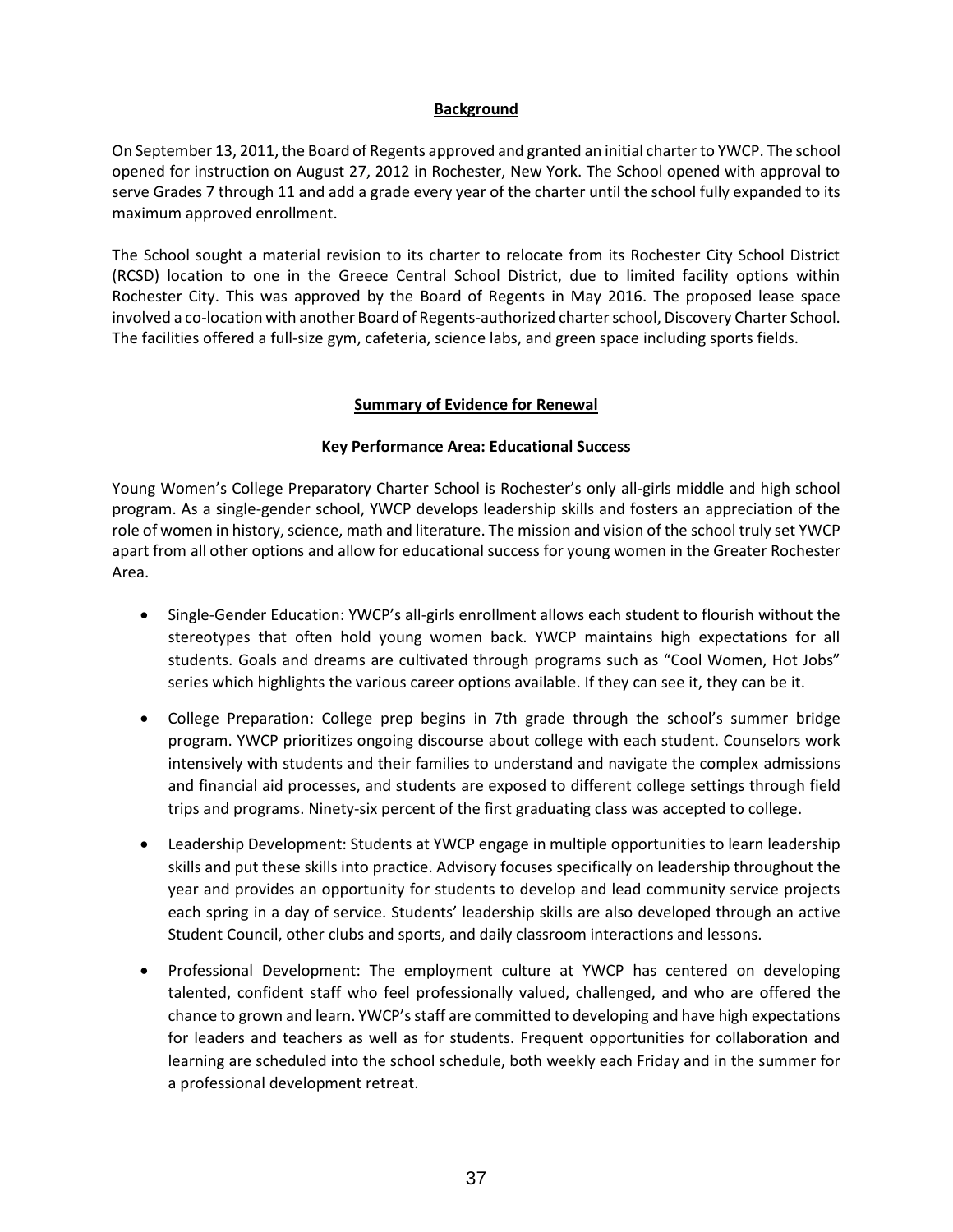- School Leadership: From the outset, YWCP set a goal to hire a principal who is an instructional leader with many years of classroom experience, and expertise in developing exemplary staff. The new principal, who began in January 2018, is a proven leader with school turnaround experience, a deep understanding of instructional strategies, and a commitment to success. She also is an expert in restorative practices. She has developed a plan to implement intensive curriculum development and professional development with the goal of ensuring all staff are supported and growing so that YWCP has highly talented, expert teachers in every classroom.
- Serving a subpopulation of ELLs/MLLs: YWCP has become a valued educational option for the local Arabic speaking community. In the last year, enrollment for Arabic speakers has increased.

# **Student Performance –Elementary/Middle School Outcomes**

See Tables 1 and 2 below regarding 3-8 math and ELA exam aggregate and subgroup student performance compared to the district and State average which serve as two indicators in Benchmark One of the Charter School Performance Framework.

|           | <b>ELA</b>                                             |                      |                         |            |                 | Math                                                |                        |                         |     |                 |
|-----------|--------------------------------------------------------|----------------------|-------------------------|------------|-----------------|-----------------------------------------------------|------------------------|-------------------------|-----|-----------------|
|           | Women's<br>ပိ<br>of Rochester<br>College Prep<br>Young | SD<br>Rochester City | Variance to<br>District | <b>NYS</b> | Variance to NYS | Women's<br>College Prep CS<br>of Rochester<br>Young | S<br>City<br>Rochester | Variance to<br>District | XN  | Variance to NYS |
| 2014-2015 | 6%                                                     | 3%                   | $+3$                    | 32%        | $-26$           | 5%                                                  | 2%                     | $+3$                    | 29% | $-24$           |
| 2015-2016 | 10%                                                    | 6%                   | $+4$                    | 38%        | $-28$           | 3%                                                  | 2%                     | $+1$                    | 31% | $-28$           |
| 2016-2017 | 15%                                                    | 8%                   | $+7$                    | 44%        | $-29$           | 3%                                                  | 5%                     | $-2$                    | 38% | $-35$           |
| 2017-2018 | 18%                                                    | 8%                   | $+10$                   | 44%        | $-26$           | 6%                                                  | 4%                     | $+2$                    | 37% | $-31$           |

**Table 1a: Elementary/Middle School Assessment Proficiency Outcomes for All Students: School, Rochester City School District & NYS Level Aggregates**

*NOTE:*

*(1) Data in the table above represents all students tested who scored proficiently (level 3 or above) on each state assessment.*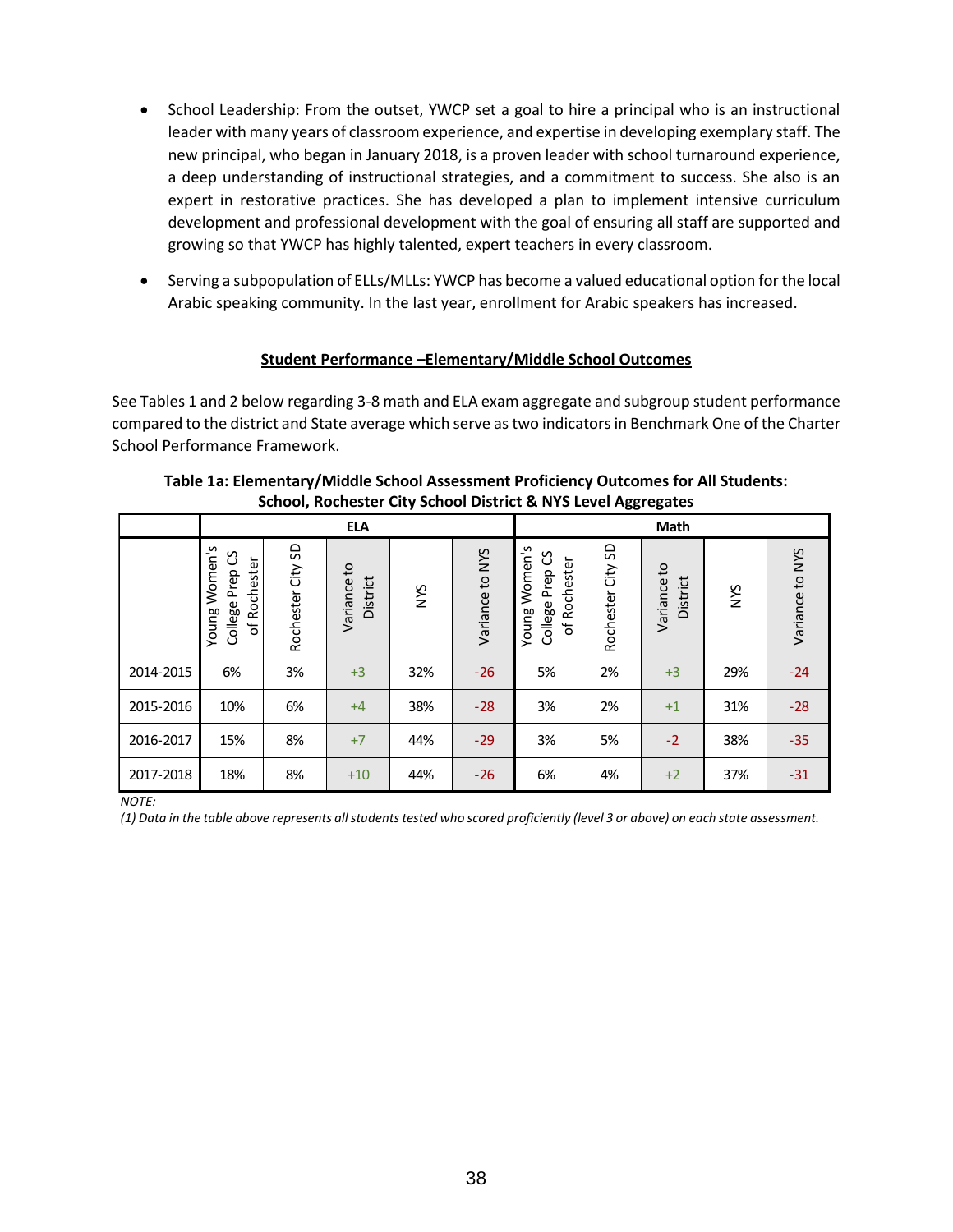|           | <b>ELA</b>                                             |                     |                         |            |                 | Math                                                |                      |                         |            |                 |
|-----------|--------------------------------------------------------|---------------------|-------------------------|------------|-----------------|-----------------------------------------------------|----------------------|-------------------------|------------|-----------------|
|           | Women's<br>ပိ<br>of Rochester<br>College Prep<br>Young | Greece Central<br>S | Variance to<br>District | <b>NYS</b> | Variance to NYS | Women's<br>College Prep CS<br>of Rochester<br>Young | Greece Central<br>9S | Variance to<br>District | <b>NNS</b> | Variance to NYS |
| 2014-2015 | 6%                                                     | 30%                 | $-24$                   | 32%        | $-26$           | 5%                                                  | 26%                  | $-21$                   | 29%        | $-24$           |
| 2015-2016 | 10%                                                    | 33%                 | $-23$                   | 38%        | $-28$           | 3%                                                  | 31%                  | $-28$                   | 31%        | $-28$           |
| 2016-2017 | 15%                                                    | 42%                 | $-27$                   | 44%        | $-29$           | 3%                                                  | 44%                  | $-41$                   | 38%        | $-35$           |
| 2017-2018 | 18%                                                    | 42%                 | $-24$                   | 44%        | $-26$           | 6%                                                  | 32%                  | $-26$                   | 37%        | $-31$           |

# **Table 1b: Elementary/Middle School Assessment Proficiency Outcomes for All Students: School, Greece Central School District & NYS Level Aggregates**

*NOTE:*

(*1) Data in the table above represents all students tested who scored proficiently (level 3 or above) on each state assessment.*

# **Table 2a: Elementary/Middle School Assessment Proficiency Outcomes by Subgroup: Comparison of Young Women's College Preparatory Charter School of Rochester and Rochester City School District**

| <b>Subject</b> | <b>School Year</b> | <b>Students with</b><br><b>Disabilities</b><br>(Variance to the<br>focus district) | <b>ELL/MLL</b><br>(Variance to the<br>focus district) | <b>Economically</b><br><b>Disadvantaged</b><br>(Variance to the focus<br>district) |
|----------------|--------------------|------------------------------------------------------------------------------------|-------------------------------------------------------|------------------------------------------------------------------------------------|
|                | 2014-2015          | 0%<br>(0)                                                                          | $0\%$ (-1)                                            | 4%<br>$(+1)$                                                                       |
| ELA            | 2015-2016          | 0%<br>$(-1)$                                                                       | $0\%$ (-1)                                            | 10%<br>$(+6)$                                                                      |
|                | 2016-2017          | 8%<br>$(+7)$                                                                       | 8%<br>$(+7)$                                          | 13%<br>$(+6)$                                                                      |
|                | 2017-2018          | 10%<br>$(+9)$                                                                      | 6%<br>$(+1)$                                          | 15%<br>$(+8)$                                                                      |
|                | 2014-2015          | 0%<br>(0)                                                                          | 20%<br>$(+18)$                                        | 3%<br>$(+1)$                                                                       |
|                | 2015-2016          | 0%<br>(0)                                                                          | 0%<br>(0)                                             | 2%<br>(0)                                                                          |
| Mathematics    | 2016-2017          | $\sim$<br>$\cdot$                                                                  | 20%<br>$(+19)$                                        | $(-3)$<br>0%                                                                       |
|                | 2017-2018          | 0%<br>(0)                                                                          | 0%<br>$(-1)$                                          | 3%<br>$(-1)$                                                                       |

*NOTES:*

*(1) Data in the table above represents tested students in respective subgroups who scored proficiently (level 3 or above) on each state assessment.*

(2) For the students with disabilities and the ELL/MLL subgroups, both current and former members of the subgroups have been *combined.*

*(3) In some cases, student subgroups still did not have enough tested students to form a representative sample (<5 students). For these subgroups testing data was withheld.*

*(4) A "." In any table indicates that the data is suppressed, no student sat for the exam, or the exam was not given.*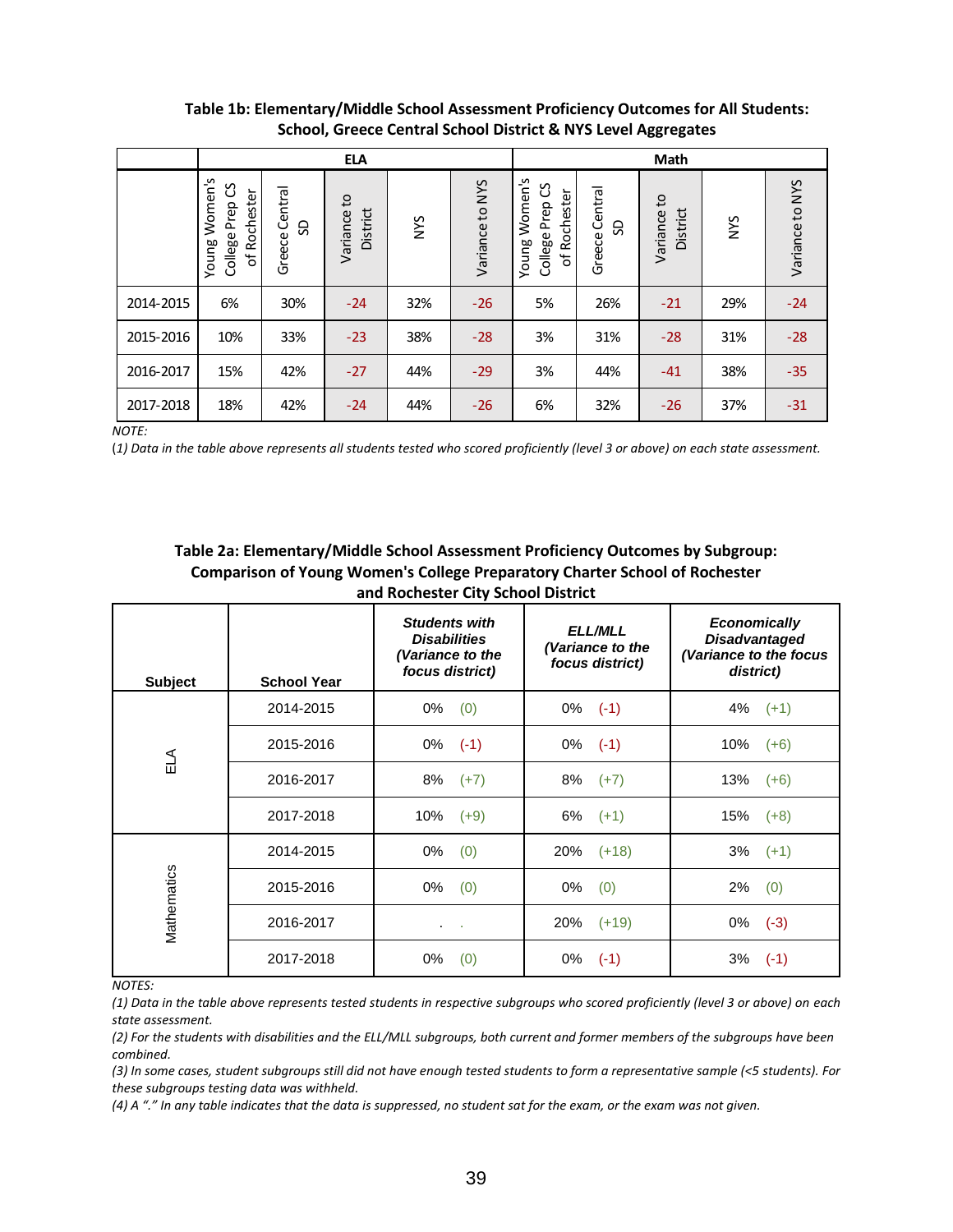#### **Table 2b: Elementary/Middle School Assessment Proficiency Outcomes by Subgroup: Comparison of Young Women's College Preparatory Charter School of Rochester and Greece Central School District**

| <b>Subject</b> | <b>School Year</b> | <b>Students with</b><br><b>Disabilities</b><br>(Variance to the<br>district of location) | <b>ELL/MLL</b><br>(Variance to the<br>district of location) | <b>Economically</b><br><b>Disadvantaged</b><br>(Variance to the<br>district of location) |  |
|----------------|--------------------|------------------------------------------------------------------------------------------|-------------------------------------------------------------|------------------------------------------------------------------------------------------|--|
|                | 2014-2015          | 0%<br>$(-5)$                                                                             | 0%<br>(0)                                                   | 4% (-16)                                                                                 |  |
| ELA            | 2015-2016          | 0%<br>$(-2)$                                                                             | 0%<br>$(-3)$                                                | 10%<br>$(-8)$                                                                            |  |
|                | 2016-2017          | (0)<br>8%                                                                                | 8%<br>$(-2)$                                                | 13%<br>$(-17)$                                                                           |  |
|                | 2017-2018          | 10%<br>$(+9)$                                                                            | $6\%$ $(-18)$                                               | 15% (-14)                                                                                |  |
|                | 2014-2015          | 0%<br>$(-4)$                                                                             | $20\%$ $(+12)$                                              | $3\%$ (-14)                                                                              |  |
|                | 2015-2016          | $(-3)$<br>0%                                                                             | 0%<br>$(-14)$                                               | 2%<br>$(-17)$                                                                            |  |
| Mathematics    | 2016-2017          | $\sim$ 100 $\mu$                                                                         | 20%<br>$(+8)$                                               | 0%<br>$(-29)$                                                                            |  |
|                | 2017-2018          | $0\%$<br>$(-4)$                                                                          | 0%<br>$(-23)$                                               | 3%<br>$(-19)$                                                                            |  |

#### *NOTES:*

*(1) Data in the table above represents tested students in respective subgroups who scored proficiently (level 3 or above) on each state assessment.*

(2) For the students with disabilities and the ELL/MLL subgroups, both current and former members of the subgroups have been *combined.*

*(3) In some cases, student subgroups still did not have enough tested students to form a representative sample (<5 students). For these subgroups testing data was withheld.*

*(4) A "." In any table indicates that the data is suppressed, no student sat for the exam, or the exam was not given.*

|         |                                                          | 2015-2016                 |                                                           |                                                         | 2016-2017                        |                                         | 2017-2018                                          |                                  |                                          |
|---------|----------------------------------------------------------|---------------------------|-----------------------------------------------------------|---------------------------------------------------------|----------------------------------|-----------------------------------------|----------------------------------------------------|----------------------------------|------------------------------------------|
|         | ৳<br>Women's<br>රි<br>Rochester<br>College Prep<br>Young | Rochester City SD/<br>NYS | Variance to Rochester<br>/ NYS<br>SD <sub>.</sub><br>City | ð<br>Women's<br>უ<br>Rochester<br>College Prep<br>Young | Rochester City SD/<br><b>SAN</b> | Variance to Rochester<br>SD/NYS<br>City | ъ<br>Young Women's<br>College Prep CS<br>Rochester | Rochester City SD/<br><b>SAN</b> | Variance to Rochester<br>/NYS<br>City SD |
| Grade 7 | 8%                                                       | 36%<br>5%                 | $+3$ / $-28$                                              | 22%                                                     | 42%<br>7% /                      | $+15$ / $-20$                           | 10%                                                | 40%<br>6% /                      | $+4$ / $-30$                             |
| Grade 8 | 13%                                                      | 41%<br>6%                 | $-28$<br>$+7/$                                            | 9%                                                      | 46%<br>9% /                      | $0/ -37$                                | 24%                                                | 48%<br>$11\%$ /                  | $+13$ / $-24$                            |

## **Table 3a: Grade Level Proficiency for All Students: ELA**

*NOTE:*

*(1) Data in the table above represents all students tested who scored proficiently (level 3 or above) on each state assessment.*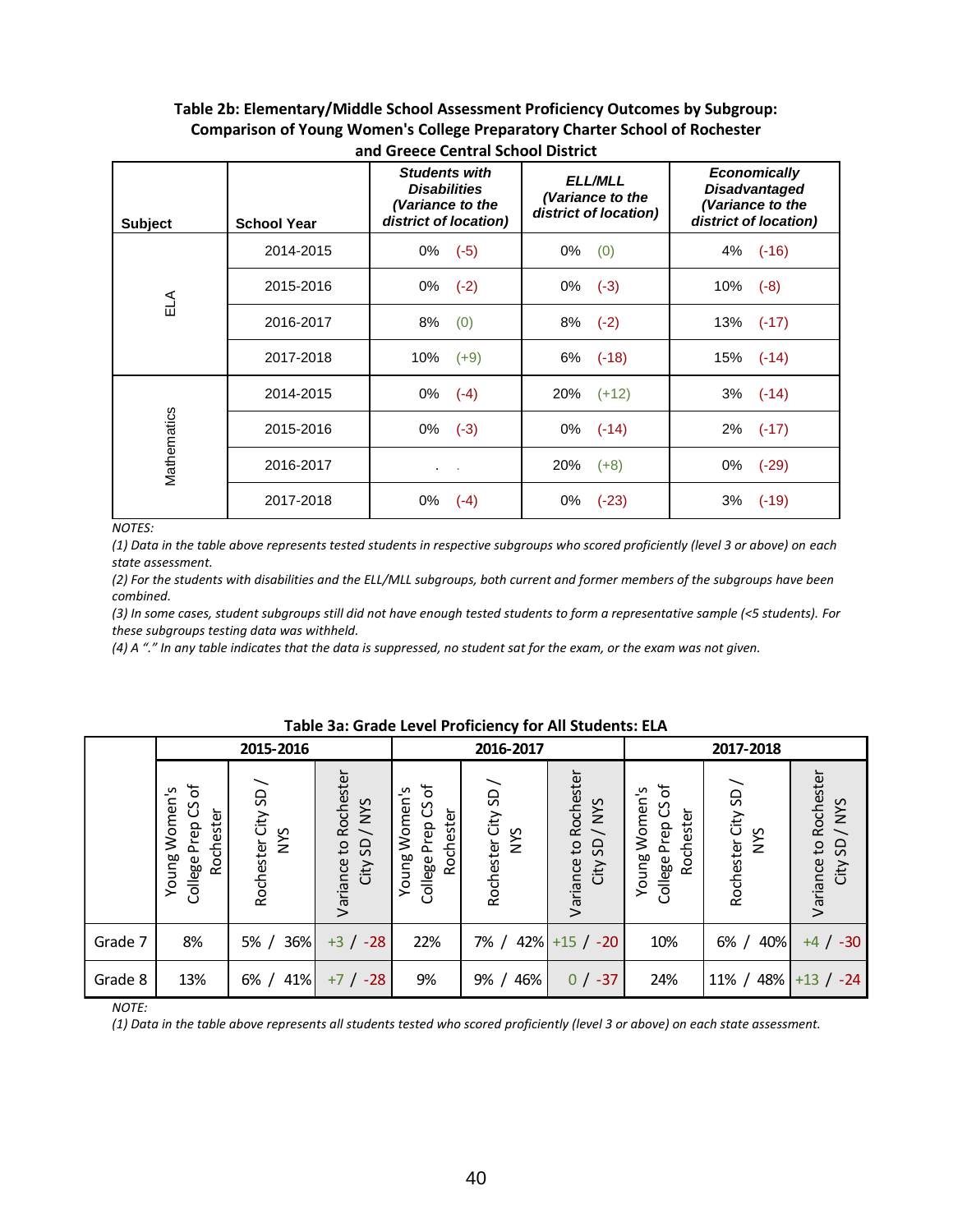|         | 2015-2016                                                |                                     |                                           | 2016-2017                                                    |                                     |                                             | 2017-2018                                             |                                 |                                        |
|---------|----------------------------------------------------------|-------------------------------------|-------------------------------------------|--------------------------------------------------------------|-------------------------------------|---------------------------------------------|-------------------------------------------------------|---------------------------------|----------------------------------------|
|         | ৳<br>Women's<br>ပိ<br>Rochester<br>College Prep<br>Young | Central SD/<br><b>NYS</b><br>Greece | Greece<br>Central SD / NYS<br>Variance to | ৳<br>Women's<br>უ<br>ე<br>Rochester<br>College Prep<br>Young | Central SD/<br><b>SAN</b><br>Greece | Greece<br>/NYS<br>Central SD<br>Variance to | ৳<br>Women's<br>College Prep CS<br>Rochester<br>Young | Greece Central SD<br><b>NYS</b> | Variance to Greece<br>Central SD / NYS |
| Grade 7 | 8%                                                       | $36\%$<br>$30\% /$                  | $-22$ / $-28$                             | 22%                                                          | 42%<br>$41\% /$                     | $-19$ / $-20$                               | 10%                                                   | 40%<br>$41\%$ /                 | $-31 / -30$                            |
| Grade 8 | 13%                                                      | 41%<br>$37\%$ /                     | $-24$ / $-28$                             | 9%                                                           | 46%<br>42% /                        | $-33 / -37$                                 | 24%                                                   | 48%<br>43% /                    | $-19$ / $-24$                          |

**Table 3b: Grade Level Proficiency for All Students: ELA**

*NOTE:*

*(1) Data in the table above represents all students tested who scored proficiently (level 3 or above) on each state assessment.*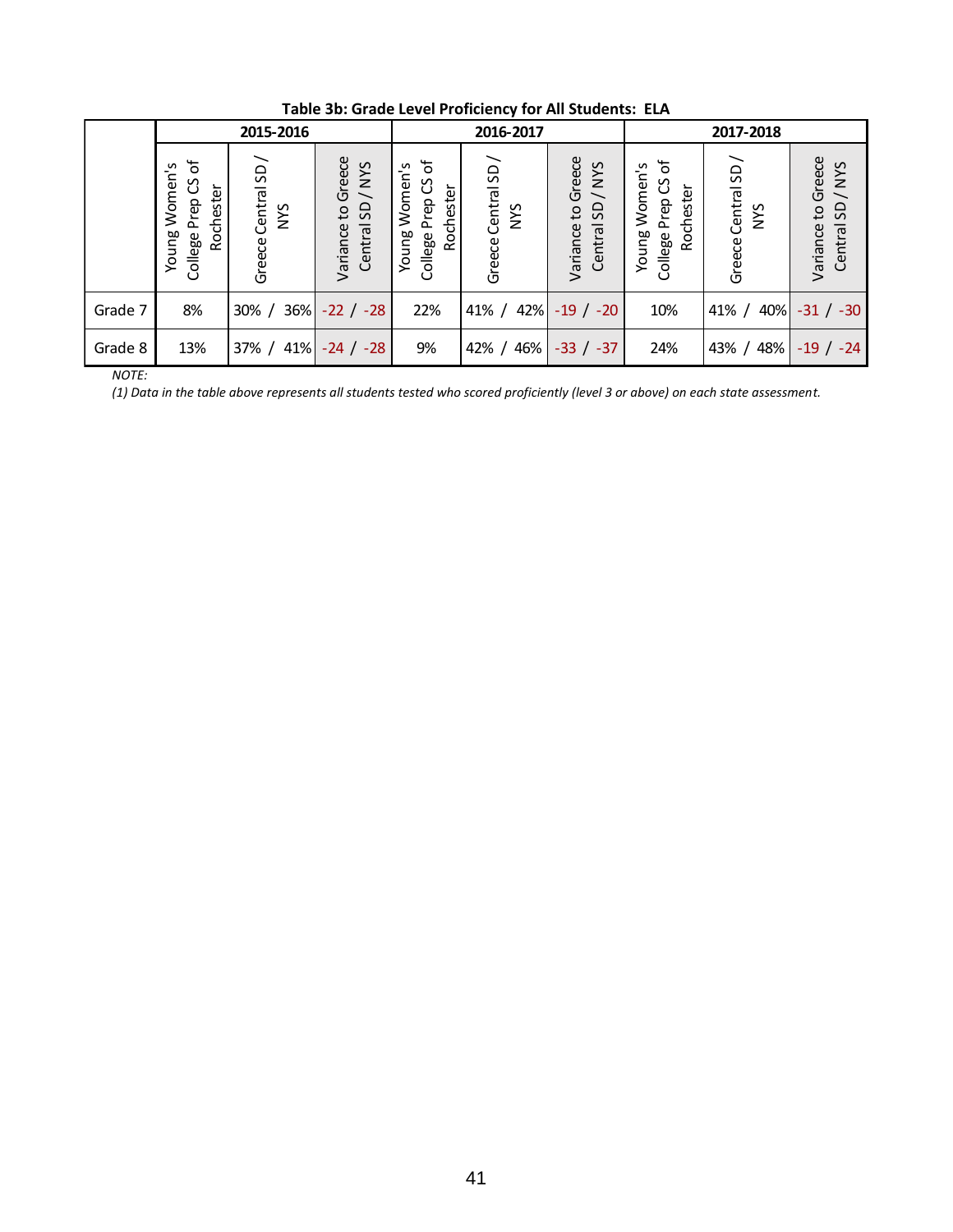|               |                                                       | 2015-2016               |                                                         |                                                       | 2016-2017               |                                         |                                                                                 | 2017-2018               |                                                            |  |  |
|---------------|-------------------------------------------------------|-------------------------|---------------------------------------------------------|-------------------------------------------------------|-------------------------|-----------------------------------------|---------------------------------------------------------------------------------|-------------------------|------------------------------------------------------------|--|--|
|               | Women's College<br>of Rochester<br>უ<br>Prep<br>Young | Rochester City SD / NYS | Rochester<br>SD/NYS<br>$\mathbf{c}$<br>Variance<br>City | Women's College<br>of Rochester<br>უ<br>Young<br>Prep | Rochester City SD / NYS | Variance to Rochester<br>SD/NYS<br>City | Women's College<br>Rochester<br>$\mathsf{b}^{\mathsf{t}}$<br>უ<br>Young<br>Prep | Rochester City SD / NYS | Variance to Rochester<br><b>SAN</b><br>$\sqrt{dS}$<br>City |  |  |
| Grade 7       | 5%                                                    | 36%<br>$4\% /$          | $-31$<br>$+1/$                                          | 3%                                                    | 38%<br>5%               | $-2$ / $-35$                            | 6%                                                                              | 41%<br>$6\%$ /          | $-35$<br>0/                                                |  |  |
| Grade 8       | 0%                                                    | 24%<br>$1\%$ /          | $-1 / -24$                                              |                                                       | $\cdot$ / $\cdot$       | $\cdot$ / $\cdot$                       |                                                                                 |                         |                                                            |  |  |
| <b>NOTES:</b> |                                                       |                         |                                                         |                                                       |                         |                                         |                                                                                 |                         |                                                            |  |  |

**Table 4a: Grade Level Proficiency for All Students: Mathematics**

*(1) Data in the table above represents all students tested who scored proficiently (level 3 or above) on each state assessment.*

*(2) A "." In any table indicates that the data is suppressed, no student sat for the exam, or the exam was not given.*

|         | Table 4D. Grade Lever Pronciency for All Students. Mathematics |                         |                                          |                                                                      |                         |                                          |                                                                |                         |                                        |  |
|---------|----------------------------------------------------------------|-------------------------|------------------------------------------|----------------------------------------------------------------------|-------------------------|------------------------------------------|----------------------------------------------------------------|-------------------------|----------------------------------------|--|
|         |                                                                | 2015-2016               |                                          |                                                                      | 2016-2017               |                                          |                                                                | 2017-2018               |                                        |  |
|         | Women's College<br>Rochester<br>$CS$ of<br>Prep<br>Young       | Greece Central SD / NYS | Variance to Greece<br>/NYS<br>Central SD | Women's College<br>Rochester<br>$\mathfrak{b}$<br>უ<br>Prep<br>Young | Greece Central SD / NYS | Greece<br>Central SD / NYS<br>Varianceto | Women's College<br>Rochester<br>$\sigma$<br>უ<br>Young<br>Prep | Greece Central SD / NYS | Variance to Greece<br>Central SD / NYS |  |
| Grade 7 | 5%                                                             | 36%<br>$40\% /$         | $-35 / -31$                              | 3%                                                                   | 38%<br>$44\% /$         | $-41 / -35$                              | 6%                                                             | 41% / 41%               | $-35 / -35$                            |  |
| Grade 8 | 0%                                                             | 11% / 24%               | $-11 / -24$                              |                                                                      | . / .                   | $\cdot$ / $\cdot$                        | $\bullet$                                                      |                         |                                        |  |

# **Table 4b: Grade Level Proficiency for All Students: Mathematics**

*NOTES:*

*(1) Data in the table above represents all students tested who scored proficiently (level 3 or above) on each state assessment.*

*(2) A "." In any table indicates that the data is suppressed, no student sat for the exam, or the exam was not given.*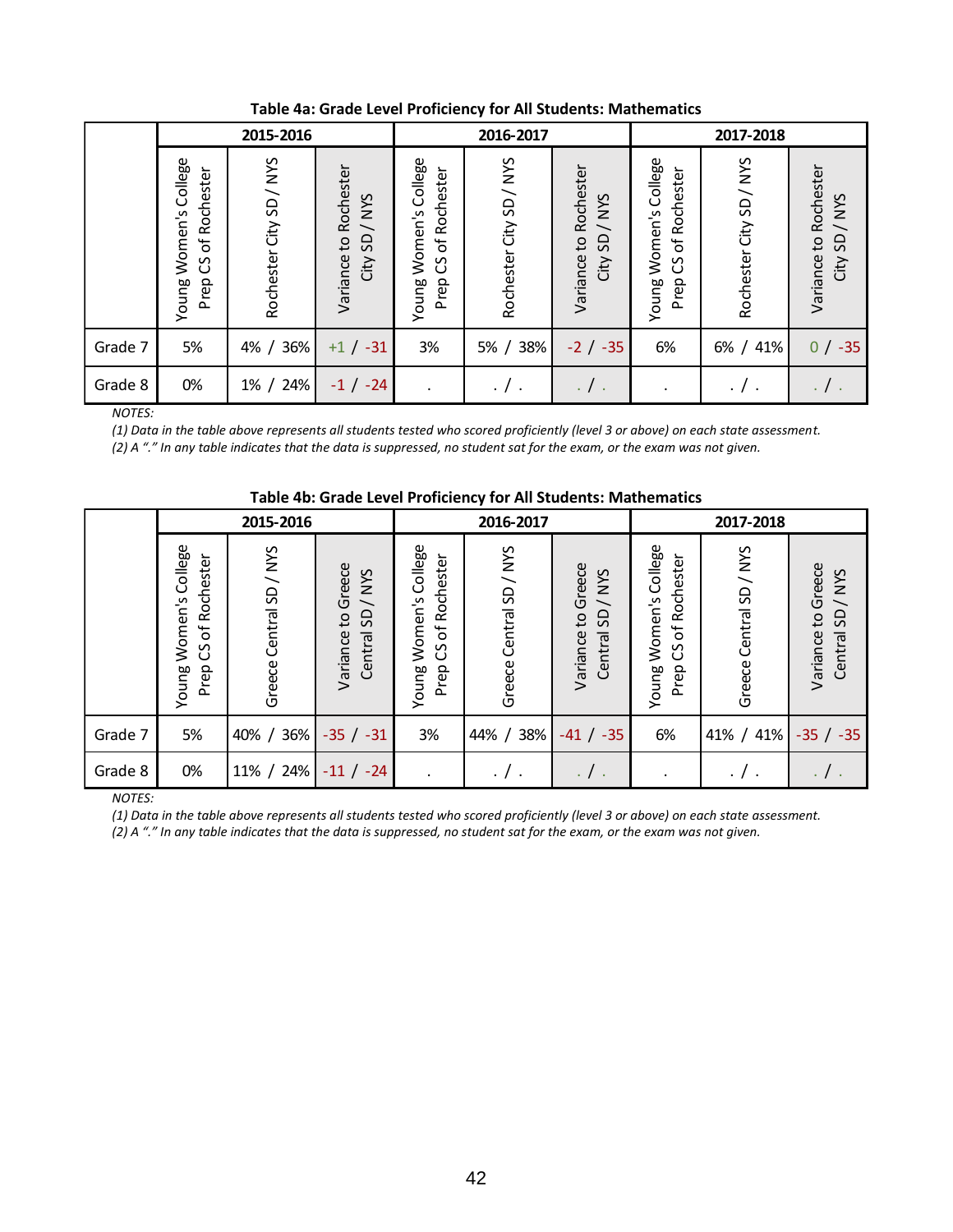| <b>Subject</b>    | 2014 Cohort |       |          |  |  |  |  |
|-------------------|-------------|-------|----------|--|--|--|--|
|                   | School      | State | Variance |  |  |  |  |
| <b>ELA</b>        | 92%         | 84%   | $+8$     |  |  |  |  |
| Global History    | 68%         | 77%   | $-9$     |  |  |  |  |
| Math              | 96%         | 83%   | $+13$    |  |  |  |  |
| Science           | 88%         | 83%   | $+5$     |  |  |  |  |
| <b>US History</b> | 76%         | 80%   | -4       |  |  |  |  |

### **Table 5: High School 4-year Cohort Outcomes for All Students: School and NYS Level Aggregates**

*NOTE:*

*(1) Data in the table above represents the percentage of students within each cohort passing Annual Regents tests or equivalents (score of 65 or better).*

| Subject                                             | <b>School Year</b>             | Economically<br><b>Disadvantaged</b><br>(Variance to the<br>State) |
|-----------------------------------------------------|--------------------------------|--------------------------------------------------------------------|
| <b>ELA</b>                                          | 2014 Cohort<br>$(2017 - 2018)$ | $92\% (+13)$                                                       |
| Global History                                      | 2014 Cohort<br>$(2017 - 2018)$ | $67\%$ (-2)                                                        |
| Math                                                | 2014 Cohort<br>$(2017 - 2018)$ | $96\%$ (+18)                                                       |
| Science                                             | 2014 Cohort<br>$(2017 - 2018)$ | $88\%$ (+11)                                                       |
| 2014 Cohort<br><b>US History</b><br>$(2017 - 2018)$ |                                | $77\% (+5)$                                                        |

**Table 5: High School Total 4-Year Regents Cohort Outcomes by Subgroups**

*NOTES:*

*(1) Graduation rates reported in the table above include August graduations.*

*(2) For the students with disabilities and the ELL/MLL subgroups, both current and former members of the subgroups have been combined.*

*(3) In some cases, student subgroups did not have enough students to form a representative sample (<5 students). For these subgroups the graduation rate data was withheld.*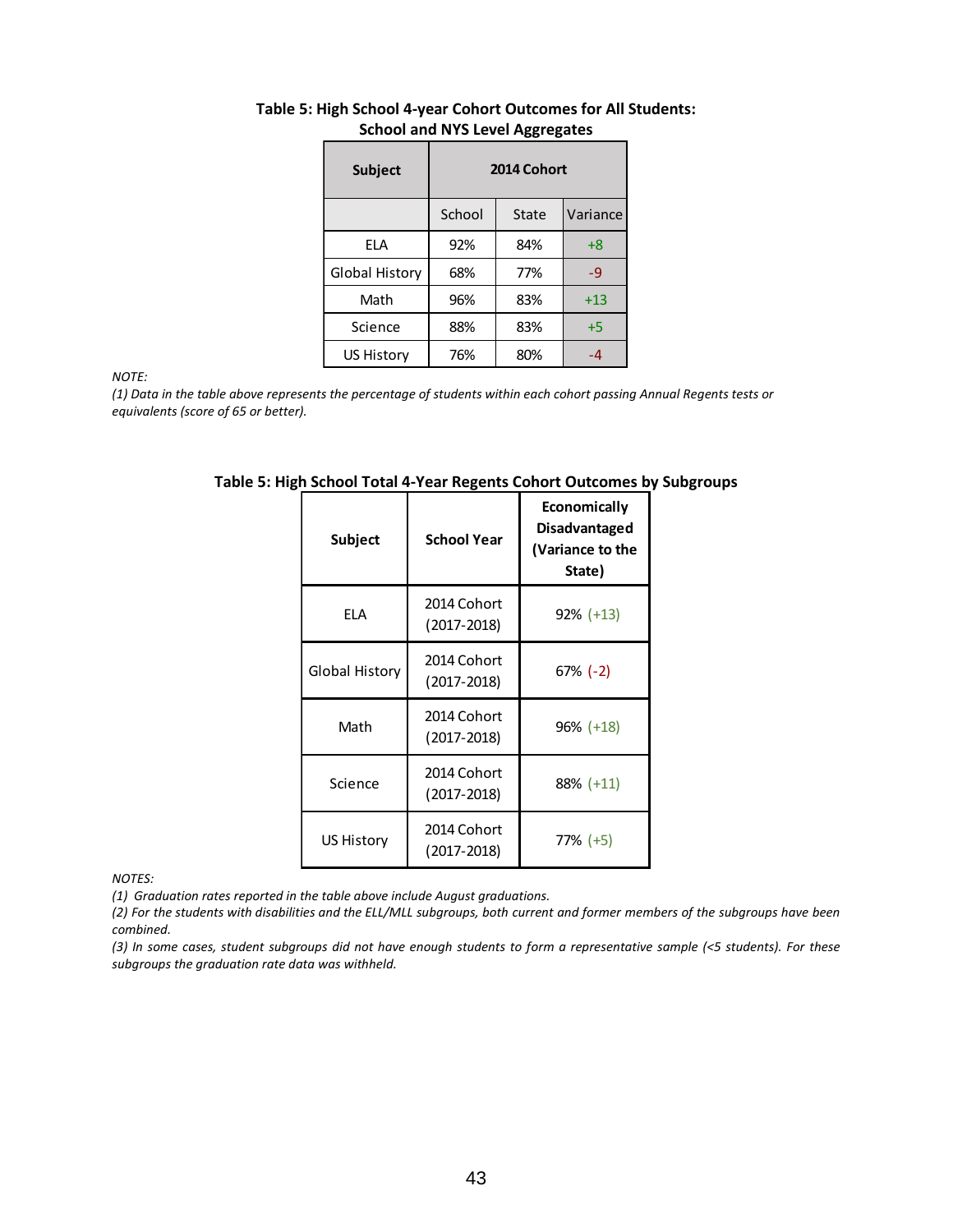## **Table 6: High School Total 4-Year Graduation Rates: School and Target Level Aggregates**

|                               | 2014 Cohort     |        |          |  |  |
|-------------------------------|-----------------|--------|----------|--|--|
|                               | Young           |        |          |  |  |
| <b>Student Population</b>     | Women's         | State  | Variance |  |  |
|                               | College Prep CS | Target |          |  |  |
|                               | of Rochester    |        |          |  |  |
| All Students                  | 94%             | 80%    | $+14$    |  |  |
| Economically<br>Disadvantaged | 94%             | 80%    | $+14$    |  |  |

*NOTES:*

*(1) Graduation rates reported in the table above include August graduations.*

*(2) For the students with disabilities and the ELL/MLL subgroups, both current and former members of the subgroups have been combined.*

*(3) In some cases, student subgroups did not have enough students to form a representative sample (<5 students). For these subgroups the graduation rate data was withheld.*

According to the 2018 ESEA Accountability Designation, the YWCP Charter School was identified as a *Priority School*.

#### **Key Performance Area: Organizational Viability**

Financial Condition and Financial Management

Young Women's College Preparatory Charter School of Rochester appears to be in very good financial condition as evidenced by performance on key indicators derived from the school's independently audited financial statements.

The Charter School Office reviews the financial performance and management of charter schools using quantitative and qualitative methods. Near‐term indicators, such as the current ratio and unrestricted days cash, are measures of liquidity and of the charter school's capacity to maintain operations. Long‐ term indicators, such as total margin and debt-to asset ratio, are measures of the charter school's capacity to remain viable and to meet financial obligations.

A *composite score* is an overall measure of financial health calculated by the Department's Office of Audit Services. This score is based on a weighting of primary reserves, equity, and net income. A charter school with a score between 1.5 and 3.0 is in strong financial health. Young Women's College Preparatory Charter School of Rochester's 2016-2017 composite score is 3.0. The table below shows the school's composite scores from 2014-2015 to 2016-2017.

## **Table 7: Young Women's College Preparatory Charter School of Rochester's Composite Scores 2014-2015 to 2016-2017**

| Year      | <b>Composite Score</b> |
|-----------|------------------------|
| 2014-2015 | 2.9                    |
| 2015-2016 | 3.0                    |
| 2016-2017 | 3.0                    |

*Source: NYSED Office of Audit Services*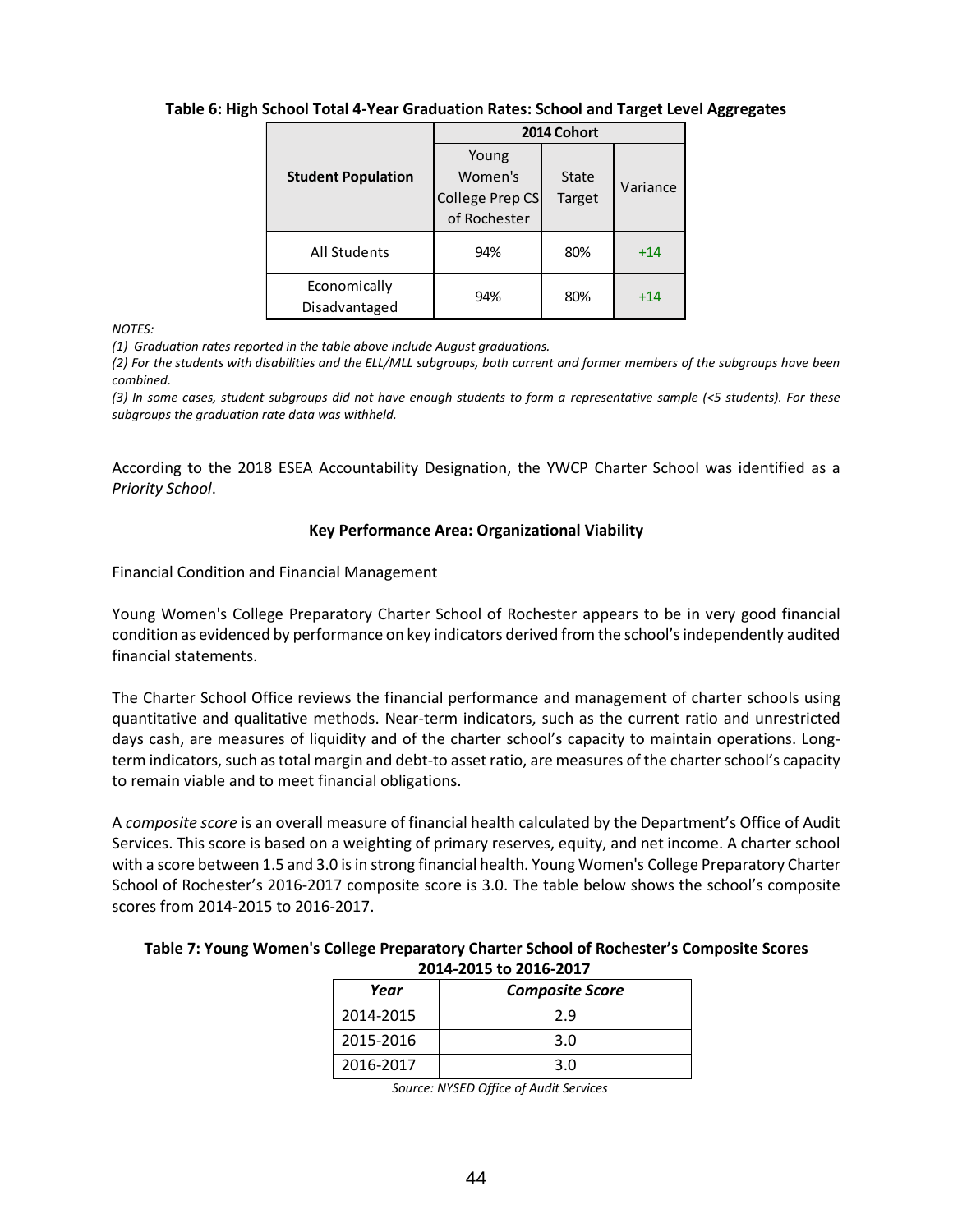## Financial Management

 $\overline{a}$ 

The Charter School Office reviewed Young Women's College Preparatory Charter School of Rochester's 2016-17 audited financial statements to determine whether the independent auditor observed sufficient internal controls over financial reporting. The auditor did not identify any deficiencies in internal controls that could be considered material weaknesses.

## **Key Performance Area: Faithfulness to the Charter and Law**

## Enrollment, Recruitment and Retention

YWCP has struggled to maintain general enrollment in each year of the current term sufficient to remain in compliance with its charter agreement; the school requested and received a reduction in its overall enrollment number effective this year and has continued to experience a gradual decline. The school's enrollment of economically disadvantaged students is nearly on par with the RCSD, the district served by its mission. Though the school provides a double weighted lottery preference for ELL/MLL students.

The school is making efforts to recruit, serve, and retain at-risk students<sup>8</sup>. Efforts to recruit and retain students in the ED, ELL/MLL, and SWD populations include:

- In conjunction with the board and leadership team, who have formed an official Recruitment Committee and doubled the budget for marketing and advertising, YWCP's director of athletics and recruitment leads the school's outreach efforts. These efforts include direct mailings, automated phone calls to the homes of sixth grade students, open house events publicized on social media, hanging posters in schools and recreation centers across Rochester, and radio and transit advertising.
- YWCP also participates in the "Good Schools Roc" common online enrollment process.
- To specifically recruit SWDs and ELL/MLL students, YWCP designs materials to contain explicit information about how the needs of SWDs and ELLs/MLLs are met through the school's programming and disseminates all literature in multiple languages. Specifically, the school has established closer relationships with local organizations working with Puerto Rican families displaced by Hurricane Maria and Rochester's local Arabic immigration service providers and various religious institutions.

<sup>8</sup> Education Law §2854(2)(a) requires that schools demonstrate good faith efforts to attract and retain a comparable or greater enrollment of students with disabilities, FRPL eligible students and English language learners when compared to the enrollment figures for such students in the school district in which the charter is located. SUNY and the Regents were charged with setting specific enrollment and retention targets for each charter school and have done so. Education Law §2852(9-a)(b)(i). All charter schools that were initially chartered after August 2010 or renewed after January 1, 2011, are expected to meet or exceed the enrollment and retention targets set by the Regents and SUNY. When applying for renewal of the charter, schools are required to provide information detailing the means by which they will meet the enrollment and retention targets (Education Law §2851(4)(e)), and this information is considered by the Regents in the review of the school's performance over the charter term. A school's plan to change its enrollment practices, whether by weighting the lottery or preferencing, may also be considered when determining whether the school will meet the targets in the upcoming charter term. A school's repeated failure to meet or exceed its enrollment and retention targets, when combined with a failure to show that extensive efforts to meet the targets have been made, may be cause for termination or revocation of the charter pursuant to section Education Law §2855(1)(e).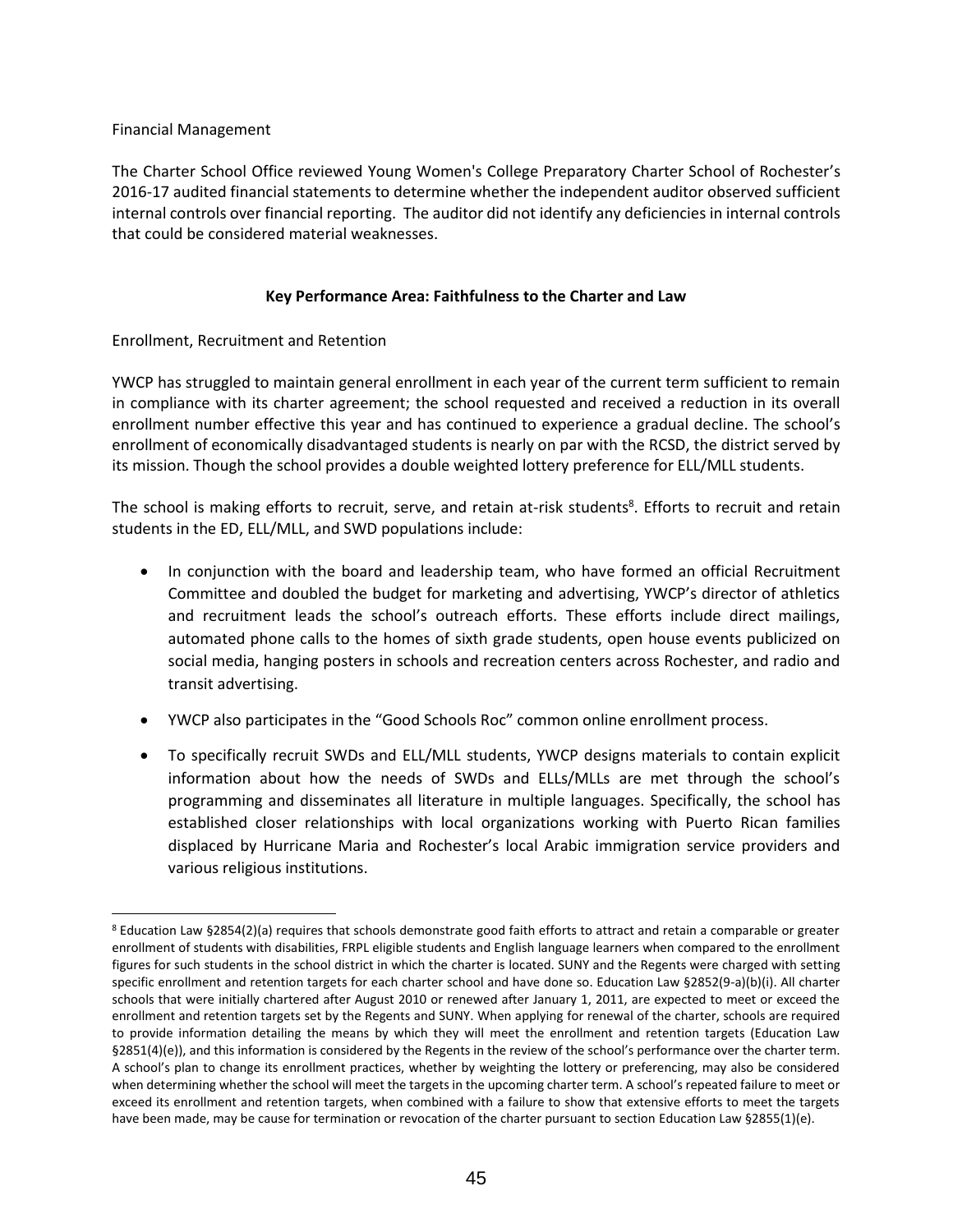The YWCP board of trustees recognizes issues in enrollment generally and the recruitment and retention of special populations specifically. The board continues to collaborate with school leadership to invest more resources in strategic recruitment efforts and throughout the onsite focus group, demonstrated a collective sense of urgency to meet all applicable targets.

|                                      | 2016-2017                                                     |               |          | 2017-2018                                                          |               |                |
|--------------------------------------|---------------------------------------------------------------|---------------|----------|--------------------------------------------------------------------|---------------|----------------|
|                                      | đ<br>Young Women's<br>Prep CS<br>College Prep US<br>Rochester | Rochester CSD | Variance | đ<br>Young Women's<br><u>င</u> ့<br>Rochester<br>Prep<br>College I | Rochester CSD | Variance       |
| Students with<br><b>Disabilities</b> | 8%                                                            | 21%           | $-13$    | 9%                                                                 | 21%           | $-12$          |
| ELL/MLL                              | 7%                                                            | 17%           | $-10$    | 8%                                                                 | 19%           | $-11$          |
| Economically<br>Disadvantaged        | 80%                                                           | 89%           | $-9$     | 88%                                                                | 88%           | $\overline{0}$ |

**Table 8a: Student Demographics – Young Women's Preparatory Charter School Compared to the District in Which the School Was Chartered to Serve**

*NOTES:*

*(1) Data in the table above represents a comparison between those grades served in the charter school to only those same grades in the district.*

*(2) For the students with disabilities and the ELL/MLL subgroups, both current and former members of the subgroups have been combined.*

| Young Women's College Preparatory Charter School Compared to District of Location |                                                  |            |          |                                                  |            |          |
|-----------------------------------------------------------------------------------|--------------------------------------------------|------------|----------|--------------------------------------------------|------------|----------|
|                                                                                   | 2016-2017                                        |            |          | 2017-2018                                        |            |          |
|                                                                                   | College Prep CS of<br>Young Women's<br>Rochester | Greece CSD | Variance | College Prep CS of<br>Young Women's<br>Rochester | Greece CSD | Variance |
| Students with<br><b>Disabilities</b>                                              | 8%                                               | 13%        | $-5$     | 9%                                               | 13%        | $-4$     |
| ELL/MLL                                                                           | 7%                                               | 2%         | $+5$     | 8%                                               | 4%         | $+4$     |
| Economically<br>Disadvantaged                                                     | 80%                                              | 51%        | $+29$    | 88%                                              | 56%        | $+32$    |

**Table 8b: Student Demographics –**

*NOTES:*

*(1) Data in the table above represents a comparison between those grades served in the charter school to only those same grades in the district.*

*(2) For the students with disabilities and the ELL/MLL subgroups, both current and former members of the subgroups have been combined.*